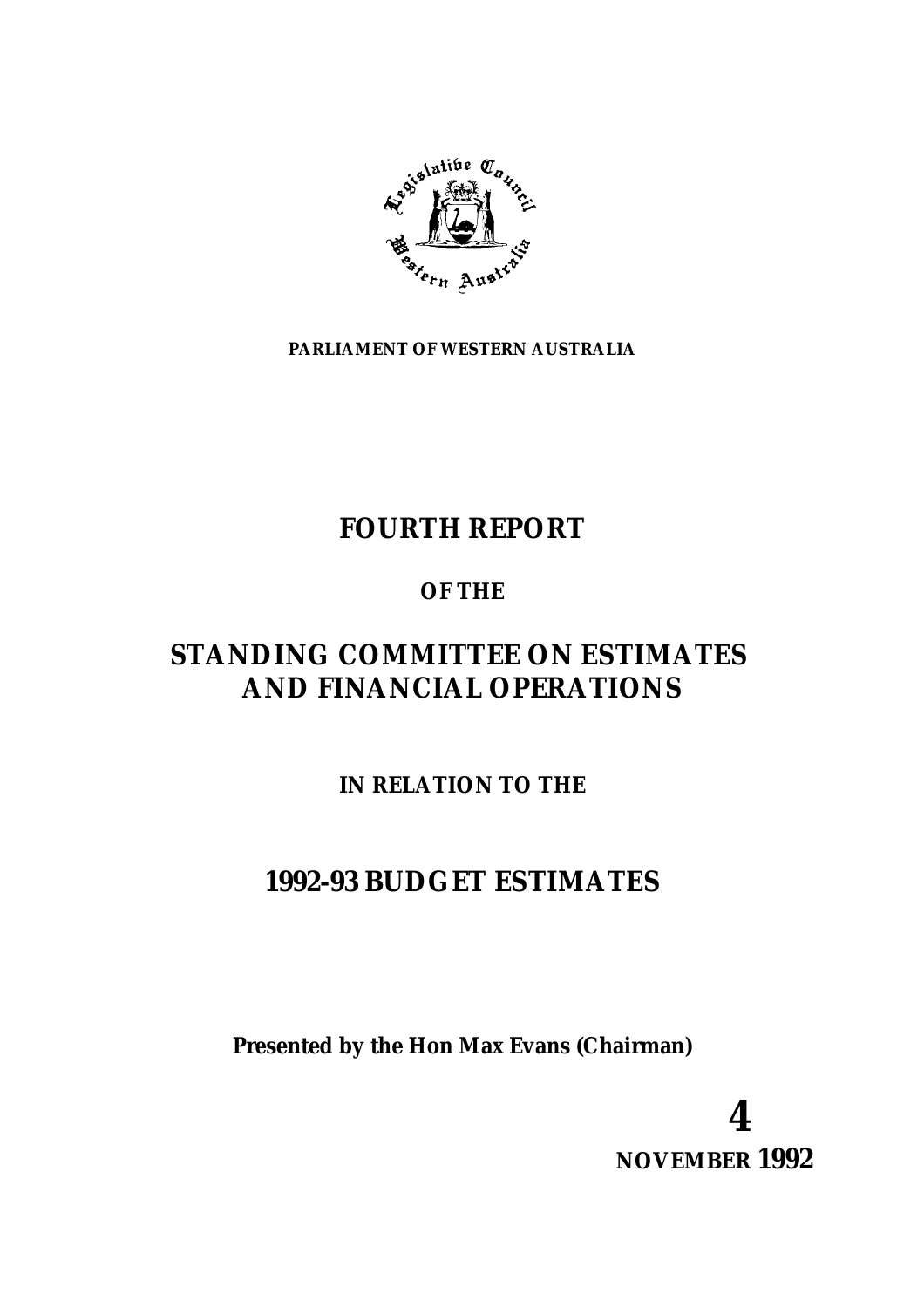#### **The Standing Committee was established on December 21 1989 with the following terms of reference:**

- **1.** There is hereby appointed a Standing Committee to be known as the *Estimates and Financial Operations Committee.*
- **2.** The committee consists of 5 members.
- **3.** The functions of the Committee are to consider and report on
	- **(a)** the estimates of expenditure laid before the Council each year; and
	- **(b)** any matter relating to the financial administration of the State.
- **4.** The committee shall report on the estimates referred under clause 3 by or within one sitting day of the day on which the second reading of the *Appropriation (Consolidated Revenue Fund) Bill* is moved.
- **5.** For the purposes of clause 3(a), the House may appoint not more than 6 members at any stage of its examination.
- **6.** A reference in clause 3 to "estimates of expenditure" includes continuing appropriations, however expressed, that do not require annual appropriations.
- **7.** The committee may initiate investigations under clause 3(b) without prejudice to the right of the Council to refer any such matter.

#### **Members of the Committee:**

- . Hon Max Evans (Chairman)
- . Hon Sam Piantadosi
- . Hon Bob Thomas
- . Hon Muriel Patterson
- . Hon Murray Montgomery

#### **Staff of the Committee:**

- . Mr Phil Knight (Advisory/Research Officer)
- . Mr Mark Hilditch (Clerk)

#### **Previous Reports of the Committee:**

- . First Report 1990-91 Budget Estimates: November 1990
- 1991-92 Budget Estimates: November 1991
- . Third Report Leasing of Computer Equipment for the Legislative Council: February 1992

#### **Address:**

. Parliament House, Perth WA 6000, Telephone 222 7222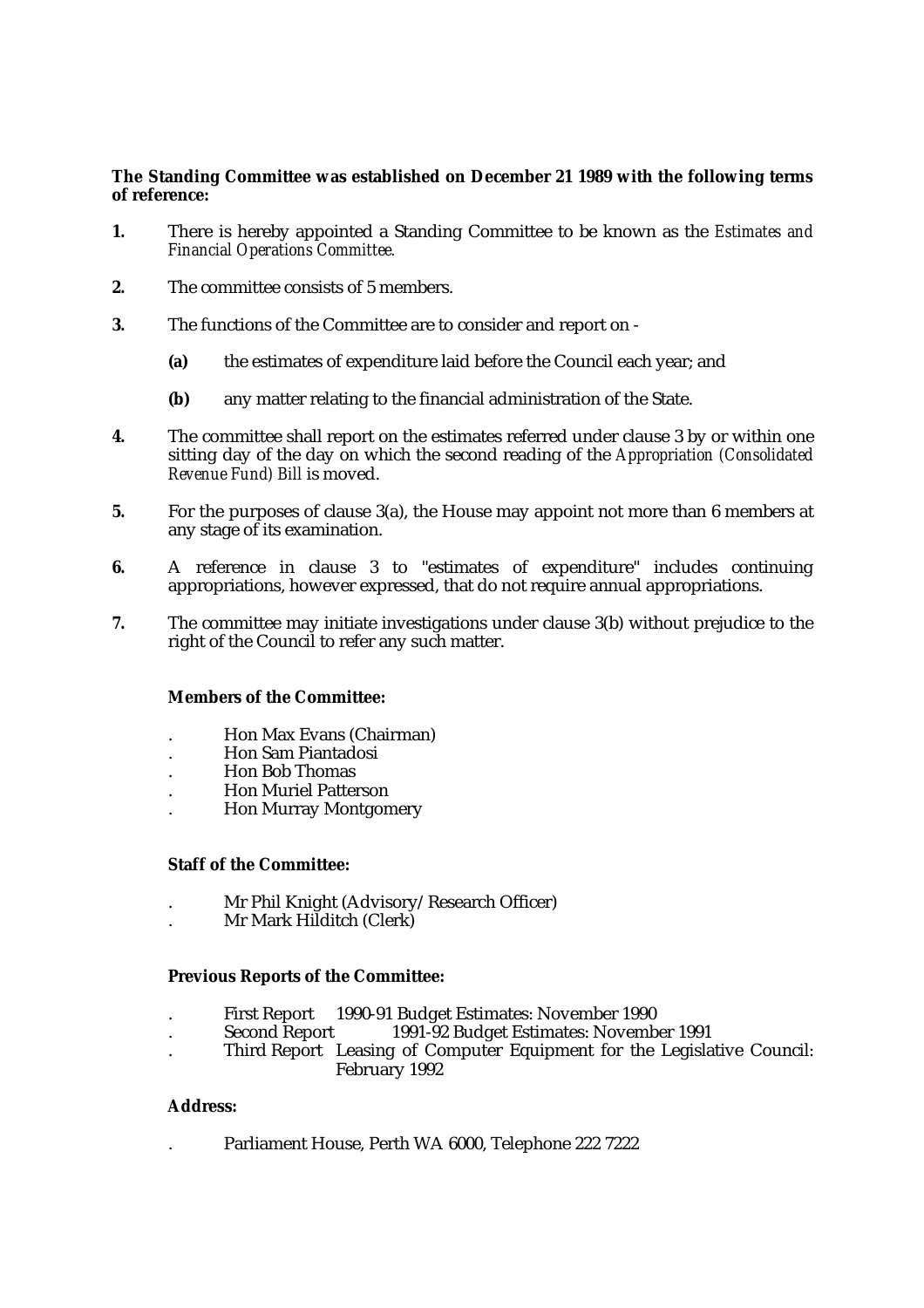

# **Legislative Council**

# **Report**

of the

# **Standing Committee**

on

# **Estimates and Financial Operations**

in relation to the

# 1992-93 Budget Estimates

Presented by the Hon Max Evans (Chairman)

November 1992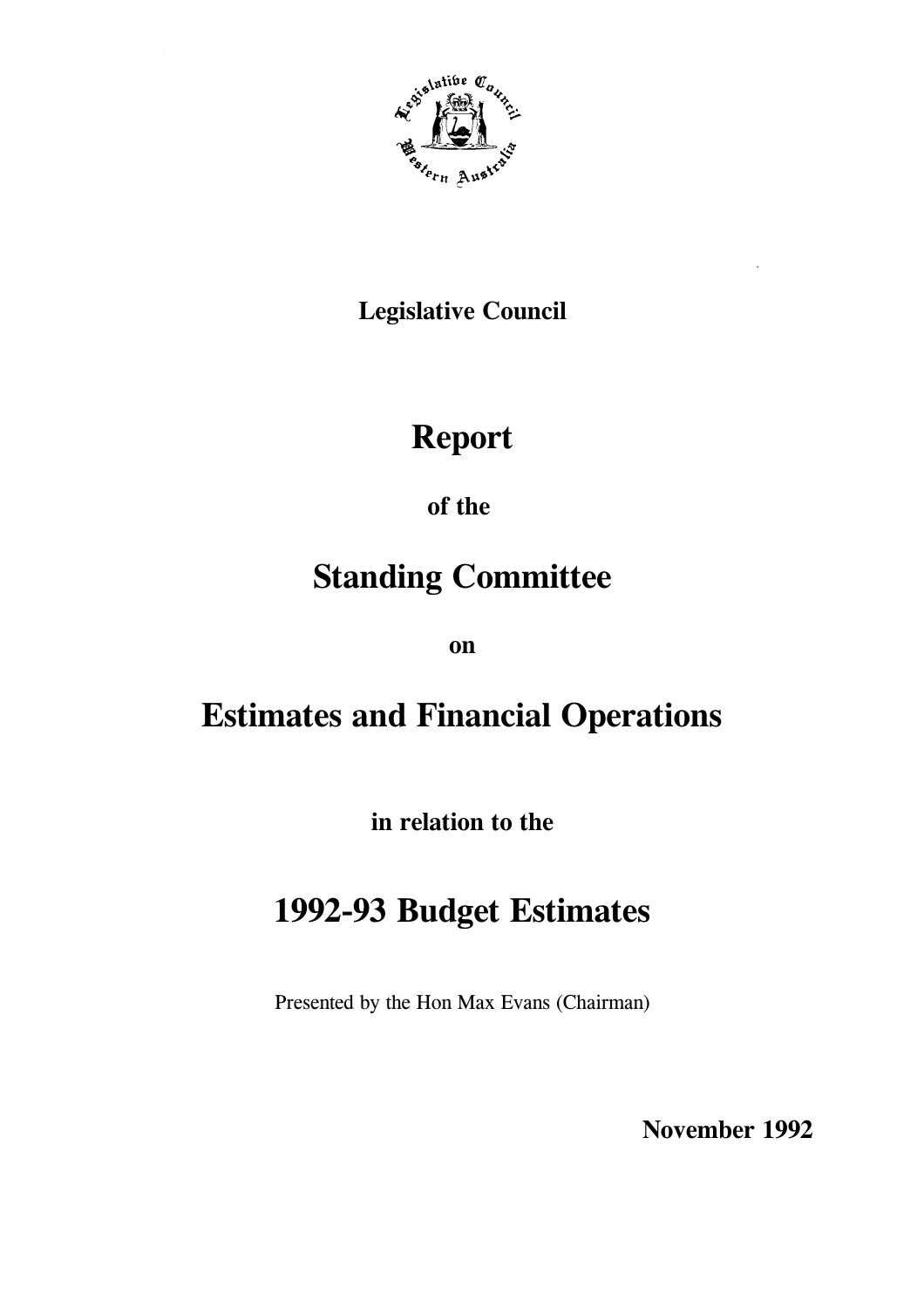## **CONTENTS**

| <b>SUBJECT</b>                                               | <b>PAGE</b>    |
|--------------------------------------------------------------|----------------|
|                                                              |                |
| Part 1: Procedures Adopted for the Estimates' Hearings       | 1              |
| <b>Part 2: General Comments and Observations</b>             | $\overline{2}$ |
| Part 3: Recommendations                                      | 3              |
| Part 4: Departments and Agencies Reviewed - General Comments | 4-36           |
| Part 5: Consideration of the Legislative Council Budget      | 37-38          |
| Part 6: Index                                                | 39-40          |

**APPENDIX**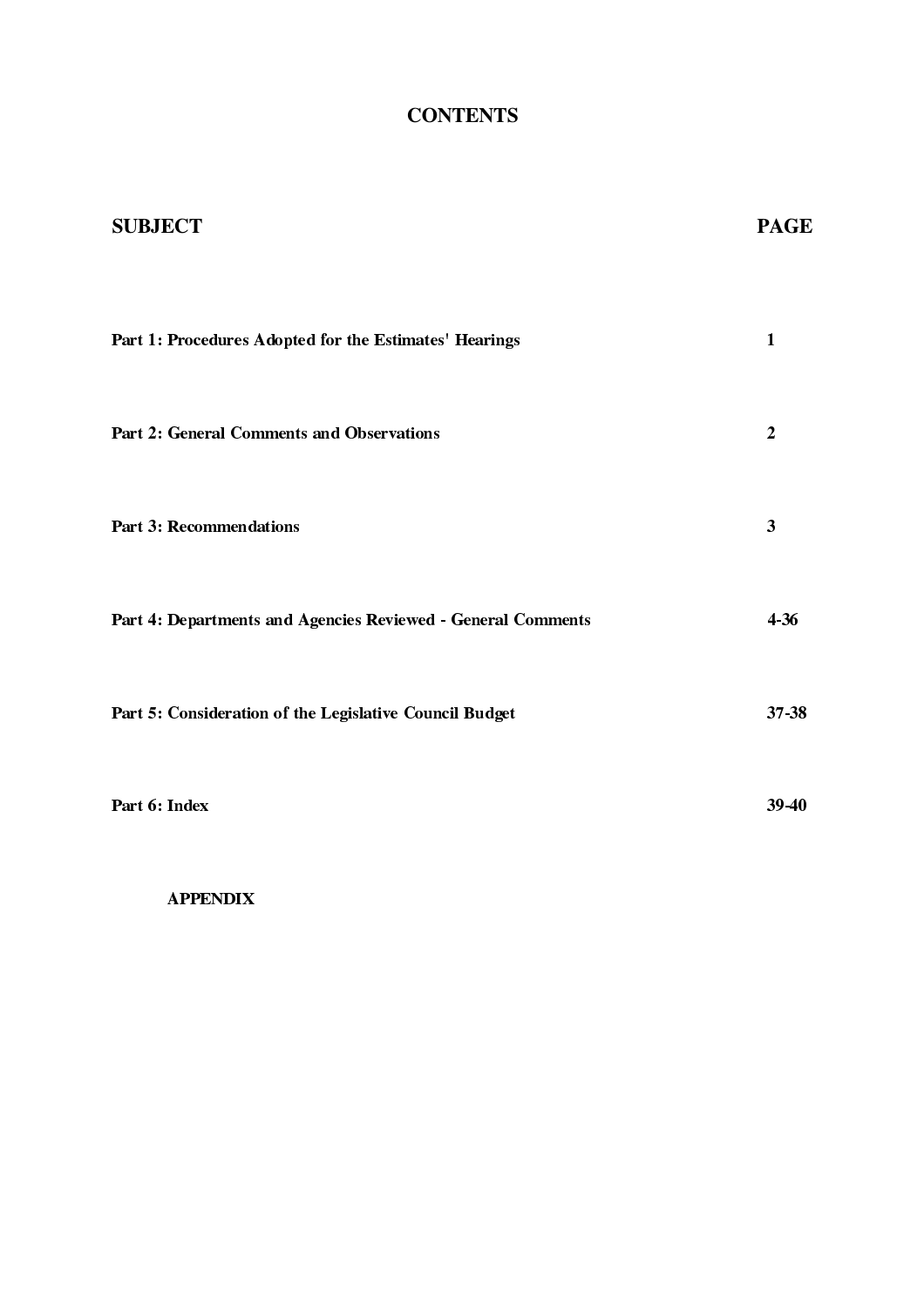#### PART<sub>1</sub>

#### PROCEDURE ADOPTED FOR THE HEARINGS

The Committee reviewed the Report of the "1991-92 Budget Estimates", tabled in the House in November last year particularly the comments made in the section titled "Part 4. General Comments, Observations and Recommendations". Consequently, the following format and procedures were adopted -

- $(i)$ A Schedule was developed from a "selective" list of departments and agencies that included most with estimated budget expenditure for 1992/93 in excess of \$30m. The final Schedule was circulated to all Members of the Legislative Council for comments and feedback prior to final endorsement by the Committee.
- The Committee met as a "whole" rather than divide into 3 subcommittees as  $(i)$ occurred previously, to enable the Committee members to hear and consider each of the departments and agencies.
- $(iii)$ The chamber of the House was the venue, primarily to encourage all Members to participate and also because little additional organisation was required in regard to Hansard etc.
- One full sitting week (Monday to Friday October 12-16) was set aside to enable  $(iv)$ sufficient time to hear all the departments and agencies.
- $(v)$ The unaudited financial statements for 1991/92 (as required to be provided to the Office of the Auditor General) were requested from all departments and agencies. This was considered of major importance as it allowed a more direct comparison to be made from one year to the next of the estimated items of expenditure.
- $(vi)$ Advertisements, calling for submissions from members of the public appeared in the local press on several occasions and more importantly in the magazines and newsletters of the Ministry of Education, Health Department, Police Department and the Government Gazette.
- $(vii)$ The respective Ministers were encouraged to allow the departmental representatives to answer directly, questions relating to operational and financial matters and for the Minister to answer specific questions on policy.
- As occurred in previous estimates' hearings, questions would be taken on notice  $(viii)$ where more information or additional clarification was required.

Note: It was subsequently agreed by the Committee that responses to Questions on Notice were required to be provided to the Advisory/Research Officer within 48 hours. This was the same time frame adopted by the Estimates Committee in the Legislative Assembly.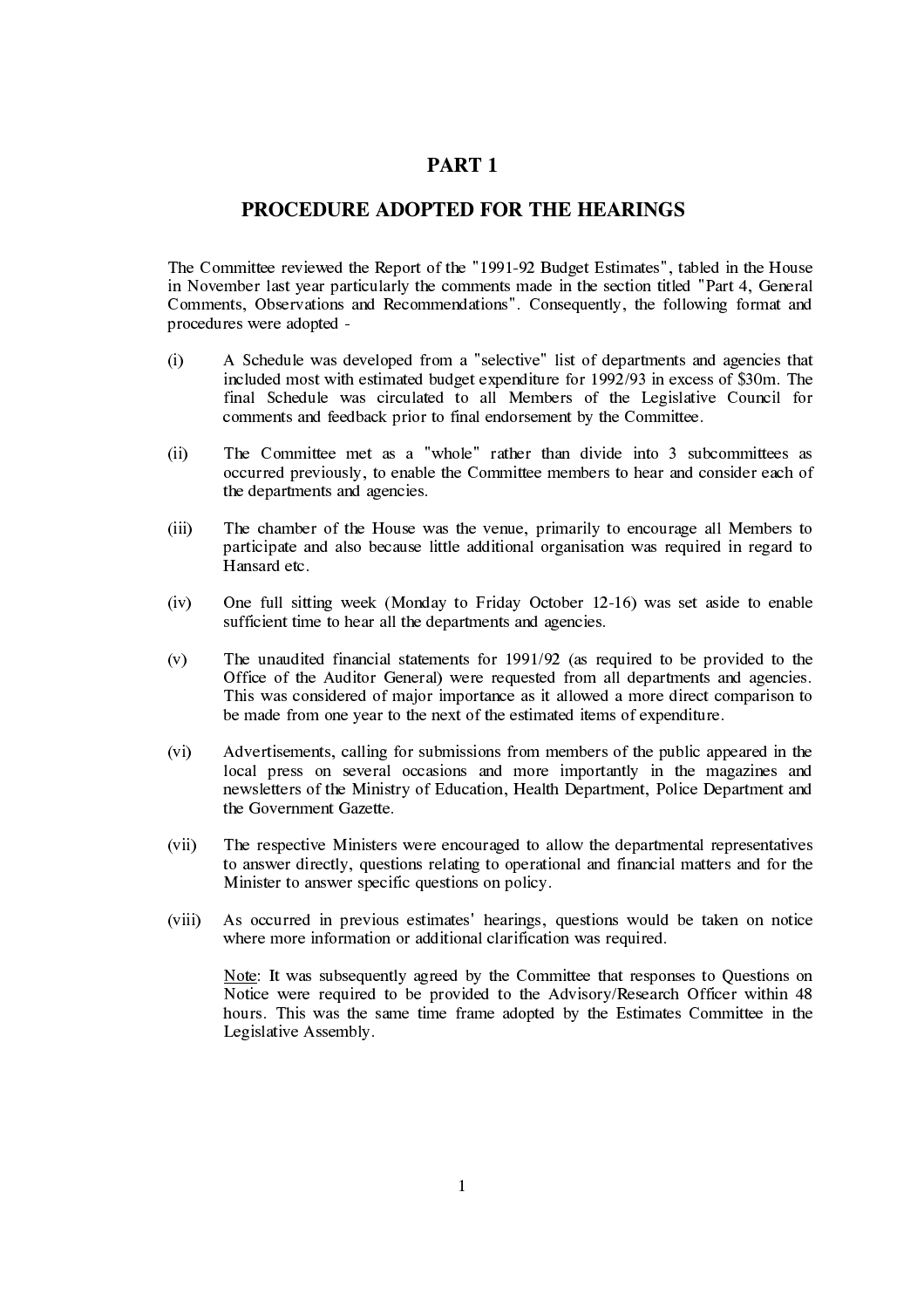#### PART<sub>2</sub>

#### **GENERAL COMMENTS AND OBSERVATIONS**

Overall the Committee considered that the procedures adopted for the hearings were successful and enabled worthwhile debate. Feedback from other members of the Legislative Council has also been positive.

The following brief comments and observations are included for consideration next vear -

- The Chief Executive Officers (CEO's) and departmental representatives generally appreciate  $(1)$ the forum of the estimates' hearings and the opportunity it provides in terms of feedback and liaison with members of Parliament. In fact, a number of CEO's expressed concern at not appearing before the Committee.
- The use of the chamber of the House and the Committee setting as a "whole" was successful  $(2)$ and enabled Members the opportunity to participate in a familiar environment. However, the sound system (amplification) in the House was of concern.
- The single venue enabled Hansard to provide the "uncorrected transcript" of daily  $(3)$ proceedings to Members quickly and the co-operation and commitment of all Hansard staff was certainly appreciated.
- $(4)$ The Committee resolved that responses to all questions taken on notice were to be provided with 48 hours - the same time frame used by the Legislative Assembly.
- The four day program worked well, although two additional days may be necessary next year  $(5)$ to enable those departments and agencies not reviewed to be included.
- $(6)$ The debate was certainly enhanced with access to the unaudited financial statements for all departments and agencies and this will be a requirement for all future estimates' hearings.
- $(7)$ Further to (6) above, next year, the CEO's of the departments and agencies reviewed will be required to provide explanations in respect to the qualified audit report for the financial year 1991/92, as reported in the First and Second General Reports by the Office of the Auditor General.
- $(8)$ The general lack of public response to the advertisements that were placed on several occasions in the local newspapers and the major departmental newsletters and bulletins was disappointing. This aspect of "public profile" will be addressed next year.
- $(9)$ The three Ministers allowed the departmental representatives to answer all questions on operational matters. This was appreciated by the Committee.
- $(10)$ The selected Schedule enabled Members to provide feedback as to the departments and agencies that should be interviewed. Accordingly, the overall standard of questions was better than in previous years, as was the overall level of participation.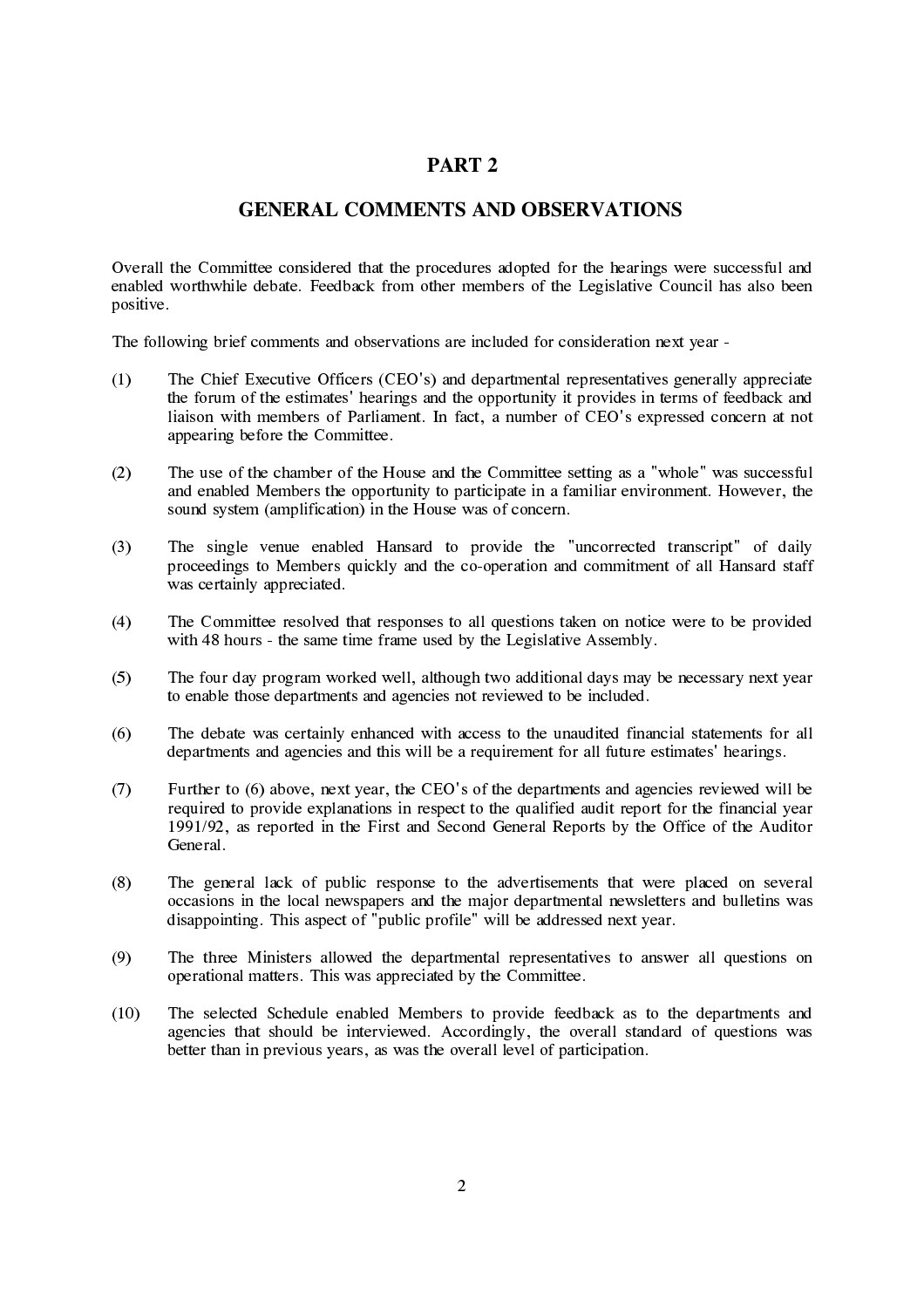#### PART<sub>3</sub>

#### **RECOMMENDATIONS**

The Committee was concerned that a number of the Chief Executive Officers (CEO's) did  $(1)$ not attend the estimates' hearings. Included in this category were the Police Department, WA Electoral Commission, the Aboriginal Affairs Planning Authority and several others.

The Committee is cognisant of the responsibilities of senior officers but recommends that in future all CEO's (as well as relevant departmental staff) attend. To ensure this occurs, the draft Schedule for next year will be circulated at least two months prior to the anticipated date of the hearings.

- $(2)$ The quality of this year's hearings was certainly enhanced with the provision of the unaudited financial statements, required by all departments and agencies to be provided to the Office of the Auditor General. For next year, the Committee recommends that all CEO's provide a copy of the qualified audit report from the Auditor General for the 1991/92 financial year.
- $(3)$ The Committee is keen to hear more departments and agencies and accordingly the four day format may need to be extended by an extra two days.
- $(4)$ To enable the time frame for the responses to Ouestions taken on Notice to be "speeded up". the Committee resolved after this year's hearings had commenced that 48 hours was appropriate. The Legislative Assembly used this same time frame for their estimates debates. It is recommended that the 48 hours for responses to Questions of Notice be formally adopted for all future estimates' hearings.
- $(5)$ It is recommended that the final complete Hansard transcript (incorporating responses to Questions on Notice) of the overall estimates' debates be completed within three weeks of the final sitting day of the hearings.
- $(6)$ In regard to the Legislative Council, it is recommended that the Chairmen of the Standing Committees be involved in the preparation of the final budget.
- $(7)$ Further consideration should be given to the introduction of a system similar to that already in place in other Parliaments, whereby a budget prepared by officers of the House is presented to a "parliamentary commission" for approval and then provided to the Treasurer.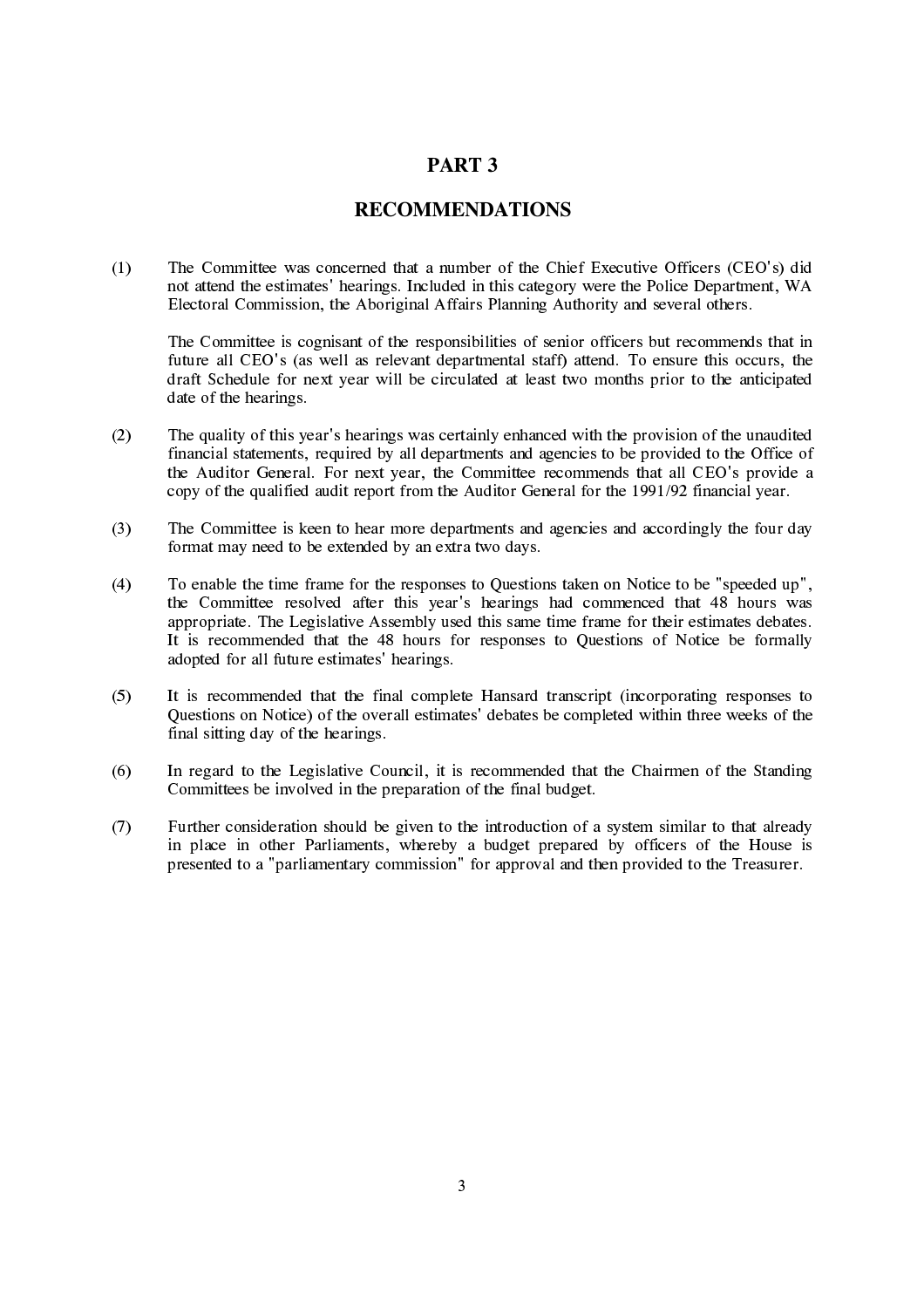#### PART<sub>4</sub>

#### **DEPARTMENTS AND AGENCIES REVIEWED - GENERAL COMMENTS**

Over the course of the 4 day program the Committee met with 48 separate departments and agencies and brief comments of the major issues and subjects raised are outlined below. For further information refer to Hansard.

#### **MONDAY OCTOBER 12, 1992**

#### **Building Management Authority**

- $\bullet$ Voluntary severance scheme resulted in reduction of 77 FTEs.
- No change with building maintenance cleaning and gardening has changed.
- Programming, management and technical advisory services program advice on new public buildings meets client/agent requirements.
- Unrecouped expenditure relating to the Treasurer's Advance Account works and sales balance outstanding of \$698,000.
- Contribution to public building insurance increased from \$500,000 to \$2 million.
- Building and contract manager for the building of the Busport.
- Productivity improvement program has been progressed.
- Budgeting on 10 per cent above the market rate for buildings carried out by BMA staff and not contracted outside.

#### **Office of Women's Interests**

- Services and contracts expenditure is significantly above the previous year.
- Expenditure on International Women's Day events.
- Expenditure by the Western Australian Women's Trust.
- Rent paid by the Office is \$300,000.
- Introduction of Women's Plans.
- All 21 staff of OWI are women.
- Development and maintenance of a Women's Register will be 0.5 of FTE.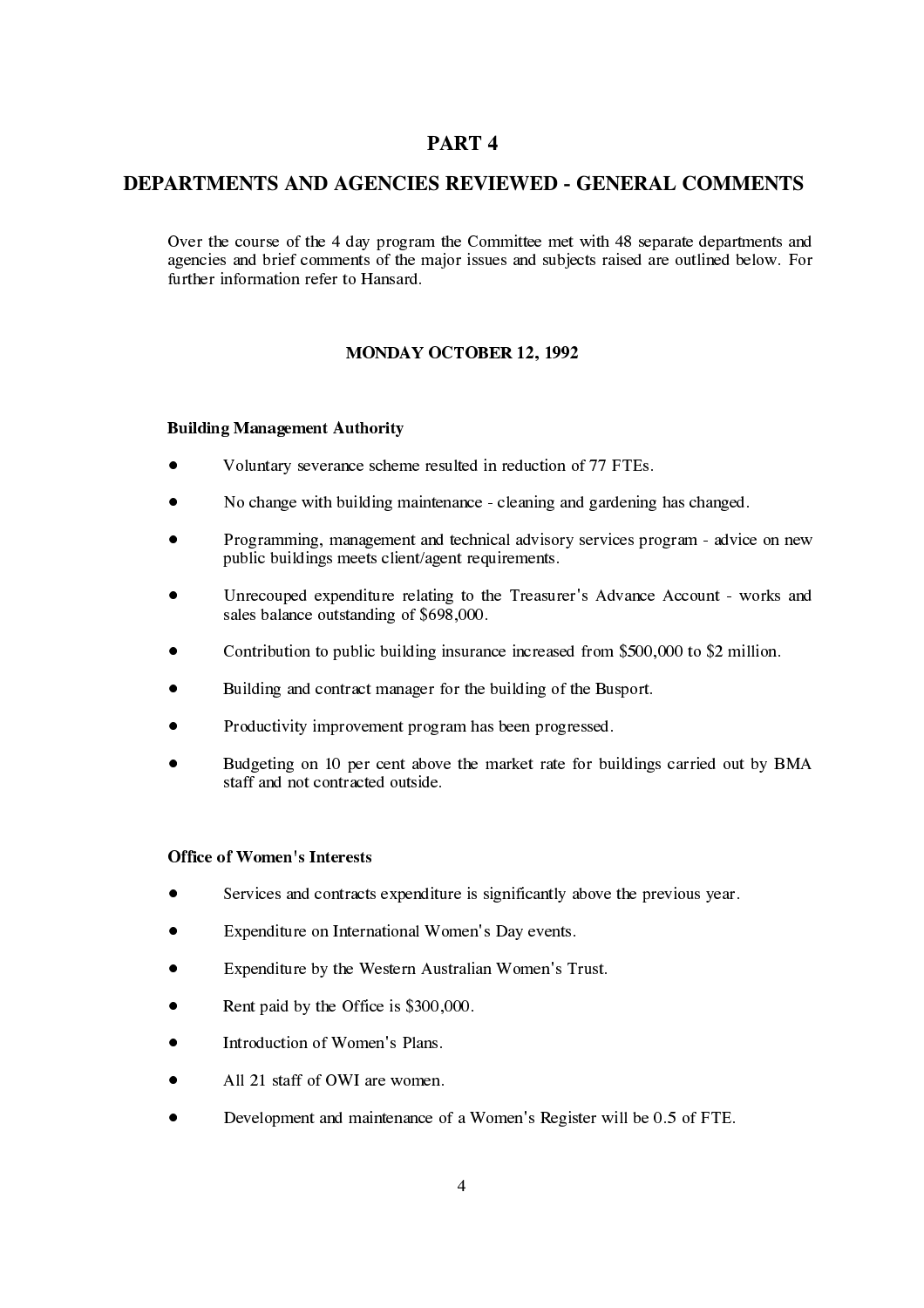#### **Office of Multicultural Interests**

- Small policy unit provides advice on the needs of migrant women in W.A.
- Ministerial Advisory Council link between the Government and the community.
- Increase in expenditure for services and contracts from \$79,000 to \$151,000.
- Number of FTEs remains unchanged, increase in provision for salaries by \$34,000 and other staffing costs have doubled from \$13,000 to \$27,000.
- Planned achievements regarding the support of social history projects.
- Allocation of \$66,000 for rent.
- Reduction from \$131,000 to an estimate of \$82,000 in grant subsidies and transfer payments.
- Transfer of some functions to the Social Advantage Package.
- Role of the new Department for Community Development.
- Comparison of the W.A. office with the equivalent offices in other states.

#### Western Australian Museum

- Admittances have increased from 108,000 to 209,000.
- Difference between Museum funds and Trustee funds.
- Responsibility for aboriginal sites and the proposed changes.
- Sale of the Percy Markham collection \$150,000 is in dispute.
- Addressing the needs of community and local museums throughout the State.
- Plans for use of the vacated Swan Barracks.
- Future capital outlays for regional museums.
- Proposal for the creation of an independent State Maritime Museum.
- Current liabilities amount of \$232,000 for unearned income.
- Funds for minor works program.
- Possible assistance for an aboriginal museum for artefacts and arts.
- Minor works budget is less than \$25,000.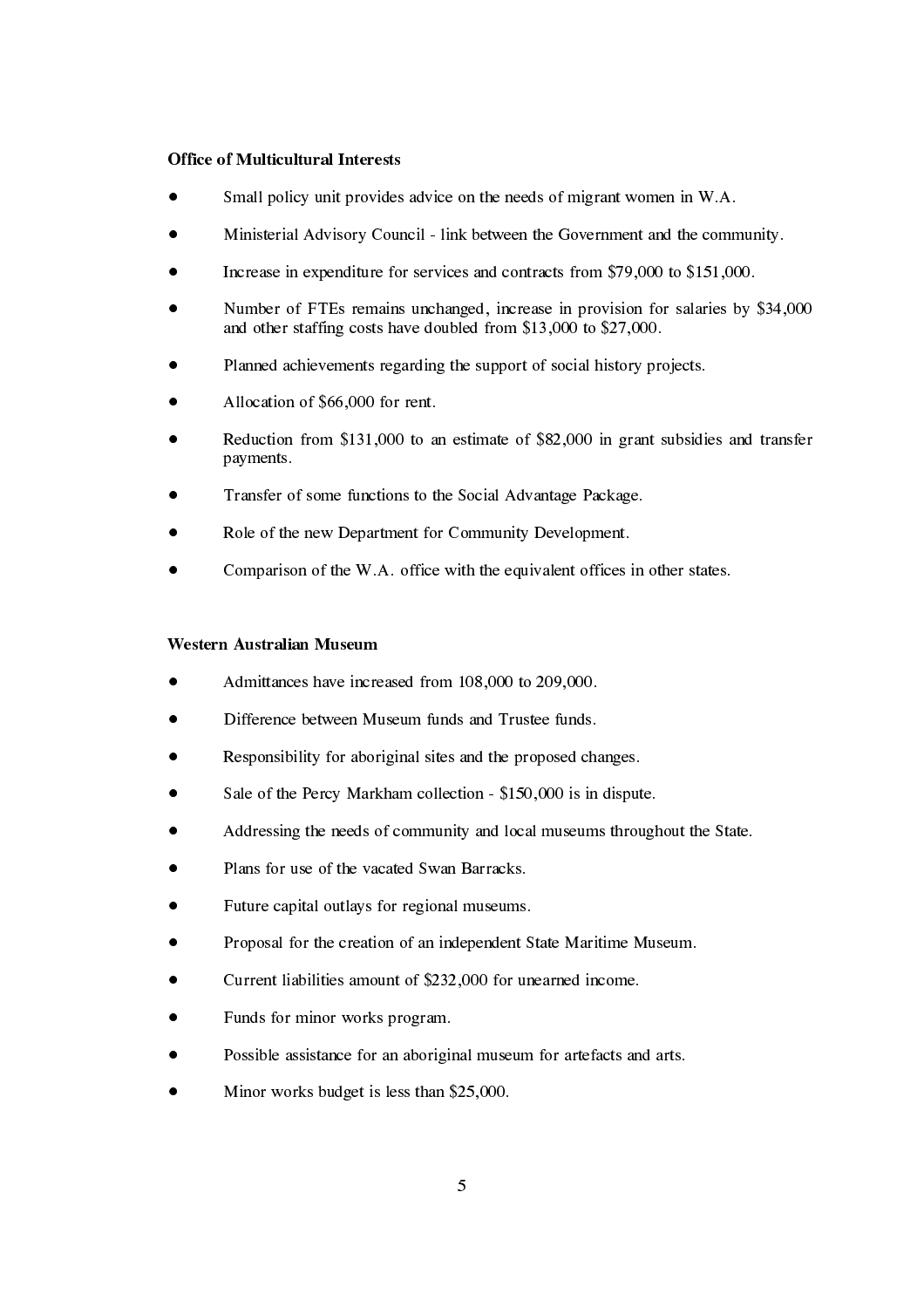#### Art Gallery of Western Australia

- Provision for annual leave has risen from \$8,000 to \$199,000.
- Bookshop Trading statement shows a difference of \$50,000 between the closing stock for  $1991/92$  (\$178,000) and the 1992/93 opening stock figure of \$129,000.
- Increased sum of \$650,000 to the acquisitions budget.
- Depreciation of the building, provision for annual and long service leave repayments.
- Trading and cost of sales the source of the \$791,000.
- \$1.285 million set aside for major works in the Capital Works Program.
- Maintenance of assets amounts to approximately \$310,000 for the year.
- Status and intention of the Louis Allen collection.
- Increase in Board Members' fees from \$609 in 1990/91 to \$4,906 in 1991/92.
- Revenue from the "Secret Treasures of Russia".

#### Arts & Performing Arts

- Budget has increased by  $6.04\%$  mostly for the funding of artists and activities.
- Increase in funding to the State Theatre Company, the West Australian Opera Company and the Chrissie Parrot Dance Collective.
- Increase in the Lotteries Commission grant \$1.25 million dollars to the Festival of Perth.
- Closing balance of receipts under the Arts Lotteries Account for 1991 was \$468.517.
- State Theatre Company shortfall in funds made up from the art form support and development fund.
- Lotteries Commission funding expected to be \$6 million in 1992/93.
- Utilisation of the voluntary redundancy program.
- Approximately \$800,000 is allocated to arts activities in regional areas.
- Portfolio coordination has increased substantially from \$57,000 to \$176,000.
- Increase in FTEs from 6 to 9 and contingencies from \$346,000 to \$478,000.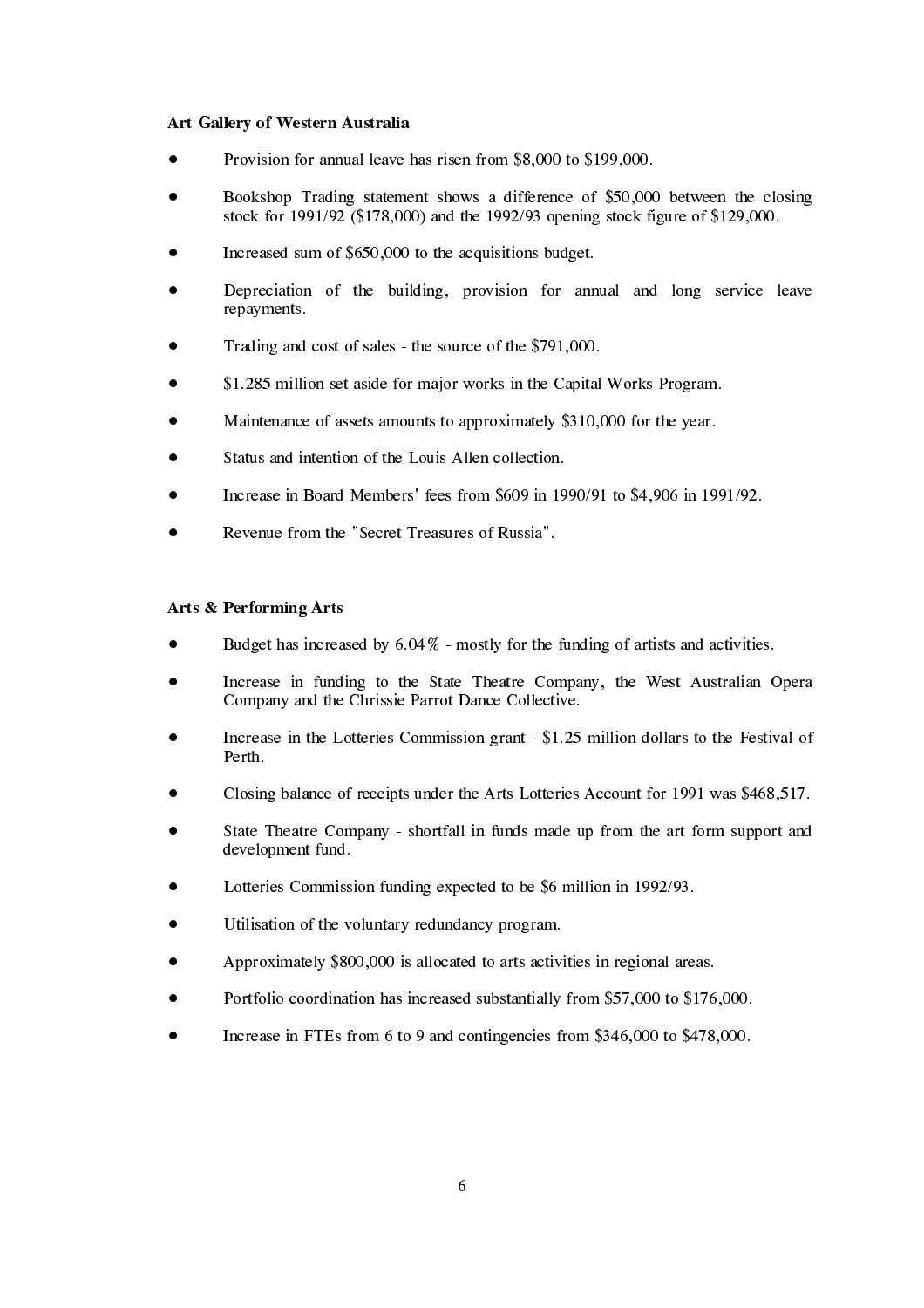#### **Performing Arts**

- Increase of \$70,000 for library and equipment to restore acquisitions on campus.
- Received a 3.8% increase in funding for 1992/93.
- Coordinators of the community music program have been transferred to Port Hedland and Kalgoorlie.
- Funding is a concern regarding the proposal for a conservatorium high school.
- Corporate and private sponsorship raised in excess of \$150,000 during 1991/92.
- Friends of the Academy raised funds to support students.
- Difference in arrangements for performing arts between the Academy and UWA.

#### **Perth Theatre Trust**

- Increased budget of 5.98% for 1992/93.
- "42nd Street" brought in approximately \$70 million (as a multiplier effect) in salaries and other expenditure - exact outcome is not yet known.
- Reduction in FTE's in the BOCS Ticketing and Information Service, but the service is expanding.
- Addressed the concerns of the Auditor General in regard to the FAAA.
- Estimated loss in revenue from taverns and bars from a profit of \$101,000 to a \$150,000 loss in 1992/93.

#### **Heritage Council**

- Valuer General valued the Swan Brewery at a nil value.
- Bulk of the income \$650,000 is from the National Estate grants program.
- Expenditure for conservation is approximately \$718,000.
- Increase in expenditure from \$54,000 to \$114,000 in the heritage information and promotion subprogram.
- Issued an NEGP grant to the National Trust to undertake a railway study.
- Fees paid to Council members will be \$61,571 in a full year Chairman is paid \$30,000 per year for 1 to 2 days work per week.
- Carrying out educational programs to ensure that municipalities prepare their municipal inventories.
- Balance of concessional loan scheme (\$87, 416) transferred to the Council.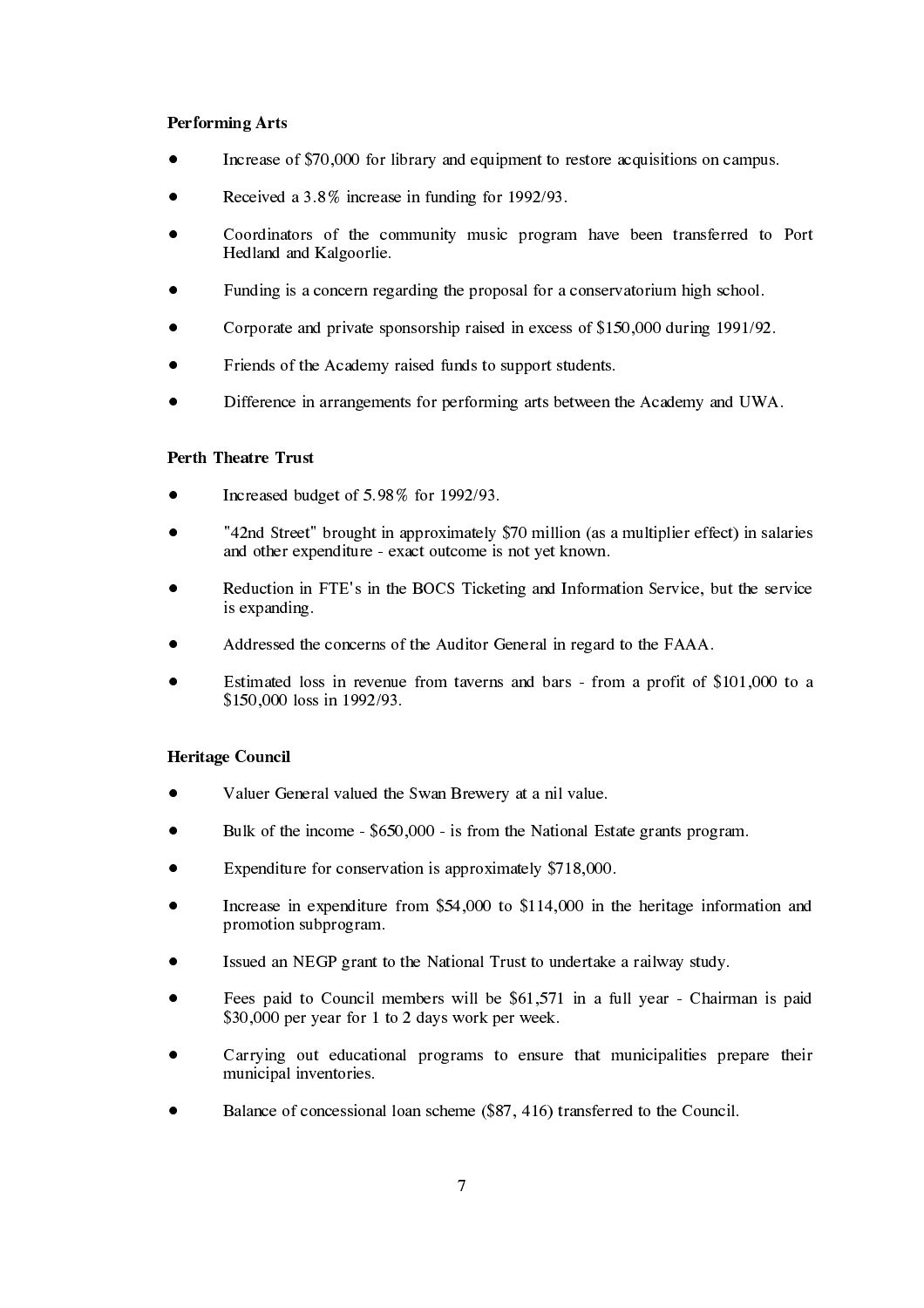#### **Great Southern Development Authority**

- Major variation between the figures for 1991/92 and 1992/93 regarding the expenditure on services and contracts.
- Increase in salary and wages due to the transfer to the Authority of the Chairman.
- Six sites are being evaluated in the wool scouring plant study.
- Timber 2002 group was established as an export program.
- Support for tourism industry through the encouragement of special events.
- Consultants will report on the Meat Works study by the middle of November 1992.
- Encouragement for the development of regular coach line service in the south-west.
- Total gross expenditure for services and contracts is \$683,000 for 1992/93.
- Study costing \$150,000 (through the Wool Foundation) has been allocated to the Tambellup Wool Foundation.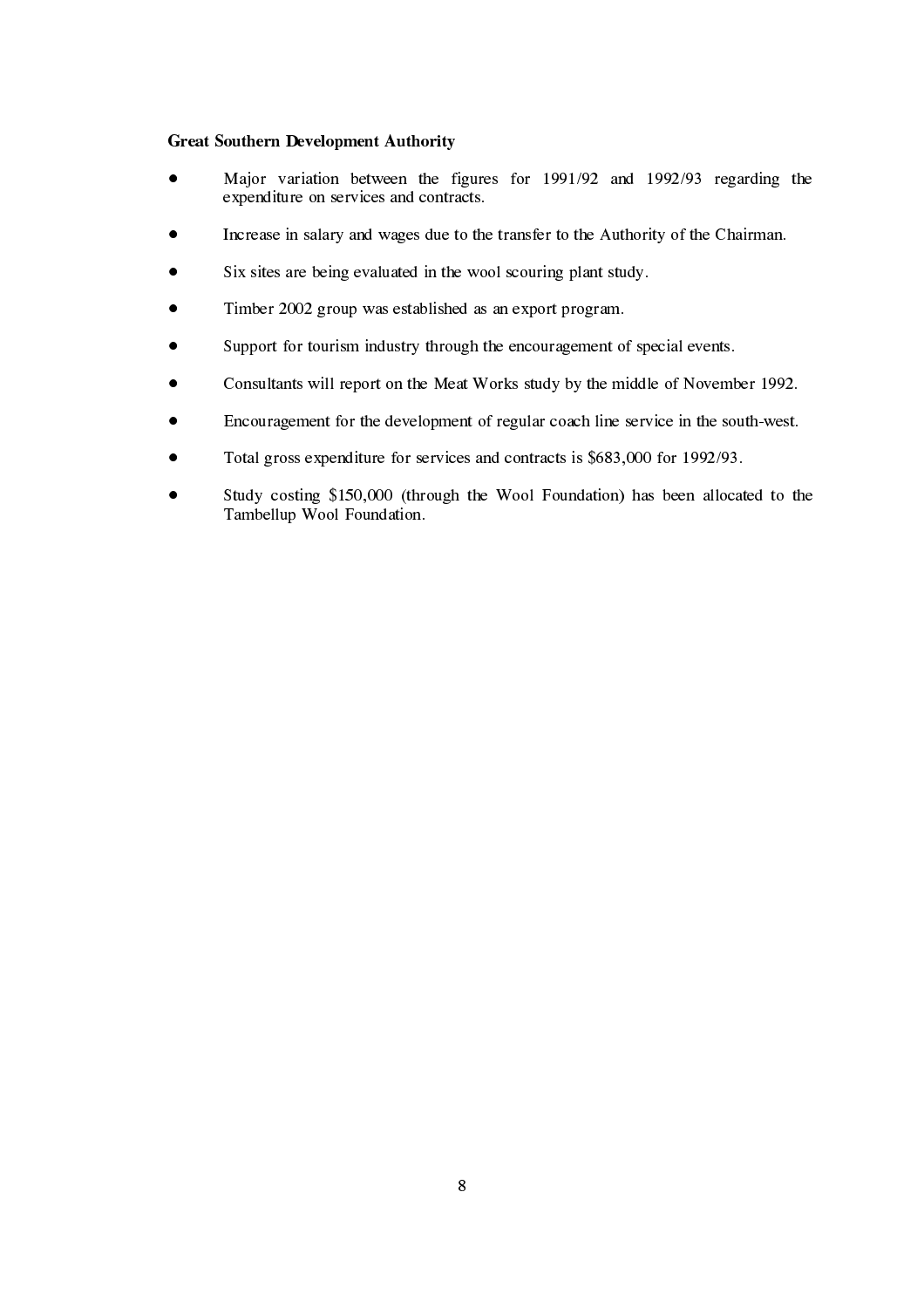#### TUESDAY OCTOBER 13, 1992

#### **Police Department**

- \$235,000 spent on the purchase of a hangar at Jandakot Airport.
- \$1.2m was used to purchase the new helicopter from the insurance payment.
- Corporate services increased by around a third in both salaries and contingencies.
- Police/aboriginal summit working party established in February 1992.
- Working party has been established to implement the recommendations from the Roval Commission into Aboriginal Deaths in Custody.
- Transfer of police officers as a result of mid-vear budget cuts caused a saving of around \$280.000.
- Motor vehicle purchases funded from General Loan and Capital Works funds.
- Allocation for police rangers is in the vicinity of \$2,000-\$3,000.
- Money raised from the latest series of Eagles plates will go to community policing.
- Staff in country police stations operate on a work demand basis.
- Allocation of \$96,500 for the Balgo Hills project.
- Approved strength of the police force (police officers) is 4,068.
- Traffic Board Road Trauma Trust Fund raised \$1.7m, but only spent \$503,000.
- Total cost of the conversion program from VHF to UHF of police radio communications is \$4.570m - proposed expenditure for 1992-93 is \$2.248m.

#### **Police Licensing and Services**

- Separate entity from the Police Department officers are civilian.
- Holders of Eastern States licences have 12 months in which to drive on that licence.
- Commission paid to the SGIC for Third Party Insurance is 1.5%.
- Revenue from vehicle drivers and licence fees is approximately \$21m and the cost of salaries is \$16.4m.
- \$170,000 will be spent on 'certain works'.
- Last year, \$172,000 was set aside for capital works only \$5,000 was spent.
- Planned initiative is for greater driver competency through driver training courses.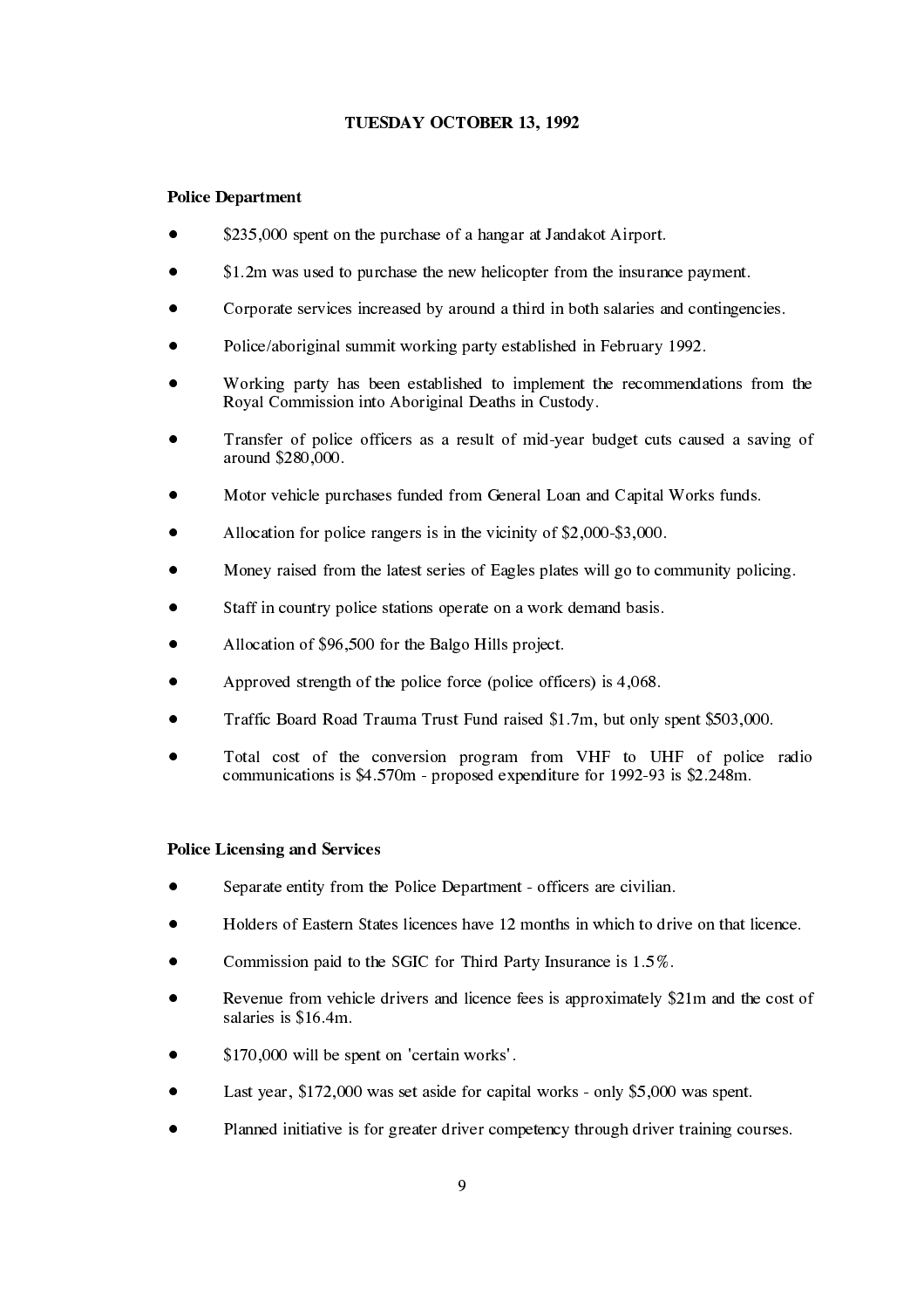Maintenance of assets for 1992/93 will increase by \$7,000 to \$92,000.

#### **Agriculture Department**

- Restructuring of the Department has not affected expenditure or the allocation of resources to regional offices.
- Range conditions and resource surveys in the West Kimberley and Murchison are being done within existing resources.
- Experienced staff are being lost to the private sector.
- Voluntary severance offer was made to 88 staff members and 78 accepted.
- Gross value of agricultural production from the Ord River area was around \$33m last year.
- Total allocation to agriculture is \$6.5m less than last year.
- Flock reducution scheme increase in slaughtering of sheep and lambs (two million head).
- Research has only been marginally affected by staff reductions.
- Involvement in the beef industry in the South West.
- Sheep lice eradication program and footrot control reduction in staff.
- Interest earned in the trust fund accounts 2 grants held in trust.
- Allocation of \$200,000 for the acquisition of land at Albany.

#### **Agriculture Protection Board**

- Budget has been reduced by \$251,000
- Feral goat eradication program received a special allocation of \$100,000.
- Number of both live and carcass goats exported has been around 200,000.
- Scope for domestic rabbits to be commercially marketed.
- Six percent increase in 'research' is largely due to payment of Government redundancies of research employees.
- Review of the co-operation and 'over-lap' between the Department of Agriculture. the APB and the Australian Quarantine Inspection Service.
- APB and CALM are jointly responsible for the eradication of arum lilies and blackberries.
- Starlings have been virtually eradicated between Bremer Bay and Esperance.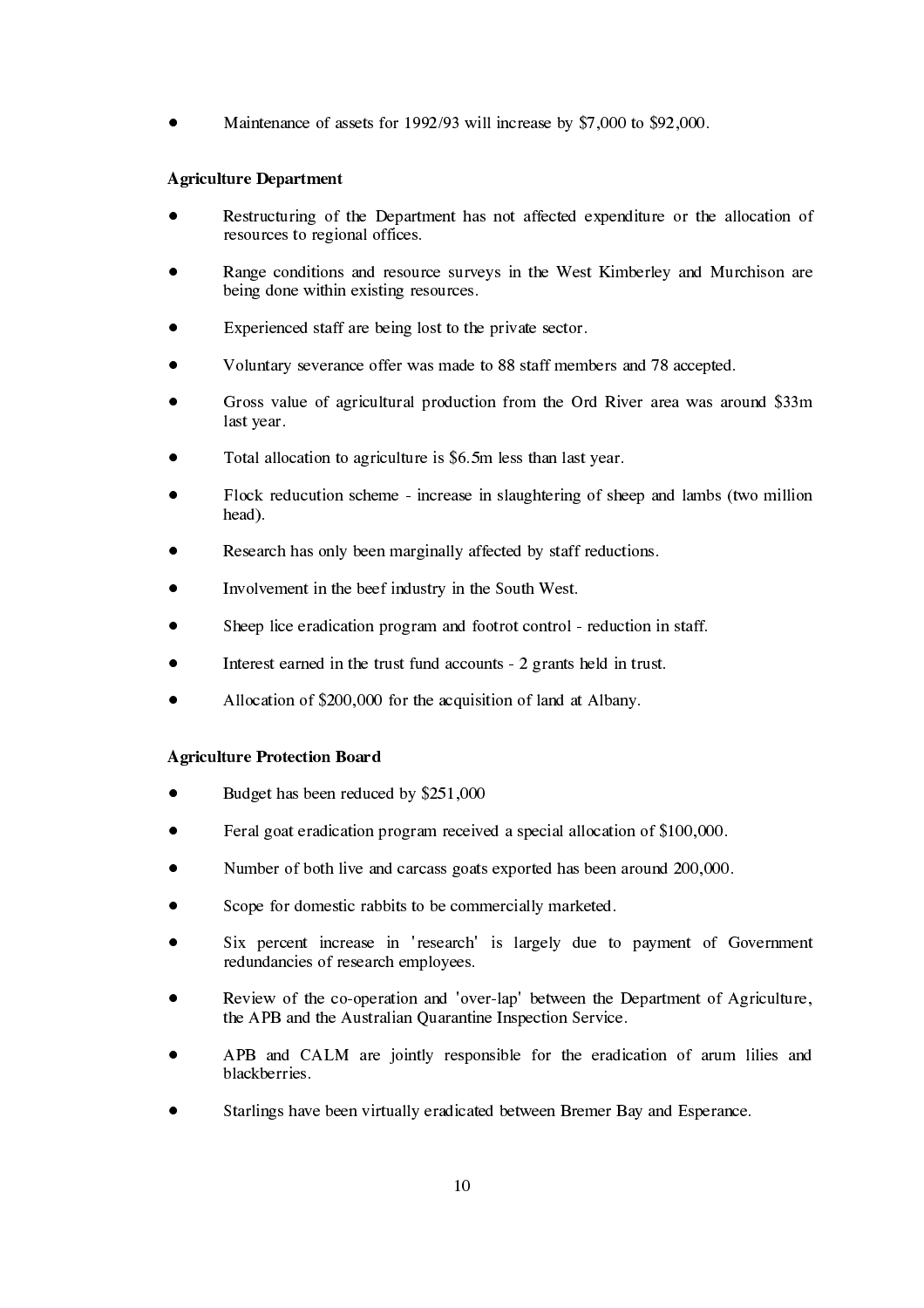- Goat Industry Development Unit's role is to identify markets for goats.
- Commercial rabbit hunters were operating on the Nullarbor earlier this year.

#### Rural Adjustment and Finance Corporation of Western Australia

- No applications were received for loans of up to \$20,000 for farmers to complete a normal cropping program under a special State crop planting scheme.
- Surplus of \$11.6m for the Rural Adjustment Scheme.
- Funding arrangements between the Commonwealth and the States allocation to WA is 13% of the total allocation.
- No provision to provide assistance to non-farm small rural businesses.
- Commercial rates to farmers have come down.
- Fees and salaries paid to Board members was \$85,000.
- Forecast for this year is a market indicator price on wool of 615 cents.
- Assistance under the re-establishment grant for farmers to leave the industry will increase from around  $$34,000$  to  $$45,000$ .
- Doubtful debts substantial difference between this year's and last years provision.
- Rural Adjustment Scheme is under review by the Commonwealth new scheme will be implemented on 1 January 1993.
- Write-off procedures for bad debts are in accord with the provisions of the FAAA.
- Trust Fund account of \$55m at the Treasury.

#### **Fisheries Department**

- Reduction in FTEs to 169 with salary expenditure of around \$6.24m.
- Motor vehicles are now funded from the General Loan and Capital Works Fund.
- Department will receive specific amounts of money from licence fees.
- Consultant has provided a report on the salmon buy-back scheme study.
- Fisheries research and development fund received \$2.25m from limited entry fishery licenses.
- Funds are set aside for various buy-back schemes to reduce the number of commercial fishing licences.
- Voluntary redundancy payments totalled \$277,000.
- Management policy will restrict shark fishing in Shark Bay from 1 January 1993.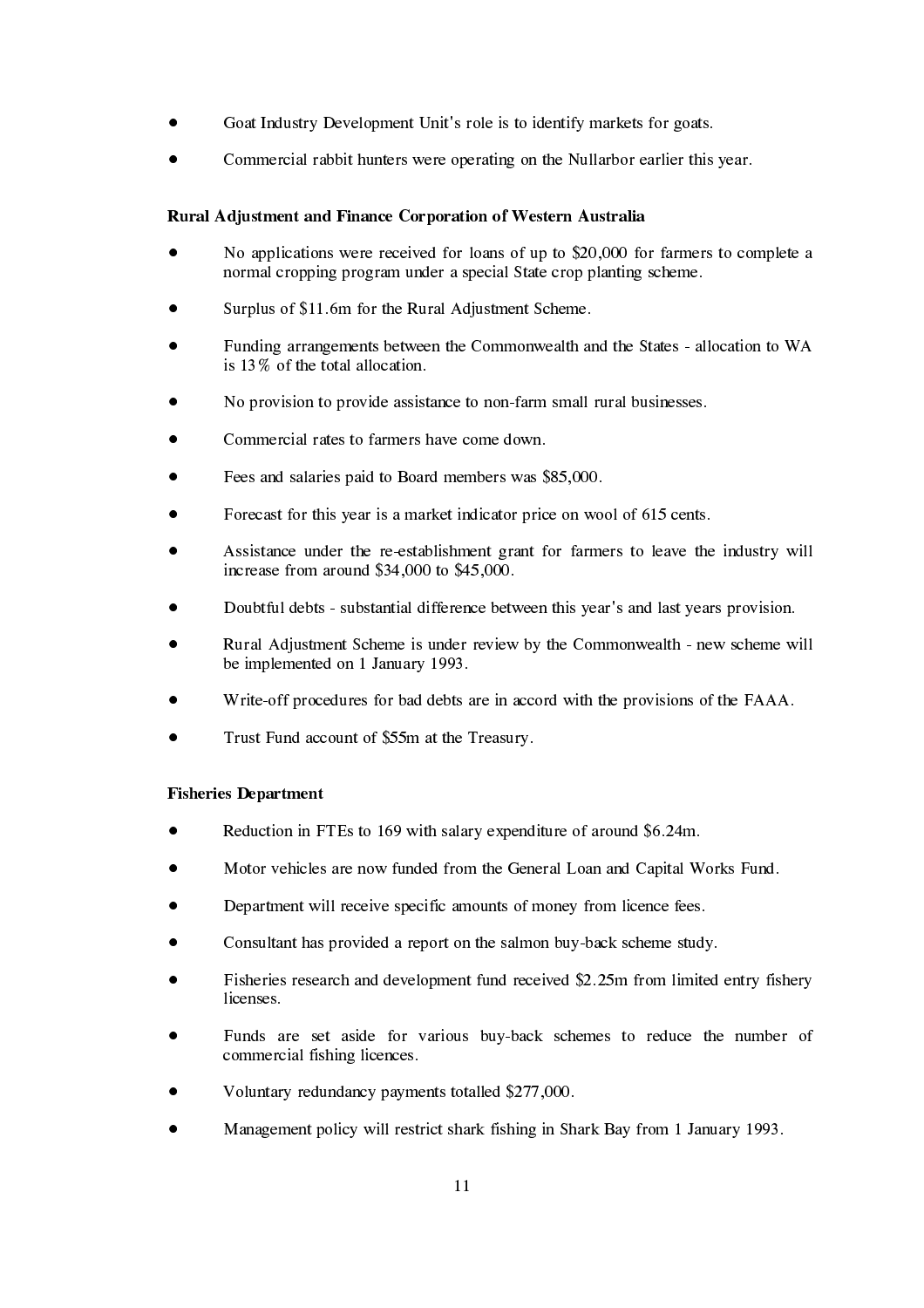- 28 licences issued for the Mandurah estuarine fishery.
- Studies of tropical crayfish in the north of the State are being conducted.

#### **Western Australian Meat Commission**

- 30% reduction in the number of sheep, lambs and goats slaughtered this year.
- Export of sheep meat to the EEC is limited by quota to 17,500 tonnes per year.
- Estimated cost of slaughtering at Robb Jetty is in excess of other saleyards planning to replace the abattoir (interior of the beef floor was burnt out in January).
- FTEs reflect improved manning particularly in the slaughtering section.
- Salary component has increased by around \$100,000, yet the number of FTEs has decreased by 38 on last year's figure.
- Current "lease" of the Midland saleyard expires in June 1993.
- Commission is a substantial provider of training in the abattoir trade for slaughtermen, but not boners and slicers.
- Price set by Robb Jetty is used as a guide by local slaughtering establishments when setting slaughtering fees.
- Airfreight market (primarily to the Gulf and Middle East) is important.

#### **Department of Marine and Harbours**

- FTEs were reduced from 312 to 307 during the past year.
- Funds for vehicle replacement are from the General Loan and Capital Works Fund -\$901,000 will be spent on the cost for motor vehicles compared to \$519,000 in 1991/92
- Department is in the process of amalgamating with the Department of Transport.
- Department is responsible for the overall administration of the Dawesville Channel construction (\$58m project).
- \$60,000-\$80,000 or over is considered major works work below \$50,000 is regarded as minor.
- Independent counsultant is reviewing the corporate services of both Departments.
- Allocation of \$7,000 for a feasibility study for fascine investigations at Carnarvon.
- \$95,000 has been budgeted for dredging at Kalbarri.
- \$49,000 has been allocated to the coastal management and Esperance North beach stabilisation task.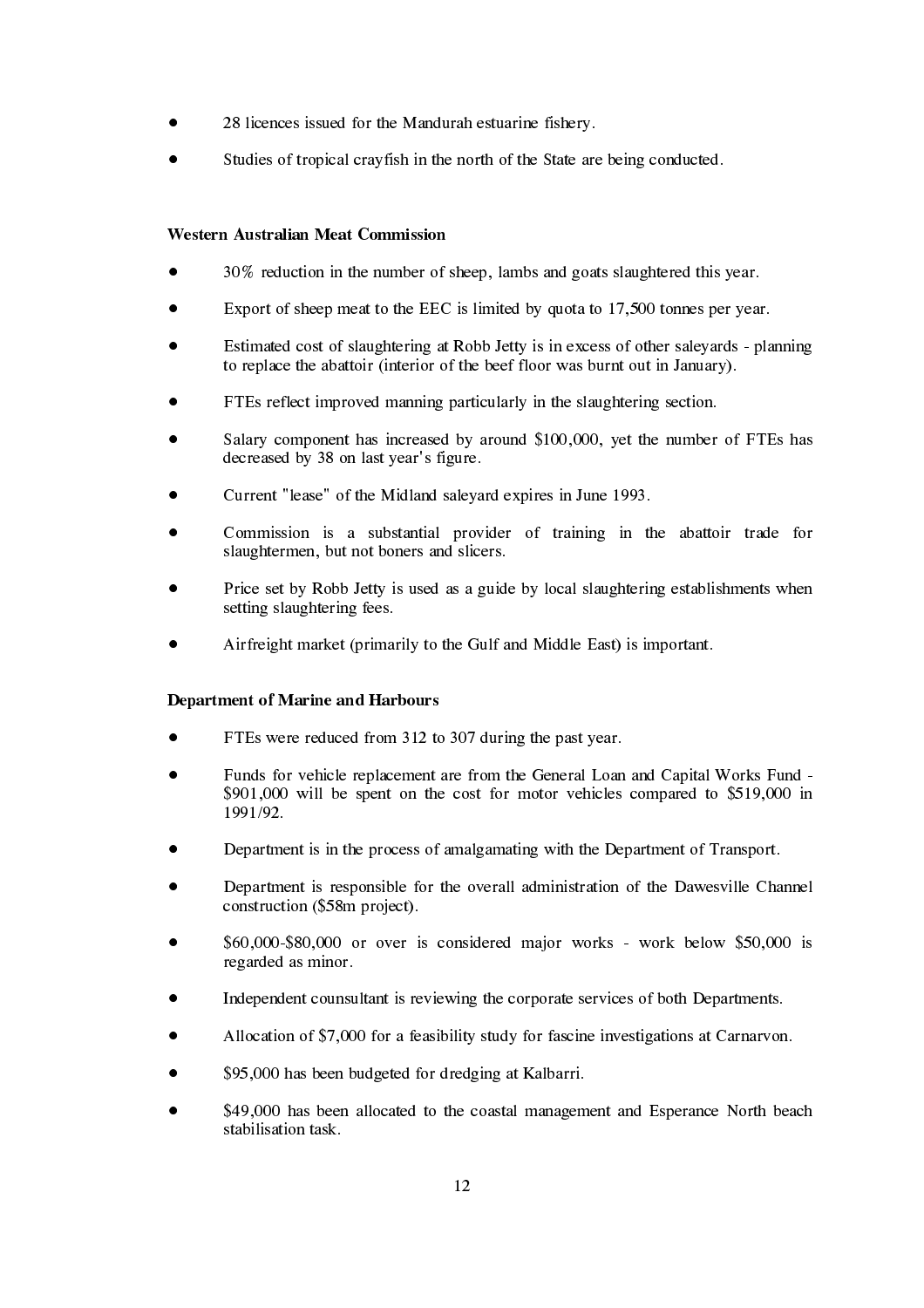- \$300,000 is allocated for fire equipment at the Wyndham port.
- Harbour management and development in Bunbury marine pens and public launching facilities - is funded by around \$32m under the better cities program.
- Allocation of \$250,000 for the power supply to the boat harbour in Carnarvon.
- Estimated cost of \$150,000 to replace the Coode Street Jetty half will be funded by the City of South Perth.

#### Western Australian Coastal Shipping Commission (Stateships)

- Fleet currently consists of 4 vessels.
- Loss in 1992 was  $$13.573.552$  an increase of  $$3m$  on the previous vear.
- Joint venture stevedoring service with National Terminals of Australia Ltd was terminated successfully to mutual advantage - \$772,000 profit.
- Efficiency of the two ship, nine day service to the North West has brought down road transport costs by as much as \$40 a tonne.
- Commodities shipped from Fremantle to mainland Kimberley destinations increased by 32 percent over the quantity shipped the previous year.
- With \$15.38m for freight earnings and vessel expenditure of \$15.1m gross profit on the ships is only  $$247,000$ .
- Services provided through the operation of ships at a cost comparable to the way Transperth provides services at a cost.
- Restructuring arrangements on the waterfront at both Broome and Wyndham and the integration of those work forces will reflect a changed cost structure.
- \$4.5m (out of a total of \$16.3m) represents revenue derived for freight shipped to WA coastal ports.
- Superannuation amounts to around 40 percent of salaries and is a major component of expenditure (relating to past activities).
- Port authorities provide pilots for ships to berth and unberth in various WA ports.

#### **Department of Transport**

- Department is one of 15 different transport agencies in WA.
- Finances in part, come from its own source of revenue and, in part from the Transport Trust Fund, with the remainder from CRF.
- Formula has applied since the introduction of the Transport Trust Fund this year \$5.1m is allocated for the Department, \$43.5m for Transperth and \$84m for MRD.
- Superannuation Reserve Account has been set up for a large number of years.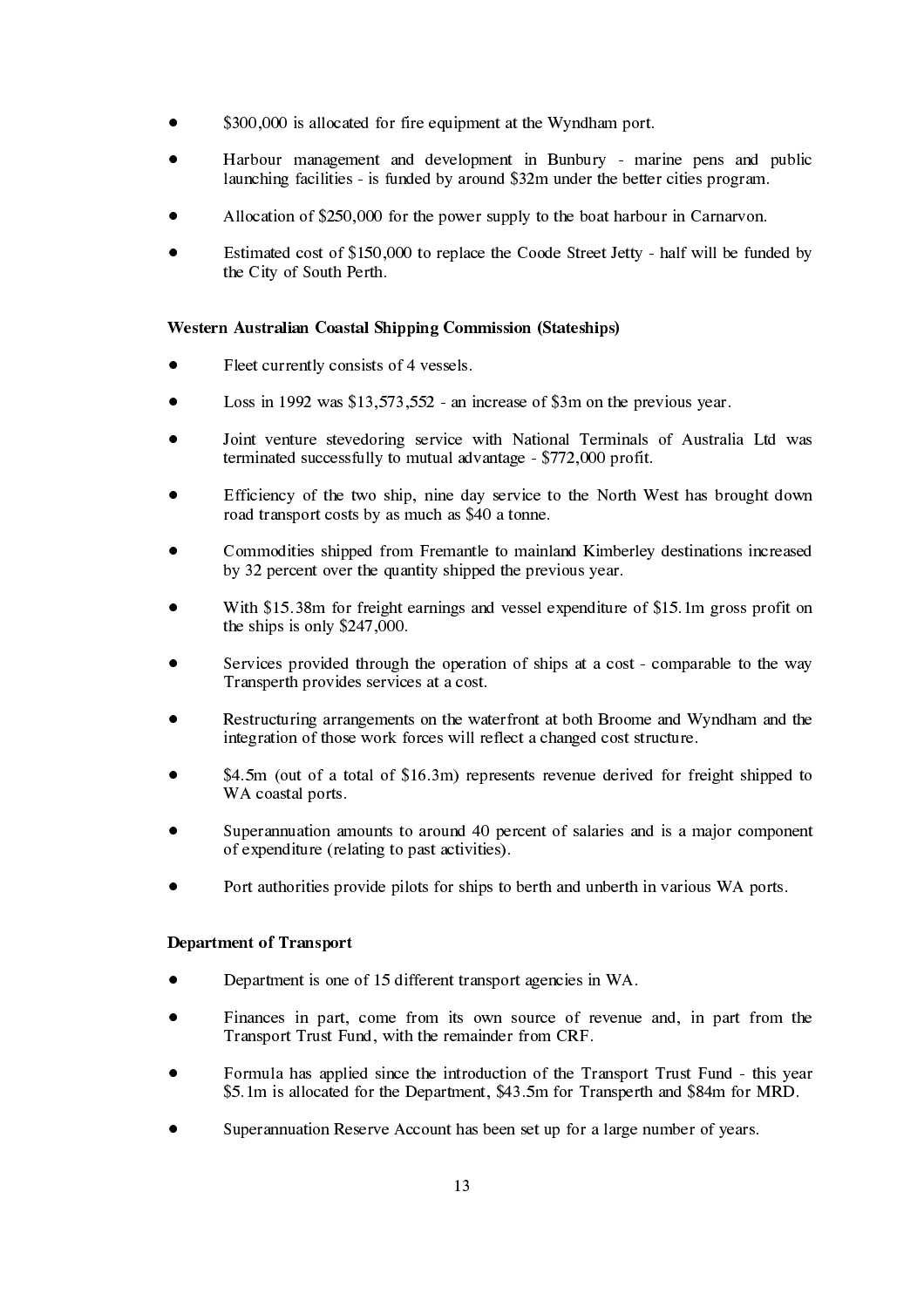- Terms of reference for the study relating to the second aviation airport within Perth have just been determined.
- The study of the review of the policy applying to Skywest will occur this year.
- Regional ports and the Fremantle Port Authority make recommendations about the pricing in their ports to establish a rate of return.
- Participation in the National Rail Corporation no financial cost to the State.
- The land bridging proposal is being pursued with the Fremantle Port Authority and Westrail.
- Department will review interaction between the Ministry of Education contracted school bus services and public bus services in Albany and Esperance.
- Allocation to the bicycle policy special project trust fund was \$673,000 last year used to fund the Bikewest Policy Group.
- Consultants' study into trade prospects for the port of Albany is being carried out.

#### Western Australian Government Railways Commission

- Major changes are much more deregulation of railways, the advent of the National Rail Corporation, the electrification program of the Transperth system and the movement towards a better business structure.
- Intention to corporatise Westrail will bring about changes to the 'archaic' Government Railways Act.
- Annual grain harvest is the major agricultural producer of revenue for Westrail.
- *Prospector's* re-engining completed by December part of a total \$9m program.
- Ticketing arrangements for the *Australind* have changed with the adoption of a system called TRAINS.
- *Indian Pacific* will be controlled under single management by Australian National Railways.
- Commission carries forward a certain debt called a commercial result on the basis of a notional one to one debt to equity ratio.
- Negotiations with Western Mining Corporation resulted in increased volumes of nickel being transported at a lower freight rate.
- Drawdown on CRF will be \$6m this year.
- Increase from \$100,000 to \$250,000 in the Western Ouarries dividend compared with the reduction from \$250,000 to nil in the Total West dividend.
- National Rail Corporation will take over some rolling stock and track Commission will keep adequate resources for the remaining standard gauge services.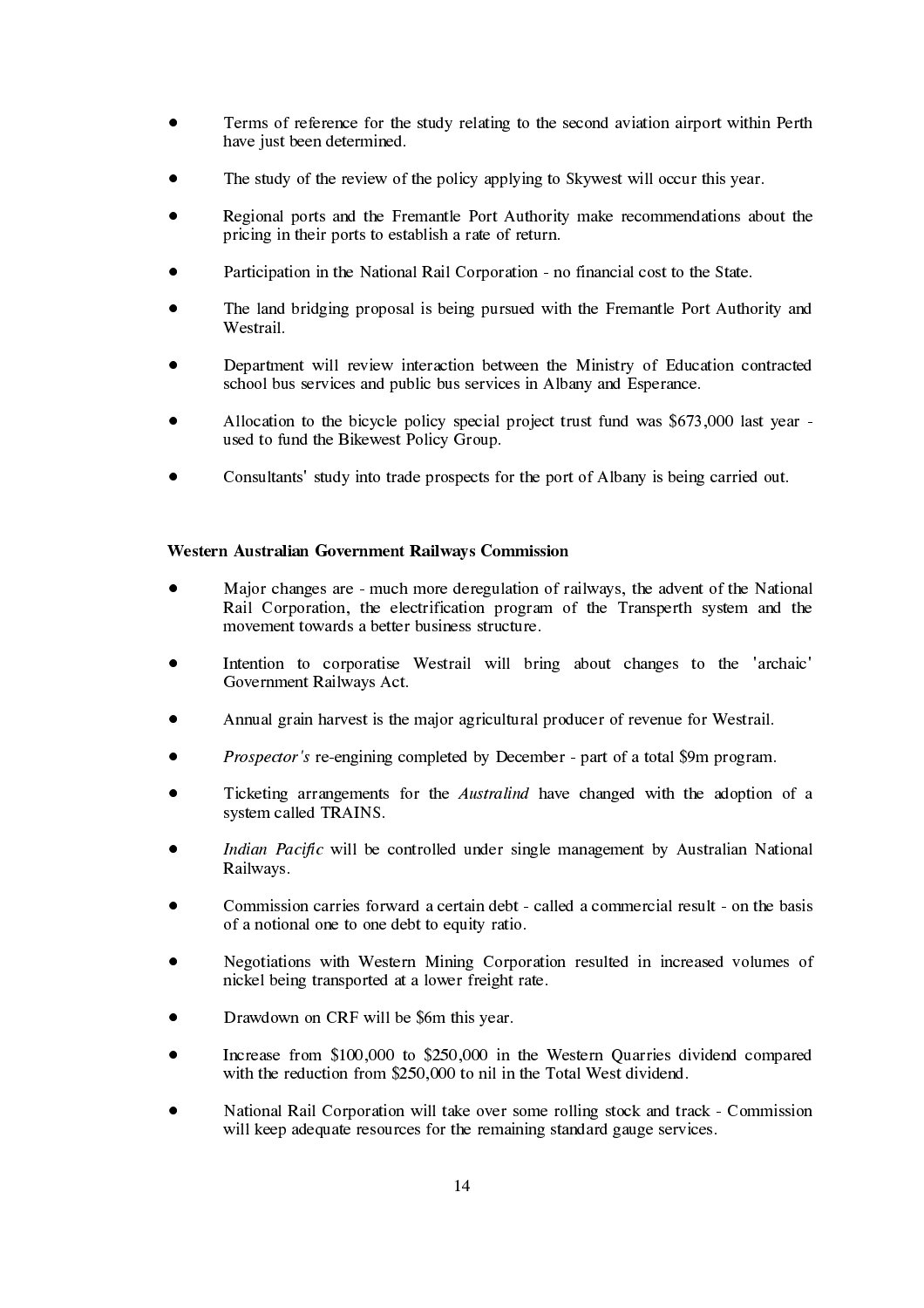- $\bullet$ Midland workshops have been scaled down - FTEs in  $1991/92$  were 1,060 and this year will be reduced to 890. With reorganisation, the workshops will serve both Westrail and the NRC.
- $\bullet$ Twelve new coaches have been added to the road coach fleet operating on the Geraldton and Albany runs.
- $\bullet$ Policies for all freight services are being reshaped in order to compete effectively with road transport.
- $\bullet$ \$9.3m has been set aside for operational leases, being rail cars for the northern suburbs railway.
- $\bullet$ Increase in capital works allocation from  $$115m$  last year to  $$171m$  this year, relates to the major expenditure on the northern suburbs railway.
- $\bullet$ Maintenance is a significant part of the total expenditure of the Commission.
- $\bullet$ Debt capital has increased from \$19m in  $1991/92$  to \$72.973m in  $1992/93$ , as a result of borrowings required for the capital works program.
- $\bullet$ *Indian Pacific* will receive a \$12m capital injection from the Federal Government for refurbishment.

#### Metropolitan (Perth) Passenger Transport Trust

- $\bullet$ Major infrastructure initiatives - the electrification of the Midland, Armadale and Fremantle lines; the building of the Kwinana Freeway express bus lane; the construction of the Busport; and the present construction of the rail-based northern suburbs rapid transport system to which bus services will feed.
- $\bullet$ Whole system of bus operations has changed from a centralised approach to a decentralised support system.
- $\bullet$ Social welfare concessions for buses is  $$35,401,000$ , and for rail is  $$37,342,000$  fare concessions for children and scholars is  $$1.858,000$ .
- $\bullet$ Five income streams - fares, fare concessions, social welfare, contributions from the Transport Trust Fund and CRF.
- $\bullet$ Increase of \$33m in consumables and contracts - Transperth's contract with Westrail for the provision of the suburban rail service.
- $\bullet$ Transperth has responsibility for all capital charges for the suburban train system.
- $\bullet$ Fare evasion on the rail system is estimated at less than half of  $1\%$ .
- $\bullet$ New ticket machines have been ordered to replace the aged existing ticketing systems.
- $\bullet$ Return of fares to Transperth amounts to approximately  $27\%$  - the figure is lower on trains, being around  $14\%$ , whilst buses are around  $33\%$ .
- $\bullet$ Concessional fare recoup is around  $$17.8m$  - payment received for providing a cheaper fare to sections of the community.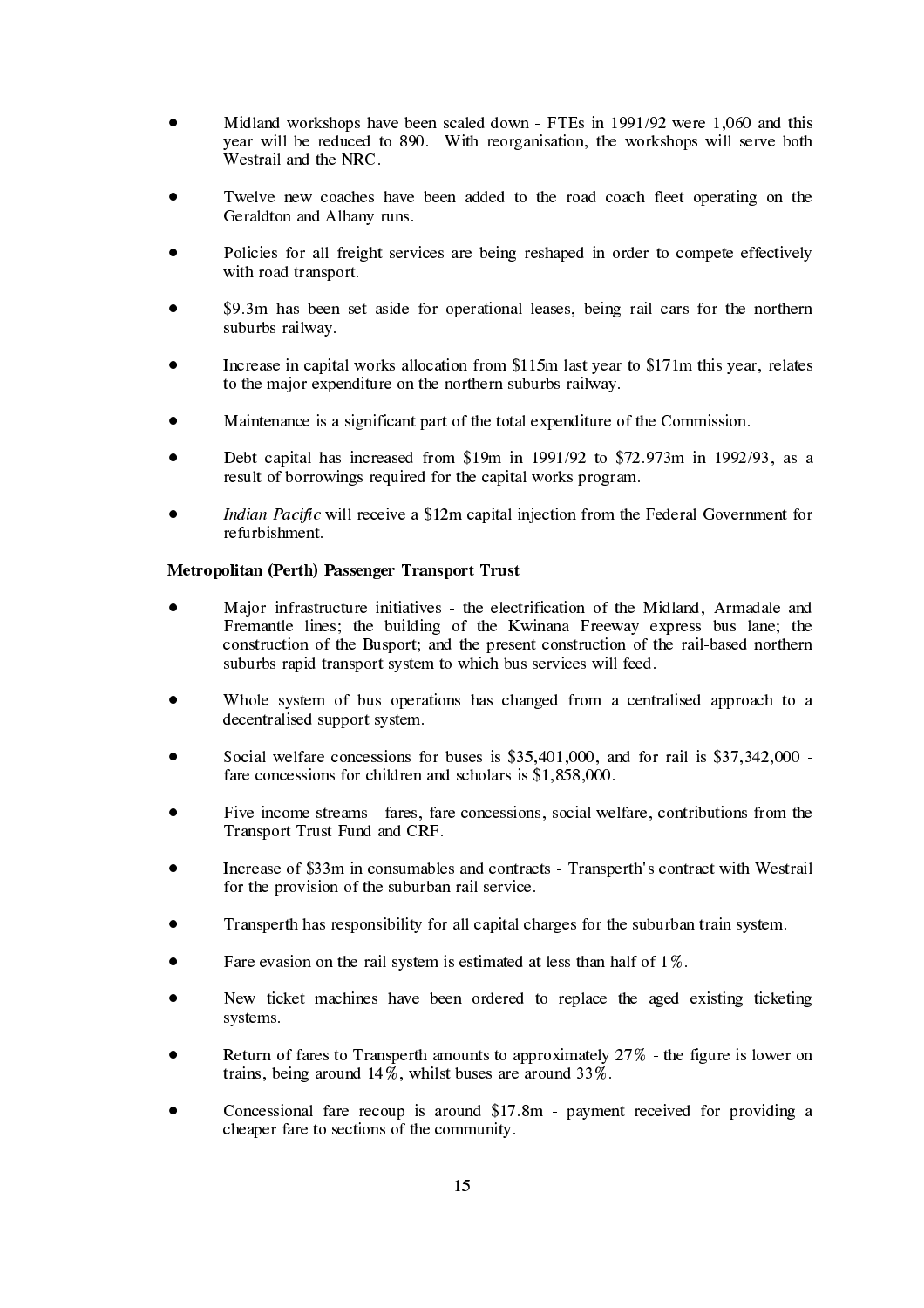- Loss in revenue for the 'free transit zone' is around \$700,000 per year the Perth  $\bullet$ City Council contributes \$200,000. Clipper service is funded by the Council.
- Westrail charges an additional \$8.024m for the writing down of superseded diesel rail car sets to their estimated net realisable value.
- Total cost of the Transperth Busport was \$39m an ambit claim of \$14m was made by the contractor and of \$1.7m was finally accepted and paid.
- Target usage of the Busport set down in the consultants report, is for 20,000 passenger movements per day.
- Return fare from Joondalup to Perth will be subject to the zone fare system applicable to the metropolitan area.
- Significant decrease in the amount of theft from ticket vending machines from  $\bullet$ \$27,000 in 1990/91 to \$94 last.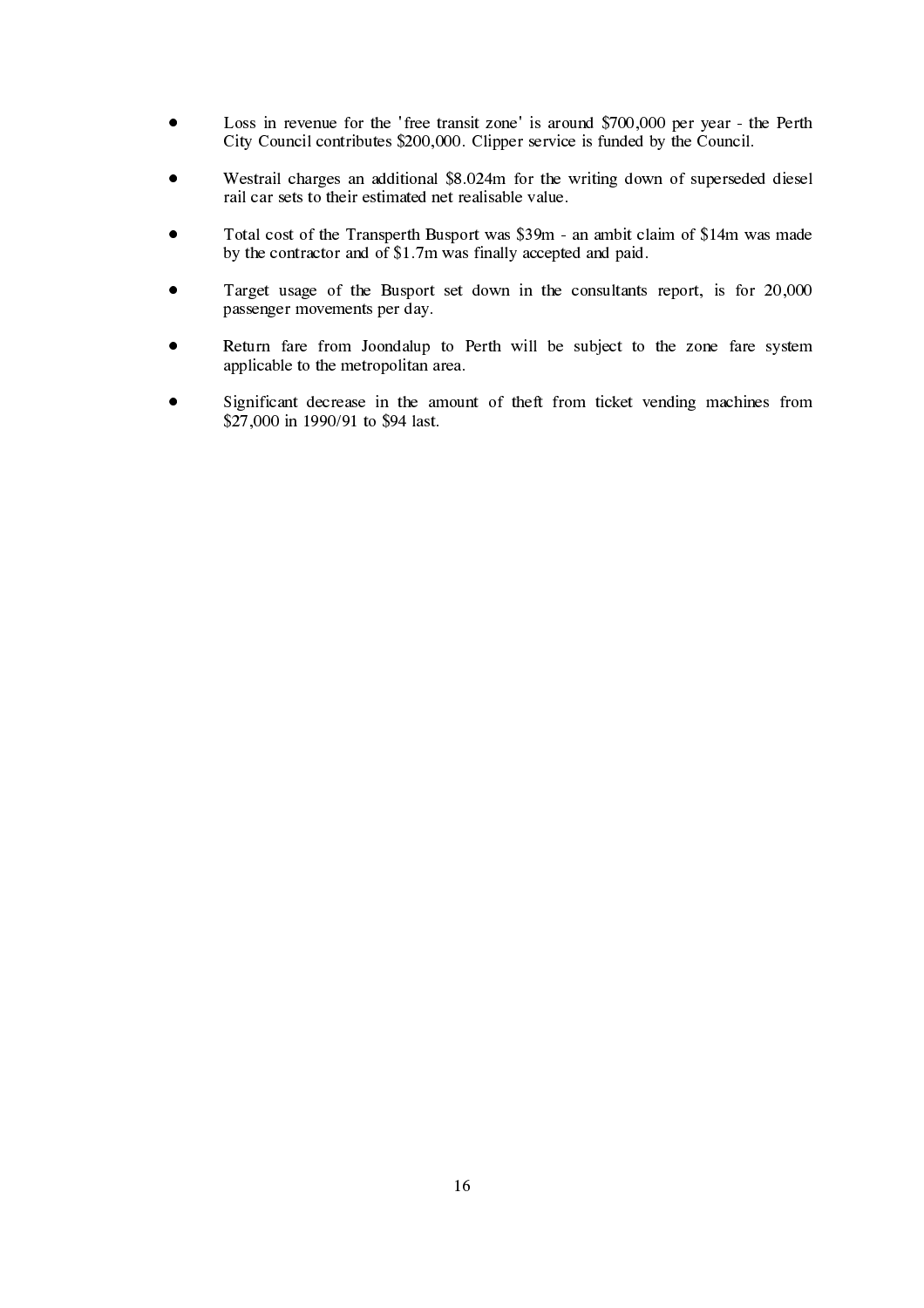#### **WEDNESDAY OCTOBER 14 1992**

#### **Health Department**

- 3.5% increase CRF budget and a 38.1% increase in the Capital Works budget.
- 1993/94 budgetary cycle will be based on a resource allocation model and not on historical funding.
- Number of the incentive programs in the current Medicare agreement related to producing efficiencies.
- Services in Broome and the hospital redevelopment are presently being reviewed.
- Number of new initiatives were announced under the label of the productivity investment program - aimed at reducing waiting lists and waiting time for public patients. \$30m has been set aside to 'seek out' and reward innovations.
- Consultants, Deloitte Ross Tohmatsu provided recommendations that will lead to new structures and new organisation models.
- Outdoor advertising is being progressively eliminated under the provisions of the Tobacco Control Act funded through the Health Promotion Foundation.
- Expansion of the aboriginal environmental health worker program.
- Formal devolution of responsibility for the HACC Program was made on 1 July to each of the 10 main regions.
- PAT Scheme is using more air services and the amount allocated this year is similar to that of the previous year  $-$  \$6.6m.
- Bunbury Regional Hospital is about to commence its reconstruction program.
- Total debt servicing figure of the Department is \$43m in the CRF.
- Kalamunda District Community Hospital will function as a district health service.
- Total cost for the Swan District Hospital was \$18.9m.
- Expansion of screening mammography services with the creation of two new services - one in the north metropolitan region, the other in the central wheatbelt.
- Actual approved project cost for the Northam Hospital is \$14.8m.
- Creation of regional administrative offices will be cost neutral to the Health system.
- Hospital revenue (\$112m) from charges for private patients in public hospitals.
- 1991/92 the total cost for Royal Perth Hospital was \$207m and the in-patient fees for private care was only \$11.6m.
- Cost to keep a frail aged or disabled person in an institution is around \$25,000 and probably double that figure to maintain a person in their own home.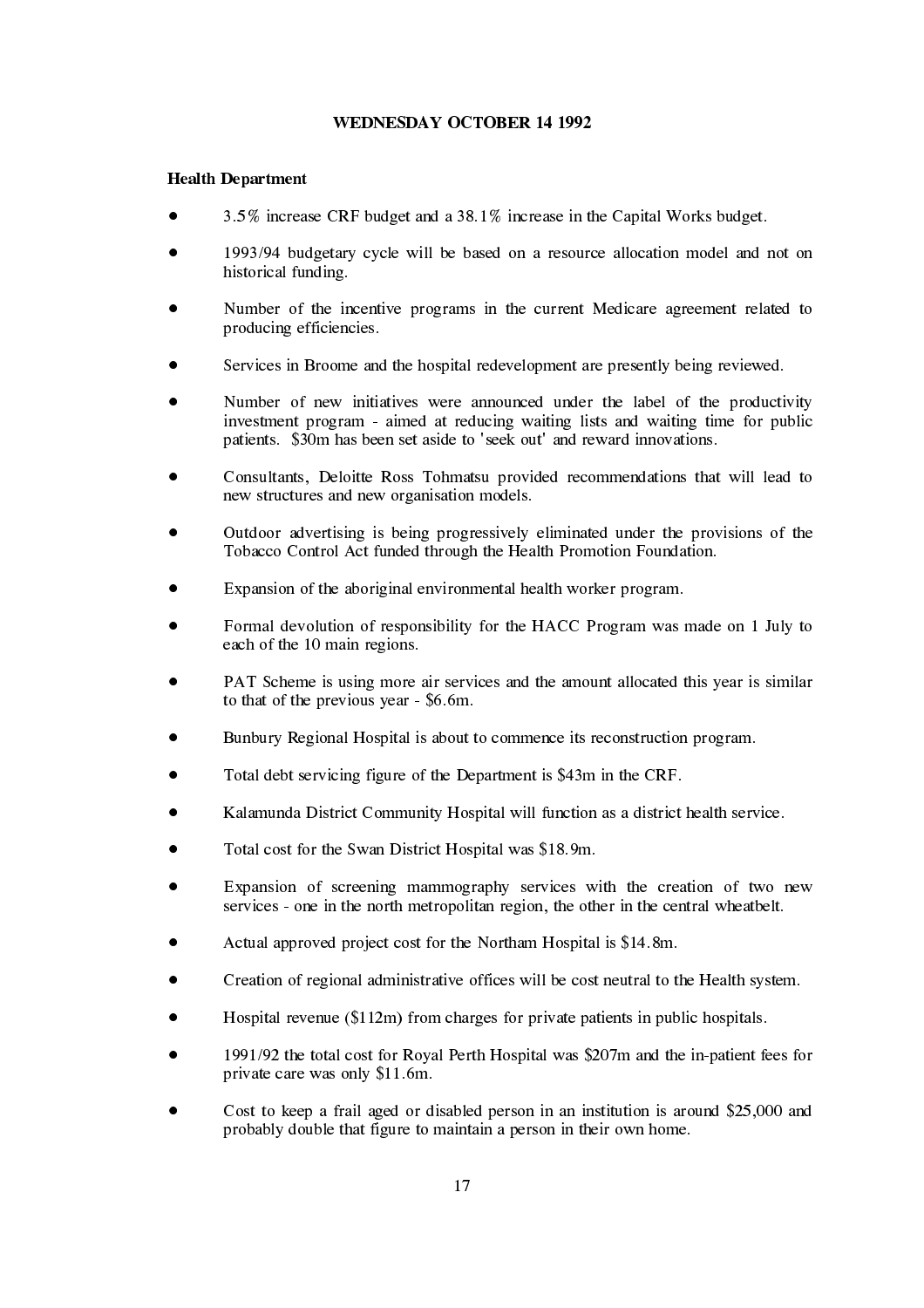- Provided \$2.2m for the introduction of mental health teams in rural areas.
- Rural health policy unit was established in Geraldton to look at retaining medical practitioners in rural and remote parts of the State.
- Department has appointed Government employed doctors in some country towns.
- Department has launched a major public campaign regarding Ross River Virus.

#### **Education Department**

- Budget for 1992/93 is \$1.46 billion, an increase of  $5.4\%$ .
- Department is in the second year of a \$75m maintenance program.
- Proposed 5 year old program accounts for  $1.1\%$  of the recurrent expenditure.
- Significant saving in the devolution of authority in the Pilbara and Kimberley. energy savings for  $6$  months are around  $20\%$ .
- Reduction of 100 FTEs in the central office came from the non-teaching side.
- CEO's office salary allocation is \$848,000 and contingency budget is \$537,000.
- Albany bus situation has been referred to an inter-departmental committee.
- 1992/93 there will be an increase of 372 teachers and other support staff in a full vear the cost will be \$8.5m.
- Retention rate to Year 12 is expected to be around 70% during 1992/93.
- 6 schools will have asbestos roofing replaced this year total allocation is \$1.5m.
- Two payments regarding mesothelioma were made under the Workers' Compensation Act.
- 50 education support schools and centres and 164 education support units are available as part of the intellectual and physical disabilities program.
- Amended the *Education Act* regarding Auditor General's reference in 1989/90 to the inadequacies in the maintenance of bank accounts by schools containing school funds.
- Income is generated from the sale of redundant school assets.
- 231 schools were selected for the full-time program for five year old education.
- 20 additional FTEs and an increase of \$410,000 for off-campus programs have been allocated to combat truancy.
- Reduction of \$2.7m in the first half of 1992 on Commonwealth funded programs.
- Committees in Bunbury and Busselton/Margaret River are looking at the local needs in education from the pre-primary level to tertiary levels.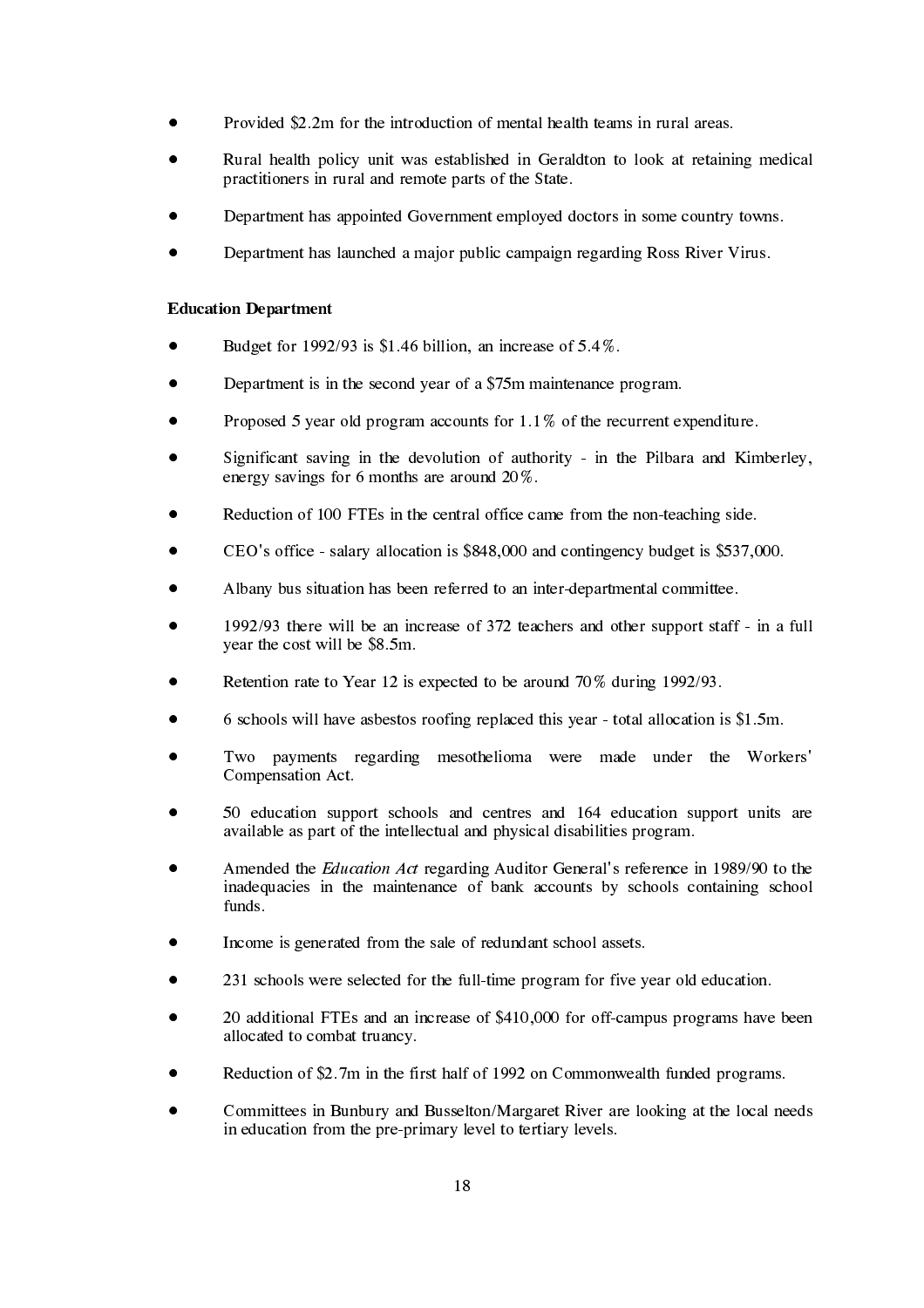- LOTE is a high priority developed a 10 year strategic plan for the introduction of languages in schools throughout the State.
- 'Foundations for the Future' document made a commitment of \$6m over 3 years to the literacy and numeracy program.
- 'Stepping Out' program is a professional development program for teachers.
- No allocation for Capital Works at the Yanchep District High School.
- \$35,000 has been provided for chaplaincy work at high schools.
- National curriculum is an undertaking that involves all States.
- Increased costs for head office rent and electricity to \$2.1m.
- Funding decision that maintenance be funded through the capital works program.
- 12 schools experienced delays in the commencement of works.
- Cost for the voluntary redundancy scheme was \$3.8m.
- Major works are part of the Capital Works program, whereas a minor program is normally a project up to \$200,000 eg. administration upgrades.

#### Department of Employment, Vocational Education and Training

- Department is a combination of TAFE and the Dept of Employment and Training.
- \$3.6m was spent on redundancy packages last year.
- New accommodation is being constructed opposite the Ministry of Education.
- Regional delivery strategy with not only campus-based facilities to deliver the agricultural programs, but also open learning delivery facilities.
- Responsibility for maintenance of existing buildings and the provision of new buildings.
- Specific proposal to develop and implement an open learning centre at Busselton.
- Upper limit of \$10,000 on urgent minor works comes from CRF.
- Allocation of around \$90,000 for motor vehicles.
- Formation of the Australian National Training Authority (ANTA).
- Significant reduction in FTEs from 211 in 1991/92 to 171 in 1992/93 as a result of the amalgamation of the two departments.
- Allocation of \$866,000 to the executive.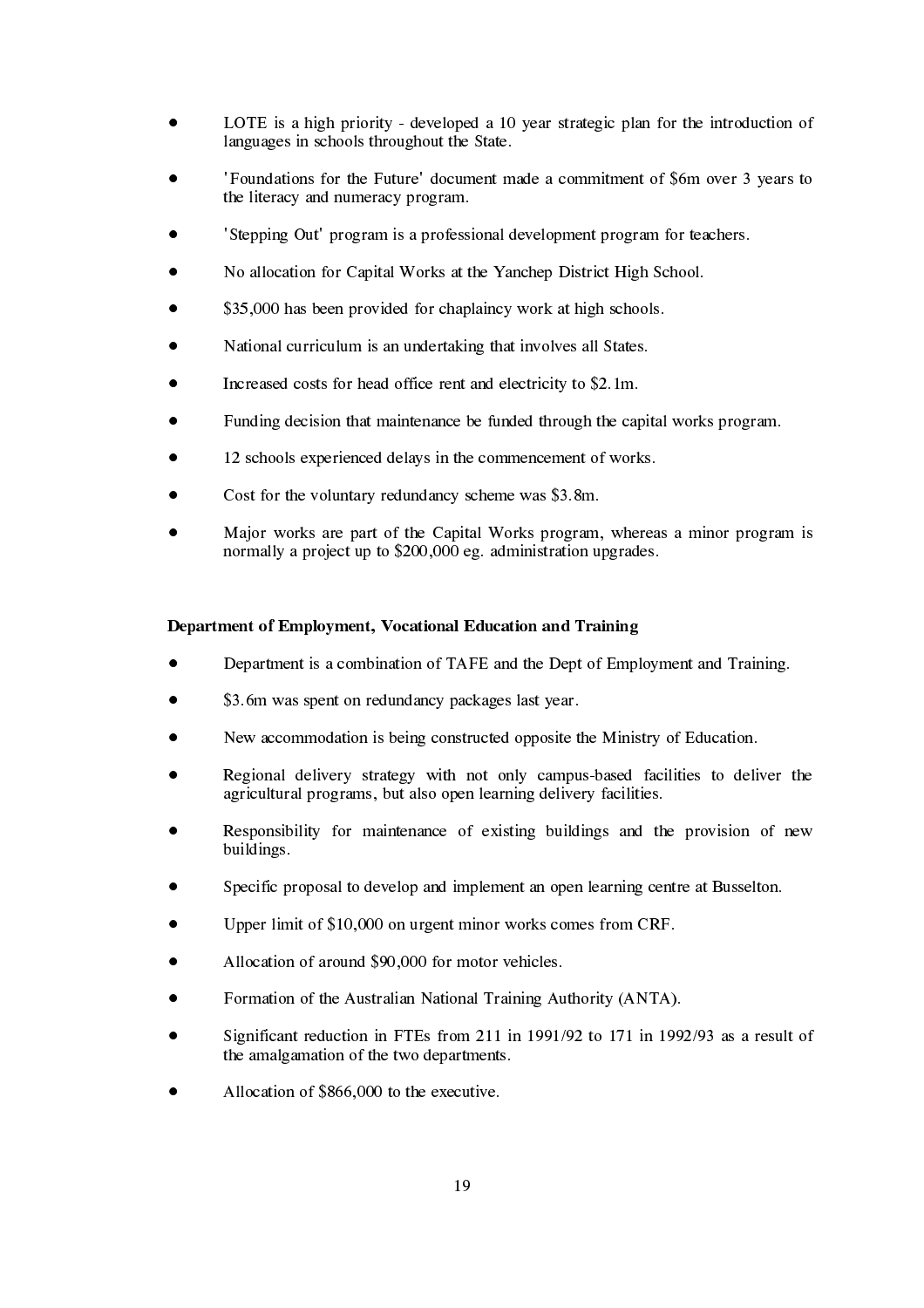#### **Office of Racing and Gaming**

- Granting of junket licences is by the Gaming Commission.
- Casino tax is fixed at  $15\%$  an estimate of \$31m for next year.
- In 1992/93, a Bill will be introduced to corporatise the TAB Office administers the legislation and any amendments that affect the TAB at present.
- Turnover relating to liquor licensing fees increased by \$2.5m last year and estimated increase of \$1.4m this year.
- Significant increase from \$396,000 to \$1.16m for services and contracts.
- Responsibility now for the payment of rent, security and cleaning services.
- Current rent for the Liquor Licensing Court is \$640,000.
- Administration of the Racecourse Development Trust is around \$11,000 a vear.

#### Department of Sport and Recreation (Recreation Camps and Reserves Board)

- Grants and subsidies paid to sport and recreation bodies include final grant to the WACA (sports betting account); the Institute of Sport (for payroll tax); and the WAFL (receive \$500,000 under the Sports Park payment).
- Reduction to 88 FTEs and a reduction to \$3.3m in salaries, wages and allowances.
- All the camps and the two reserves are administered by the Board under the Parks Reserves Act.
- Allocation of \$5m under the Community Sporting and Recreation Facilities Fund one third is provided by the community, one third by local Government and one third through the CSRFF.
- Estimated \$228,000 for the programs and \$289,000 for salaries for the junior sporting development unit -  $100$  schools were involved, 624 teachers and 16,700 children
- Camp Ouaranup will be sold as the deficit in 1991 was more than at any other camp. Restoration of the buildings is estimated between \$400,000-\$500,000.
- Youth Hostels Association entered into an arrangement with the Board for the Kingston Barracks at Rottnest.
- YHA will make York Camp available to the community on an on-going basis.
- Bunbury office of the Department has a network of regional development offices for a variety of sports.
- Recreation division works with local Government. Seniors Recreation Council. numerous other seniors' clubs and youth agencies such as the YMCA and the Institute of Recreational Aquatic Management.
- Research and pilot programs for women from non-English speaking backgrounds.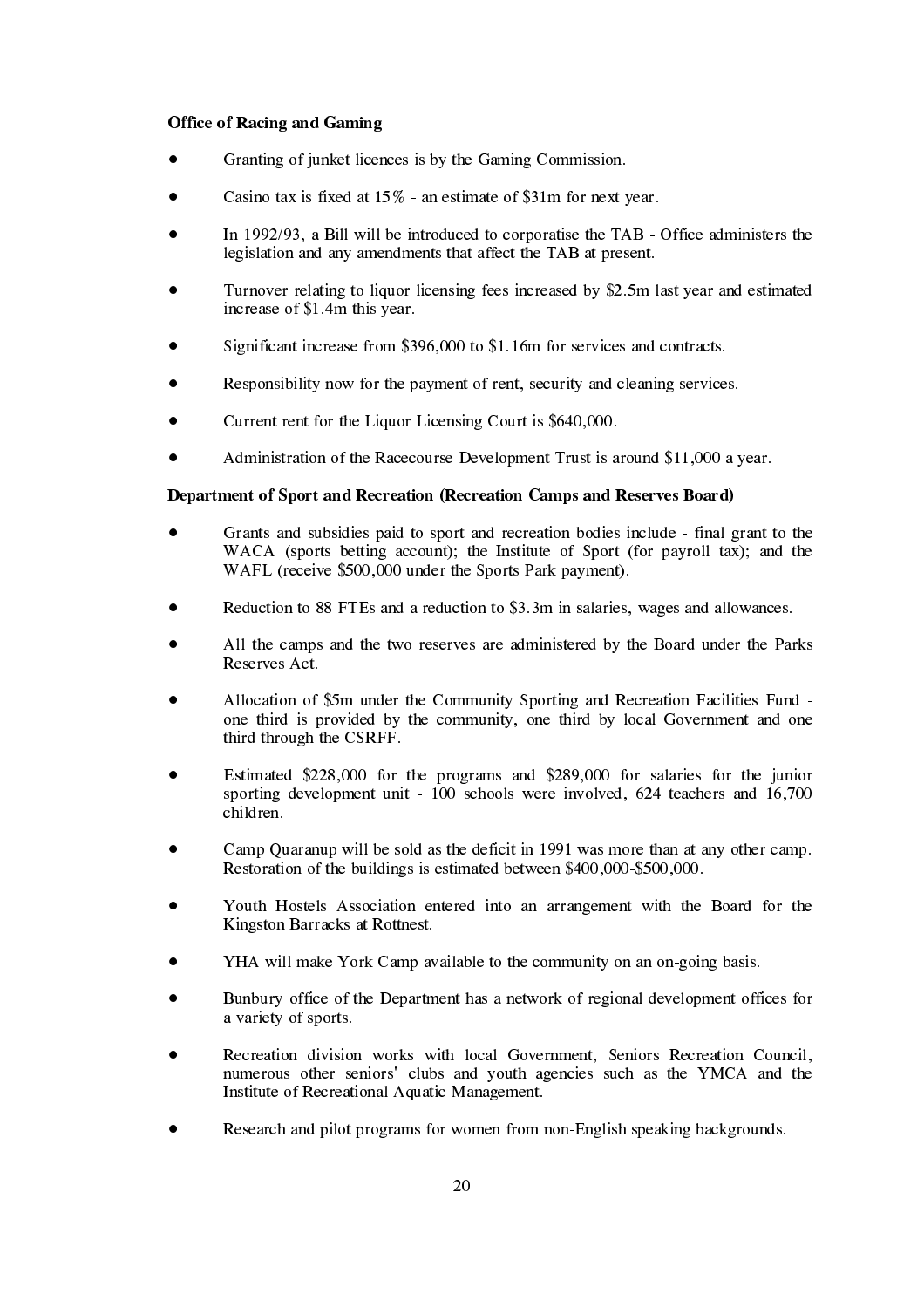- Around \$420,000 to \$460,000 will be spent by the BMA on maintenance.
- Extraordinary payment for a public liability claim of \$240,000.
- FTEs in the Public Affairs Service have been reduced from 4 to 1.
- Rent for Perry Lakes is paid to the Perth City Council.
- Rent lease fees of \$32,559 are paid for the Woodman Point Reserve and Cape Peron Reserve.
- Provision is made under the General Loan and Capital Works Fund of \$750,000 for a soccer headquarters and \$900,000 for a State cycling facility.
- Establishment of the Women in Sport body.

#### **South West Development Authority**

- Debt level at 30 June 1992 was \$18,663,588 debt servicing expenditure of \$3.062m has declined slightly from the previous year.
- Bunbury Harbour City project assessment of the white silos is still to be determined. A shopping centre development is proposed for that site.
- 1988/89, Authority purchased a set of maps for \$38,000.
- SWDA holds \$4m in freehold land in the Picton and Glen Iris areas.
- \$150,000 is budgeted by the Bunbury Port Authority for the purchase of SWDA  $land.$
- SWDA is not eligible for funding under the General Loan and Capital Works Funds - borrows from the W.A. Treasury Corporation through approval in the General Loan and Capital Works Estimates of Expenditure.
- Provision of \$150,000 at Binningup is part of the \$1.8m package negotiated with the Shire of Harvey for the development of the Kemerton industrial estate.
- Industrial supplies office commenced operation in October 1992.
- Maximum cooperation with other agencies where there is potential for overlap.
- Rental for the 9th and 10th floors of the Bunbury Tower is \$191,000 a year there are also other rental costs for the Manjimup and Mandurah offices.

#### **Office of Seniors' Interests**

- Two programs first is the Impact of Ageing Program (provide advice to the Government), the second is the Care and Respect Program (direct services to seniors).
- Office is located in the May Holman Centre rent is \$190,000 a year.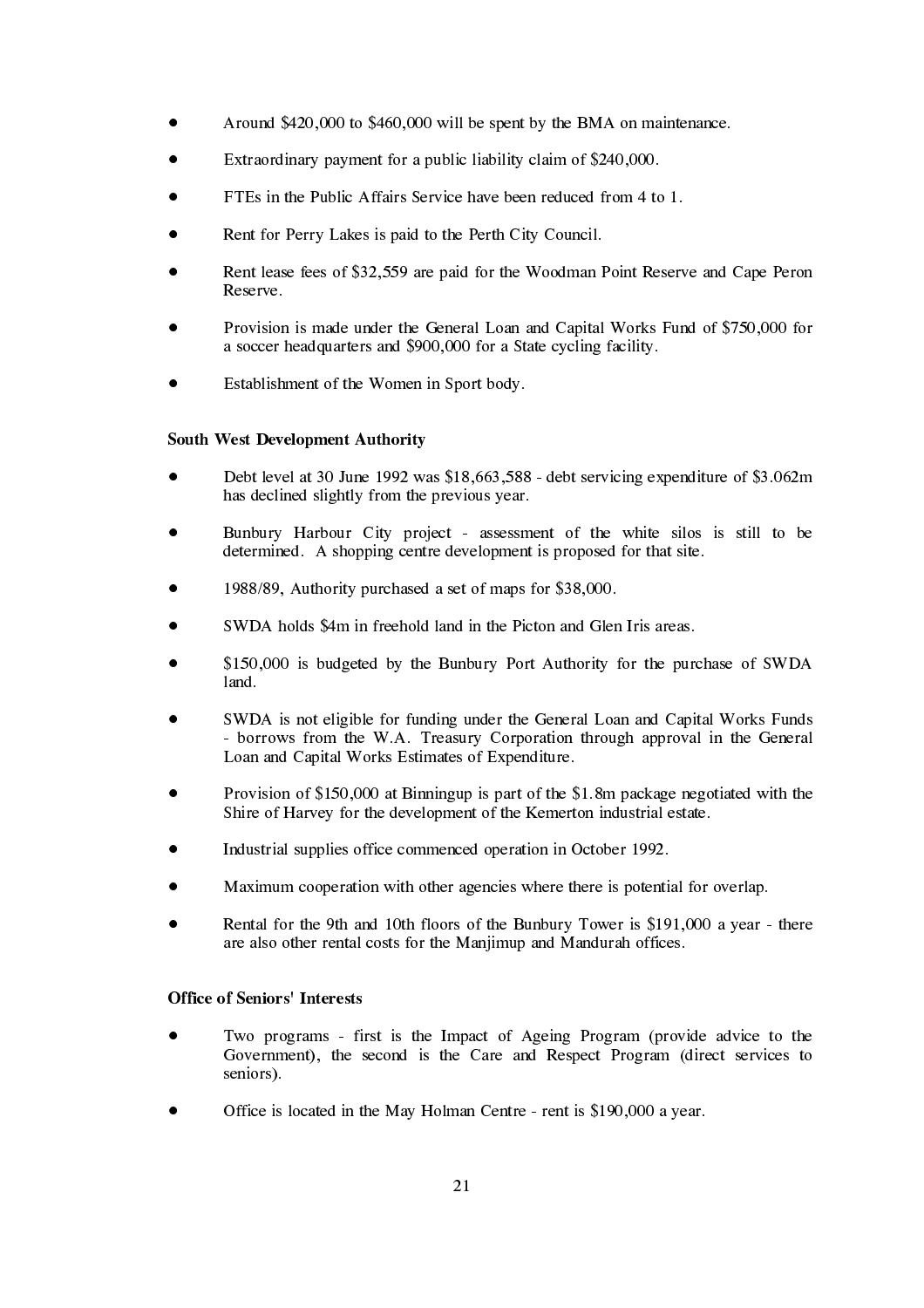- Estimate is for 21 FTEs for 1992/93.
- Three vehicles attached to the office.
- Personal alarm scheme has been introduced and funding allocated for 1992/93.
- Increase in communications to \$100,000; services and contracts to \$421,000; and grants, subsidies and transfer payments to \$458,000, for 1992/93.
- Program will identify and carry out a survey on elder abuse brochure will be produced at a cost of around \$100.
- Seniors' Card person must be over the age of 60 and not in the full time paid workforce. Approximately 50 people are currently holders of a gold Seniors' Card.
- Meditalk hotline is intended to get seniors to discuss the medications they are taking. Pharmacist is located within the Seniors' Information Service.
- Office provides Council of the Ageing with a grant of \$70,000 a year.
- Developing a strategy on ageing to help the Government shape the direction of policies and programs into the next decade.

#### **Western Australian Tourism Commission**

- CRF is not the Commission's total income from a number of sources.
- 1992/93 total expenditure will drop to \$21.661m.
- Operational costs of the Commission have remained around \$19.5m per year.
- FTEs have increased by 5 to 199 overall 10 are situated in country areas.
- Closure of various country offices has resulted in a re-allocation of resources.
- Strategy is to encourage Western Australians to take holidays in their own State.
- New regional tourism strategy was as a result of a management decision by the Commission - no staff will be made redundant.
- Regional development authorities (where they exist) will perform some of the duties previously undertaken by the Commission's regional officers.
- \$2.1m drop in the promotion of Western Australia as a tourist destination.
- Increase of 3 FTEs in Corporate Services costing around \$820,000.
- Review of the current Act Sunset clause for the Act is December 1993.
- Promotion of regional tourism three basic brochures promote the unique north, the golden heartland and the great southern.
- Plan to develop unique events the World Motocross Championship in Manjimup generated  $16,000$  customers on the final day.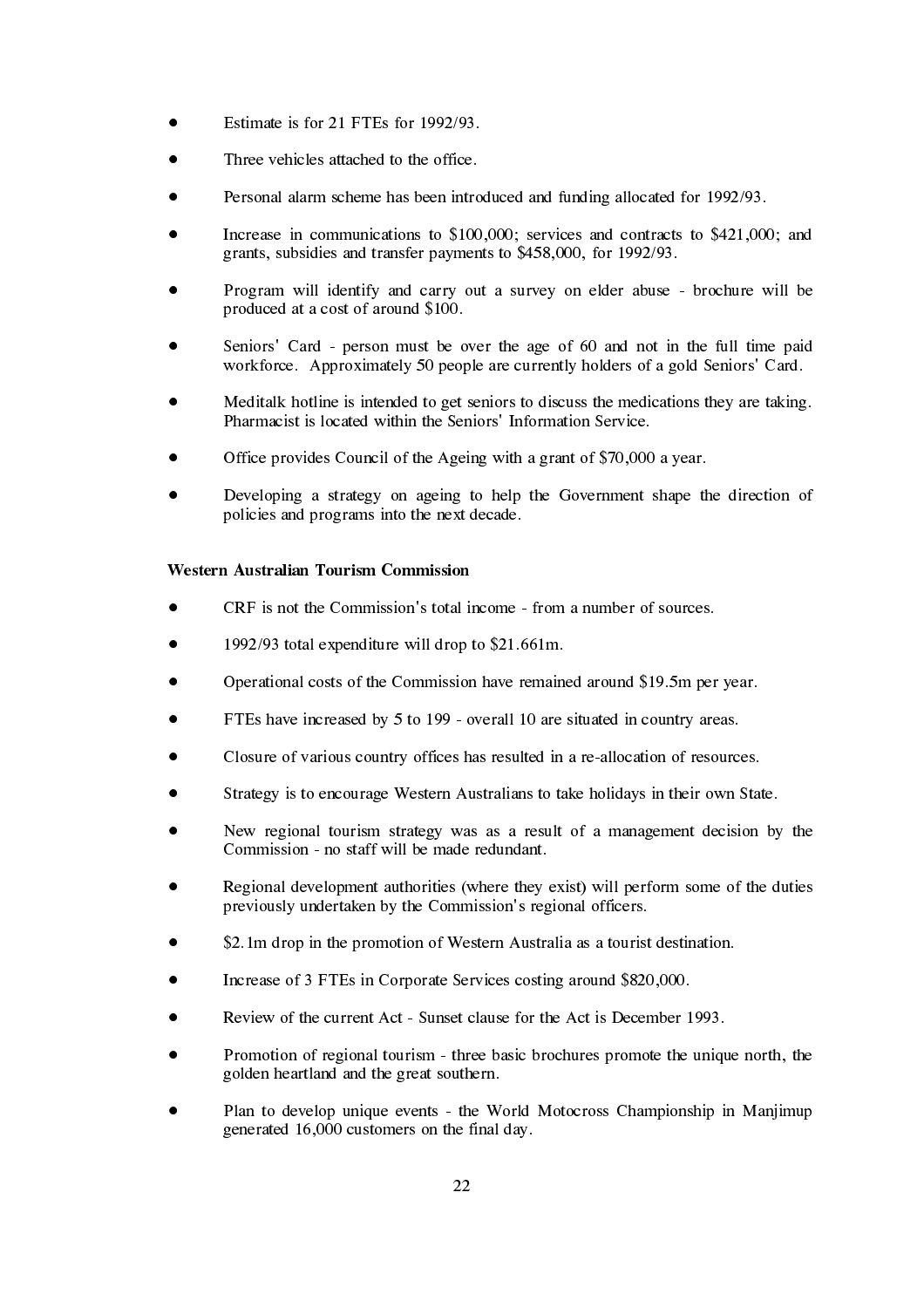- Allocation of \$910,000 to the operation of country tourist bureaus.
- Eight staff are working internationally at present vacant position in Singapore.

#### Department of Occupational Health, Safety and Welfare (DOSHWA)

- Increase to \$2.892m in services and contracts is the devolution of costs for accommodation and rental and cleaning services.
- Motor vehicles funded through the General Loan and Capital Works Fund of Treasury.
- Coal Mines Regulations Act is the responsibility of the Department of Minerals and Energy.
- Outcomes flowing from the Kelly Inquiry will be actioned during 1992/93.
- Cabinet decision that DOHSWA provide the financial and human resources for the 'Inquiry into Occupational Health and Safety in the Mining Industry'.
- Around \$70,000 for industry and community awareness program will be the subject of promotional initiatives, ie safety on farms - a kit has been produced.
- Three offices West Centre in Hay Street, Bunbury and Karratha.
- Review of the Occupational Health, Safety and Welfare Regulations a set of draft regulations will be released for public comment early next year.
- Younger people are injured at a rate 50% greater than that of experienced workers.
- \$100,000 allocated to increasing occupational health and safety awareness through schools and colleges. \$20,000 will be available for induction training manuals.

#### Department of Conservation and Land Management (CALM)

- Three various programs conservation, recreation and tourism.
- Aim in the medium term is to make CALM self funding user pays principle.
- Environmental Appeals Committee is contained in the CALM budget purely as an administrative function.
- Proposal to establish a threatened species and communities unit cost is \$250,000.
- Feral animals foxes and cats are the biggest concern. 'Operation Foxglove' is to eradicate large numbers of foxes.
- Program called 'Desert Dreaming' introduces animals back into the desert.
- Achievements include development of policies and programs for the involvement of aboriginal people in conservation and land management.
- Community consultation in regard to Shark Bay as a world heritage area.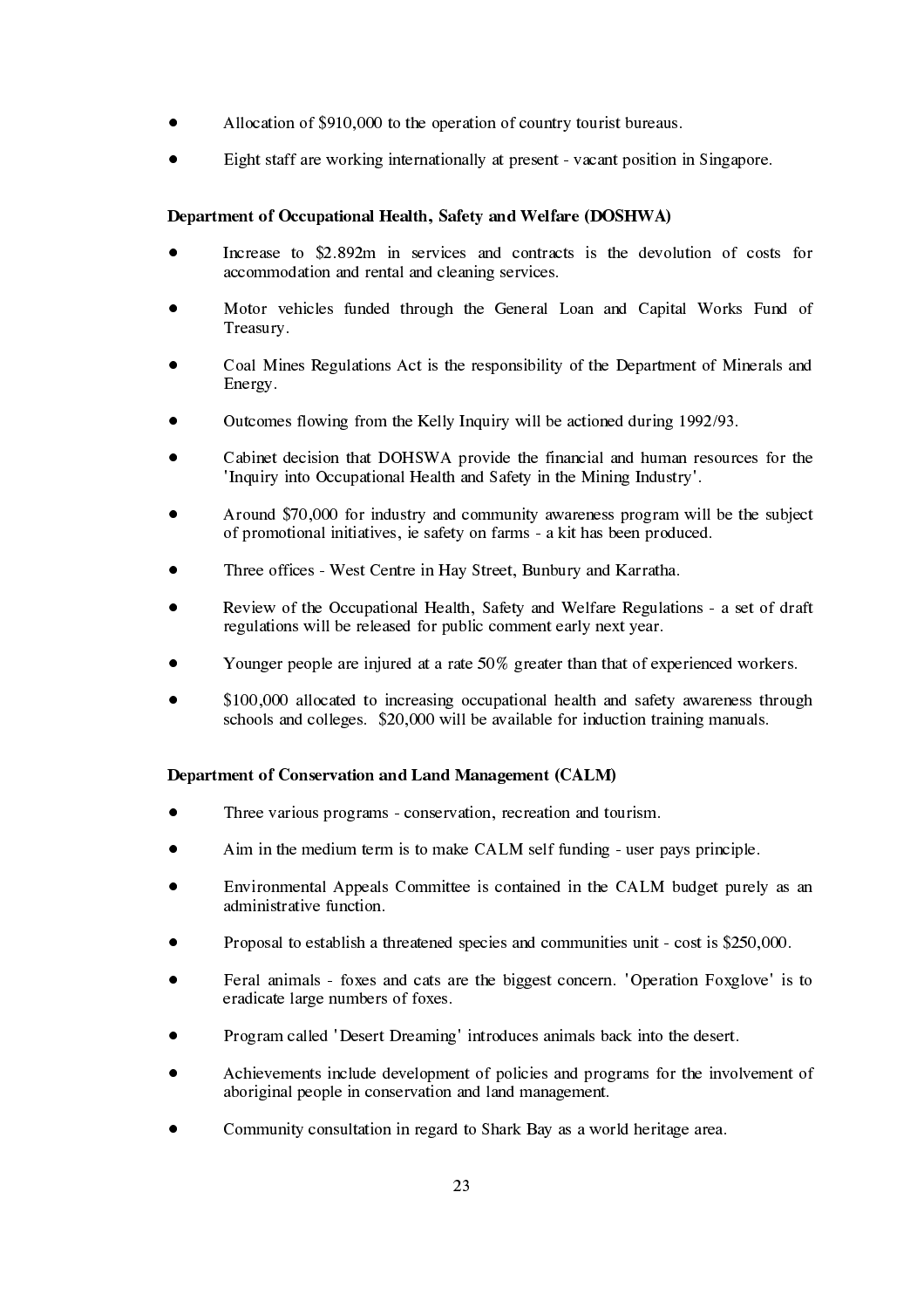- Dieback mapping is expensive at \$10 a hectare approximately 2 million hectares will need to be surveyed around the south coast area.
- National Parks and Nature Conservation Authority has substantially increased funding on dieback research, as has the Federal Government.
- Five FTEs for an Environmental Appeals Committee at a cost of \$312,000.
- Extension of responsibilities of harvesting contractors to include regeneration.
- Timber strategy CALM controls all logging in the State (subcontracted).
- Reduction in log royalties of \$2m wood chip royalties have increased.
- 220,000 hectares of forest is to be prescribed burnt in 1992/93.
- Aboriginal communities have been contracted on 16 land management projects.
- Introduction and subsequent withdrawal of entry fees to Leeuwin Naturaliste National Park - CALM charges less than \$6 to visit national parks.
- Only 10 of the 60 national parks had gazetted management plans.
- Recoupable projects short fall of \$108,000.

#### **Environmental Protection Authority**

- Four divisions corporate services, increase due to accounting change for rental accommodation; environmental evaluation division, slight increase; environmental investigation and policy division, reduced by \$184,000; and pollution management, slight reduction.
- Staff allocation is very much the same as the previous year.
- Petrol lead level is now 0.6 grams per litre commitment to reduce the level to 0.4 grams per litre by 1996 will require multi-million dollar investment by BP Refinery.
- Bindoon tyre fire cost around \$600,000 funds for such emergencies are reimbursed by Treasury.
- Increase in administration and finance from  $$1.198m$  to  $$3.79m$  due to accomodation in Westralia Square (\$2m) and the combined total rent for the four offices being \$2.4m.
- \$85,000 increase in corporate services cost associated with the review of the Act.
- EPA does not have direct management of waste disposal sites.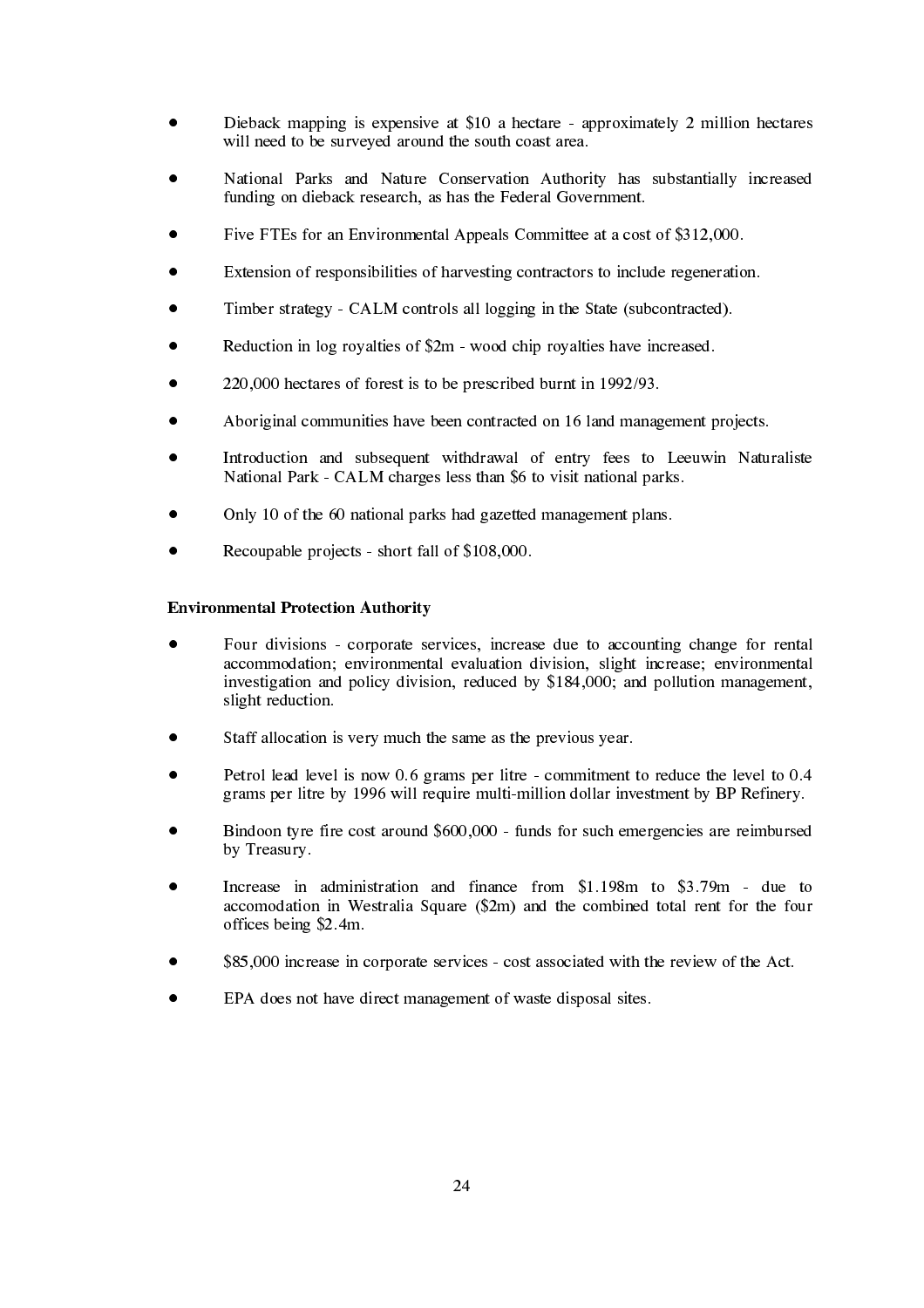#### Department of Land Administration

- Operations include register of foreign ownership of land; final year of the Register 2000 project; Cocos-Keeling Islands project; and the Vietnam project.
- Reduction in actual expenditure from \$50.76m to \$45.297m due to 'one off' adjustments and the \$2.2m provision for the purchase of land at Midland.
- Introduction of pre-printed A4 documents Titles Office forms to be exchanged electronically.
- Computerised data base of all aboriginal land applications throughout the State.
- FTEs have increased, allocation for salaries and contingencies has decreased.
- Register 2000 project converted old small computer system to a mainframe HDS.
- Increase from \$253,000 to \$523,000 devolution of rental on all accommodation.
- State land information capture program will provide a more correct identification of land.
- New premises at Midland DOLA owns the land and there is a lease arrangement with a finance company. Total cost of the project is around \$53m.

#### **Department of State Services**

- Department at no stage instructed the Department of Corrective Services to undertake an investigation of their Building Services Division - professional staff were provided for assistance only.
- Purchasing has essentially been delegated to individual departments under specific guidelines established by the State Supply Commission.
- Reduction of \$80,000 for funds allocated to the astronomy sub-program Perth Observatory is the only observatory in Australia under State Government control.
- School material supplies have been reduced from \$2.5m to \$700,000 due to schools having the option of purchasing elsewhere.
- Information technology service is the principal computer operation for the State Government and constitutes the principal source of revenue - \$14.5m in a full year from the Department of State Taxation and Transperth.
- Printing services reduced from  $$11.5m$  to  $$8.4m$  due to a general decrease in expenditure by the public sector.
- Loss of the contract to publish the telephone directory was beneficial Staff numbers were reduced and the management structure and work practices changed.
- Responsible for providing professional advice to the Motor Vehicle Policy Committee which sets policy for the public sector - 3 FTEs cost \$144,000.
- Possibility of establishing Fleetwest Government would purchase the total motor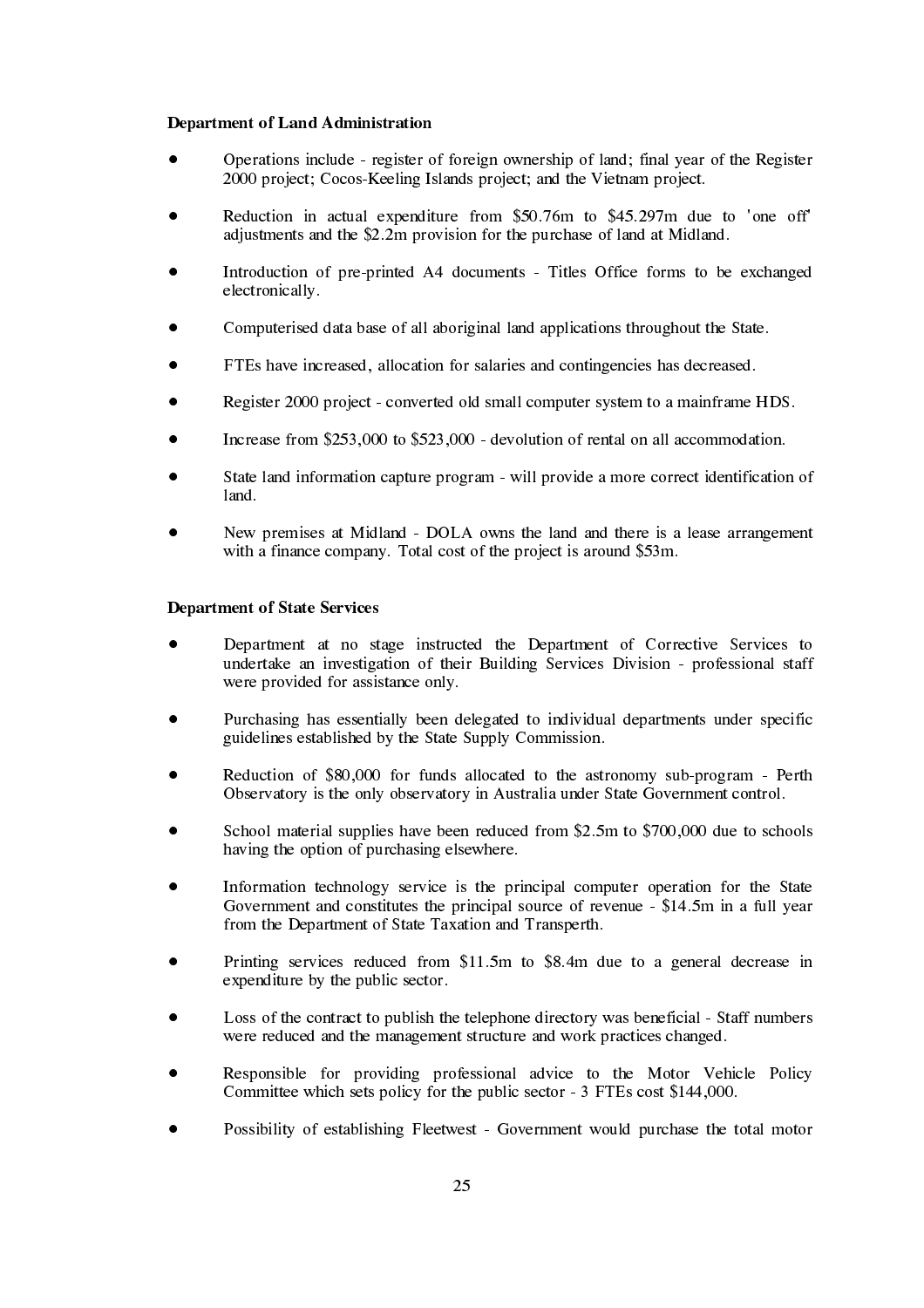vehicle fleet and hire out the vehicles to individual agencies.

- Central warehousing of state supplies and computerisation through the inheritance of the Kewdale Distribution Centre within the Ministry of Education building.
- \$1.806m is paid overall in rent \$900,000 for the Kewdale Distribution Centre.

#### Library Board of Western Australia

- Reduction of \$700,000 in the amount for acquisitions will still purchase the same amount of materials (and quite likely more) than was the case last year.
- Assisted the Ministry of Education in rationalising collection at the Rooney Library.
- Largest purchaser of library materials in Australia good bargaining power.
- Board is paying payroll tax.
- Proposal for funding the Braille Library on the same basis as public libraries.
- Reduction in the amount of interest paid on loans borrowed from the W.A. Treasury Corporation.
- Access to general archive Government files is based on retention and disposal schedules developed by the respective agencies.
- Planned achievements review of the existing exchange program in order to meet the demand for increased library services and to design a new model for regional public library services including rural and urban areas.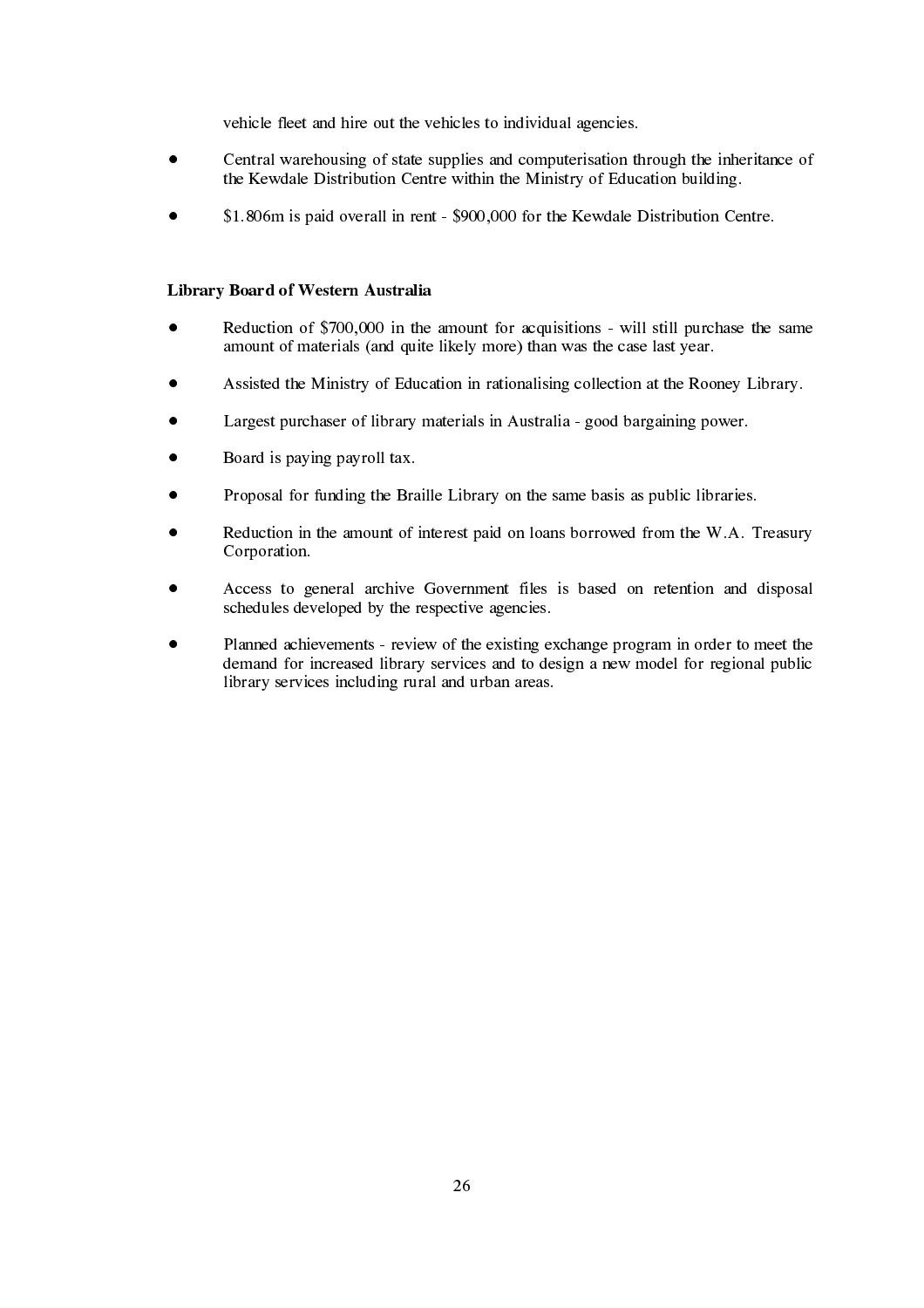#### THURSDAY OCTOBER 15, 1992

#### **Department of Community Services**

- Increase of 6.6%, from \$111.123m 1991/92 to \$118.538m in 1992/93.
- FTEs increased from 1,394 in 1991/92 to 1,422 in 1992/93.
- Non-Government sector increase is substantial \$30,883,000 in 1991/92 to \$37,326,000 in 1992/93.
- Decrease of 11% for corporate services; increase of 7.7% for family services; increase of 5.9% for financial and material assistance; increase of 12.6% for children's protection; increase of 8.5% for young offenders; and an increase of  $17\%$ for community affairs.
- Social Advantage package comprises \$6.1m over a full year and emphasises the value of children and involves parent information services.
- New Department for Community Development has responsibility for the functions previously undertaken by the Department for Community Services with additional allocation of funds for the family and a responsibility for the provision of services to 4 year olds.
- Young Offenders program expenditure last year of \$3.24m to an estimate of \$3.6m in 1992/93.
- Additional allocation of \$625,000 to improve youth programs currently 70 such projects are operating within a budget of around \$4.55m.
- Establishment of a serious repeat offender taskforce intention is to target 100 most serious offenders.
- Secure detention centres program capital works for the construction of the Rangeview Remand Centre is \$10m and intended for completion in April 1993.
- Increased allocation for services and contracts is that \$1.9m is a transfer of expenditure for all rental and cleaning costs.
- Planned achievements the establishment of the Youth Justice Bureau; and establishment of 4 pilot multi-disciplinary youth justice teams (cost around \$250,000) under the Social Advantage Package.
- 102% increase has occurred in child protection complaints over the past 3 years.
- Increase in the number of Aboriginal groups providing services to families.
- Social Advantage Package \$100,000 made available for child sexual abuse programs.
- Family services allocation has increased from \$58.137m to \$62.6m.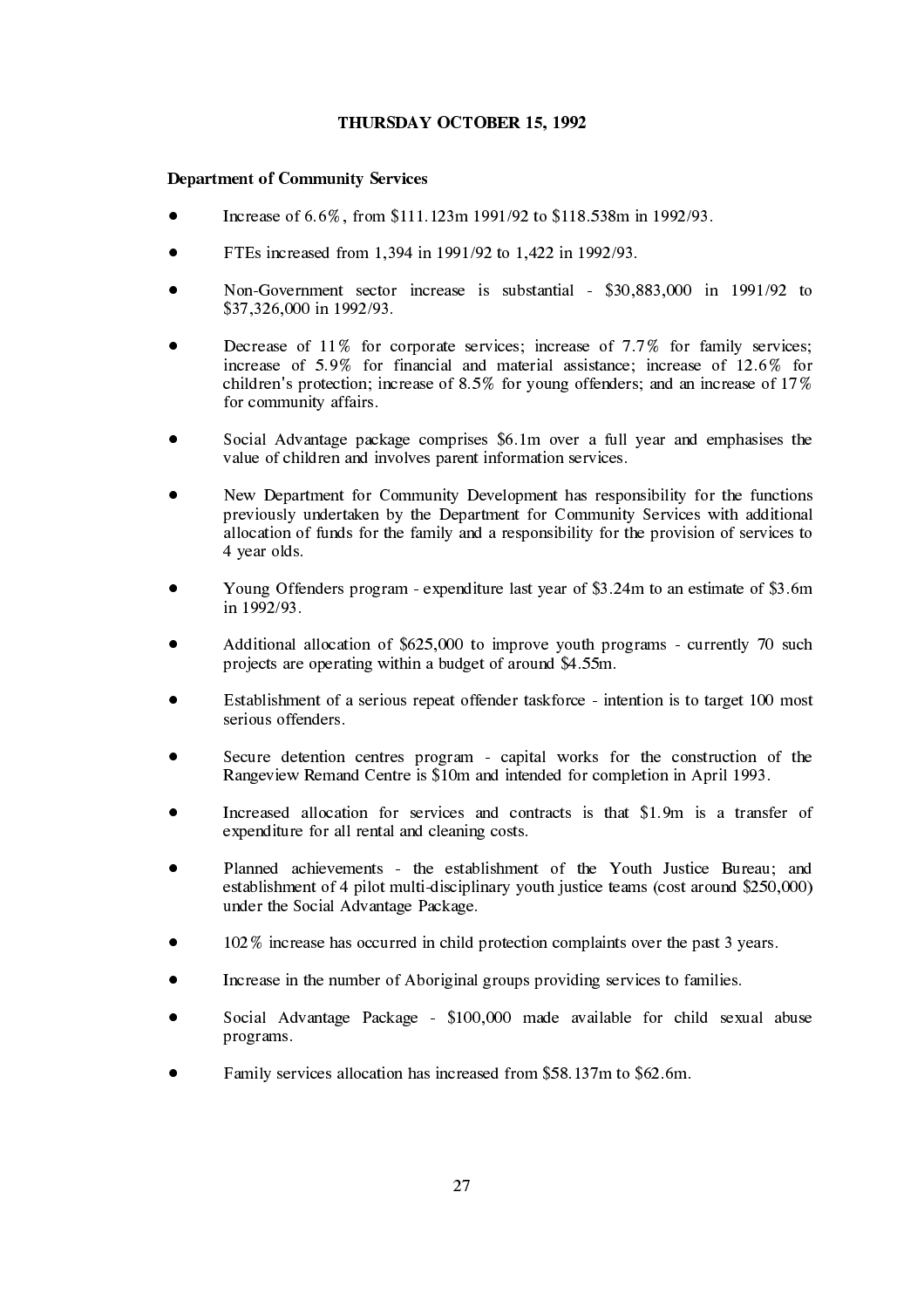#### **Department of Corrective Services**

- Report is being prepared into the Department's Building Services Division.
- Rate of increase in the use of work and development orders from the previous year to the current financial year was  $66.8\%$ .
- Average cost per offender per day in prison is currently \$146 and the cost per offender per day on a work and development order (for community based correctional offenders) is \$5 per day.
- Royal Commission into Aboriginal Deaths in Custody instituted initiatives to increase the rate at which Aboriginal prisoners are diverted from custody.
- Aboriginal community accounts for 2.6% of the general community, but around  $40\%$ of the present population are Aboriginal.
- Farm properties value of livestock deficiency is \$10,500.

#### **Treasury Department**

- Guidelines for capital works procedures include progress justification and economic analysis - minor works generally involve amounts under  $\frac{$25,000}{8,000}$ .
- No set rules as to what should be appropriated from either the General Loan and Capital Works Fund or CRF.
- Expenditure Review Committee determines which minor works programs should be debited against CRF or the General Loan and Capital Works Fund.
- Imminent changes to the total global borrowing allocation relating to the treatment of operating leases as opposed to financial leases.
- Not the Department's role to enforce on departments the provisions of Statutes the role of the Office of the Auditor-General
- Trust accounts and Government instrumentalities interest is paid according to the trust fund balance held  $-$  \$65m was earned and paid out in 1991/92.
- 'Contingencies' more appropriate wording may be 'running costs'.
- Voluntary severance scheme resulted in reduction of 1.986 staff positions and was primarily funded from CRF. Total cost of the scheme was \$102m - the original estimate of \$50m was predicated on around 1,000 people taking up the offer.

#### Office of the Auditor-General

- Audit fee for Westrail was \$120,000 and was absorbed by the Office of the Auditor General.
- Contract out the field order component of about 20% of the Office's audit work.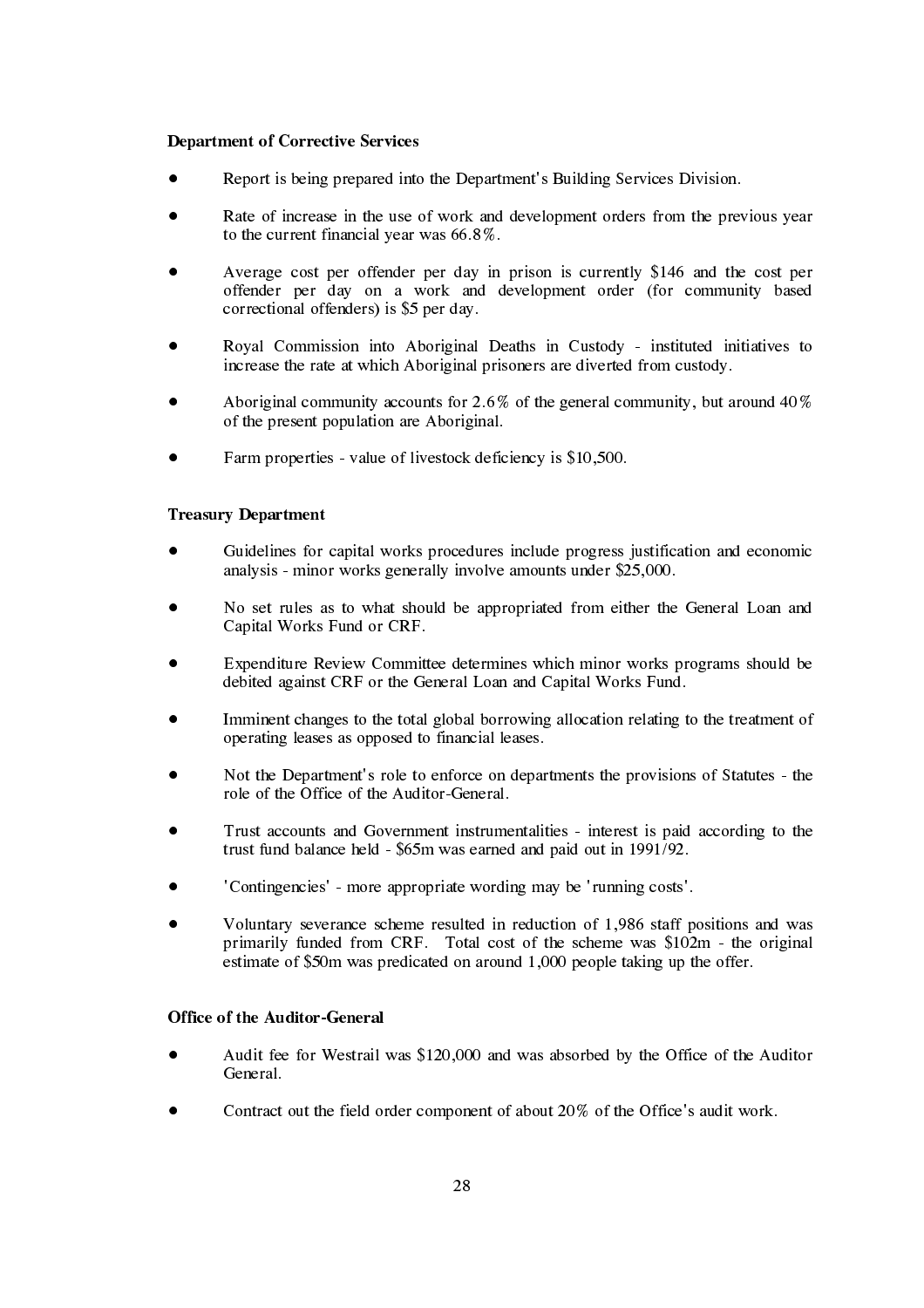- Recover around \$3m in fees (returned to CRF) from agencies that are not primarily budget dependent - SECWA, Westrail etc.
- Creation of a unit to develop an approach to auditing performance indicators difficulty in auditing in the context of the literal requirement of the FAAA.
- 'Reduction' for services and contracts is due to staffing levels being returned to the established level and the adjustment is minus \$300,000 attributable to private sector audits - offset by an increase in salaries, wages and allowances.
- Revising approach to accountability audit reports.

#### **Law Reform Commission**

FTEs (3) relate to senior research officers - Commission is made up of a number of members, three are part-time and two full time.

#### **Legal Aid Commission**

- Refusal of applications trend over the past 12 months has been slightly down.
- Commission is represented at Broome, South Hedland and Bunbury consideration for other country centres particularly Geraldton, Kalgoorlie and Albany.
- Applications rejected due to lack of funds was 38% in 1991/92.
- Administration of the guidelines relating to legal assistance for the Royal Commission was the responsibility of the Premier.
- Local QC (if necessary) is used in cases tried in WA.
- Community educational activities development over the next few years of a number of programs designed to educate and assist people about the law.
- Funds are allocated 60% Commonwealth Government and 40% State.
- Family law cases attract 35% of funding: criminal law  $48\%$ ; and the remaining 17% is for civil cases.
- Complaints that the Commission tends to give more aid to women than men.
- Market research indicated that the Commission was too narrowly focused amendments to the Act will contain changes to the financial provisions.
- Australian Law Societies have been promoting a legal expenses insurance scheme scheme has been operating quite successfully in South Australia.
- Co-operative relationship with the Aboriginal Legal Service in the north west of the State - Commission 'fills in' if ALS is unable to make a particular court or circuit.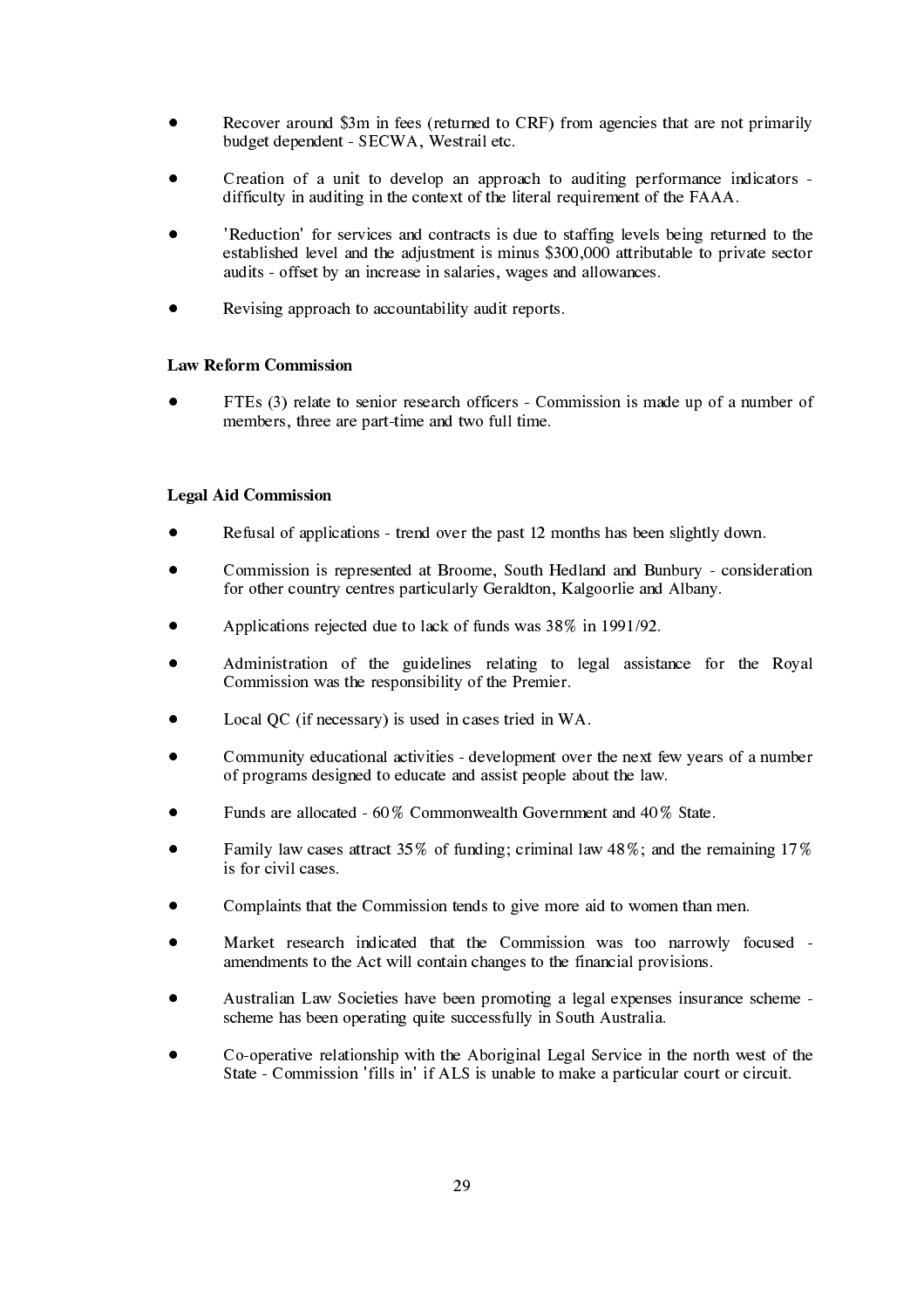#### **Office of the Valuer General**

- Revaluation of the old Swan Brewery site.
- Two property lots in Broome were valued as part of advice to DOLA for freeholding.
- Revaluation of agricultural land in the Shire of Three Springs values are based on what a property would sell for ie the market value.
- Demand for the services of the Office has increased at all levels absorbing the increased workload through technology (reduction in staff).
- Introduction of annual valuations for the assessment of unimproved value will commence on 30 June 1993 - from the General Loan and Capital Works Fund.
- Sale by resumption valuation would be on the highest and best use of that land.
- Dispute over a valuation achieve amicable settlement between the two different valuations.

#### **Electoral Commission**

- Additional funds allocated for expenditure on the next State general election.
- Reduction in funding in the allocation to the education area.
- No recommendations for changes in the method of handling disputed returns.
- Expenditure for the education and promotion sub-program is  $$215,000$  mainly directed towards school children.
- Advertisements in the press prior to the last referendum contained relevant information about electorates and other information.
- Joint roll agreement exists between the Commonwealth and State Governments with regular links between the two offices.
- Commission pays a share of the cost of the enrolment process and half of the habitation review that the Commonwealth conducts periodically - around \$350,000.
- Distinction between the Commonwealth and State Electoral Laws for disqualification from remaining on the roll.
- Ashburton by-election problem with the way illiterate people were treated under the Electoral Act as well as the discrimination against elderly Aboriginals.
- Commonwealth commenced two vearly cycle of habitation reviews last February.
- Commission runs other elections of industrial unions and various Government boards and authorities.
- Duplication rate for the referendum prosecution phase in several weeks.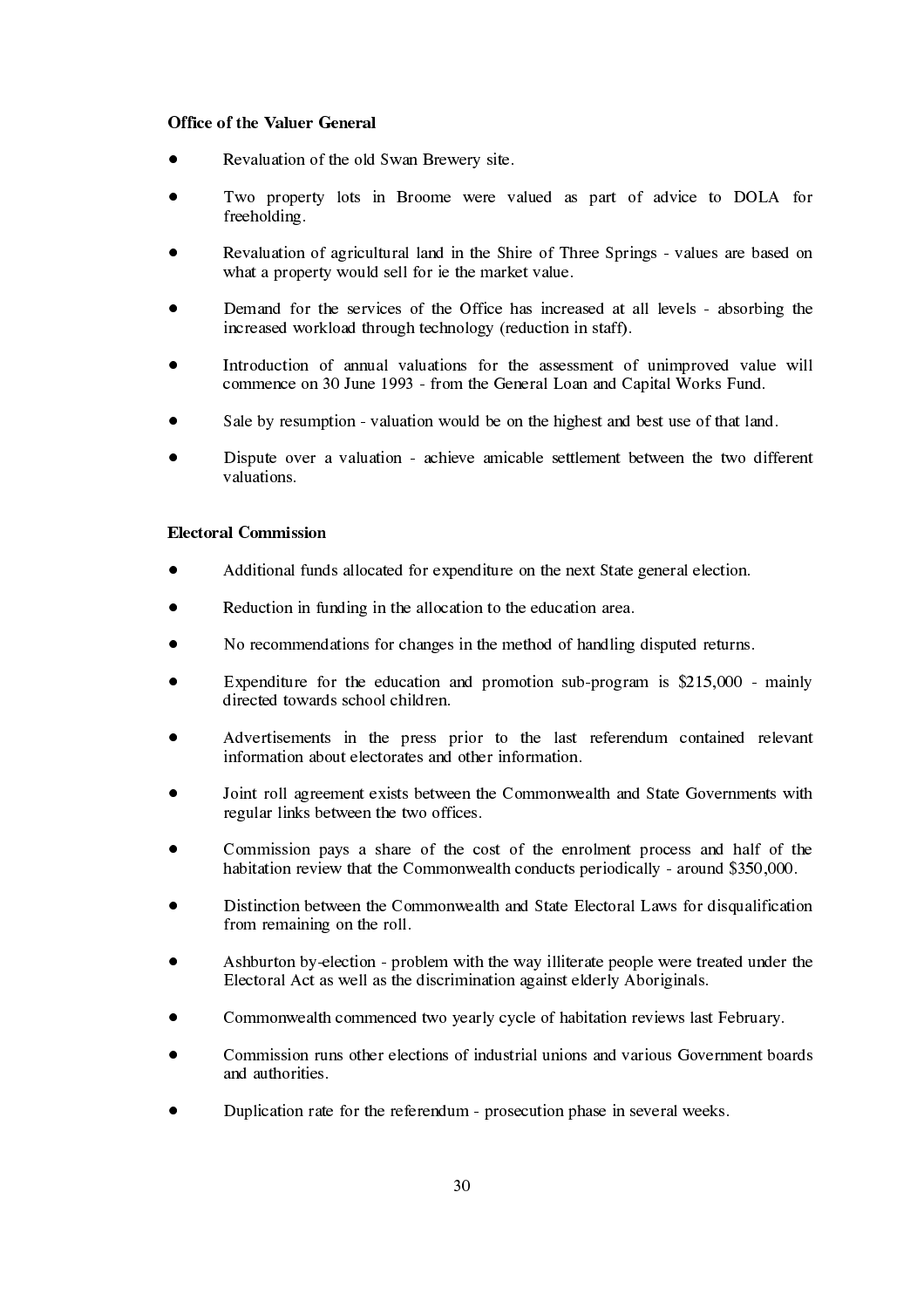- Provide assistance on electoral processes not involved in survey work.
- Additions to the roll totalled  $265,770$  and deletions  $223,432$  a net gain of around 40,000. Total number of voters is 1.030m.
- Receive regular information from the Registrar General's Office on deaths.

#### **Department of Minerals and Energy**

- New Department is a combination of the original Department of Mines with the Energy Policy and Planning Bureau, the Minerals and Energy Research Institute of W.A. (MERIWA) and the Renewable Energy Advisory Council (REAC).
- Reduction in FTEs from 746 to 728 thirteen staff in the Minister's Office were transferred to the Ministry of Premier and Cabinet.
- Total worker and public safety program reduction in expenditure to \$6.979m.
- Frequency of petroleum industry field inspections was only 80% of that achieved in the previous year - however number of injuries suffered dropped last year.
- Introducing administrative and legislative changes to increase the opportunity for prospectors to access land held under Mining Act Title, that is not being worked.
- Department does not pay for the running of the Warden's Courts regional network of these courts and mining registrar's offices.
- Provide the community with a range of pamphlets, displays and photographic exhibitions to illustrate the role of the mining and petroleum industries.
- Number of informal memorandums of understanding have been developed which list the responsibilities of the Department relative to the EPA.
- Resolution of conflicts policy in relation to mining in national parks an assessment will be done for mineral as well as biological potential.
- Created a national mapping accord with the Commonwealth Government to assist in the mapping program in the eastern goldfields and the Kimberley.
- Work with the CSIRO and the universities to ensure that projects they carry out supplement data provided by the Government - maximise the uptake of data.
- Liaison Committee meets regularly with industry to discuss 5 year rolling plans for geological mapping.
- Combined with the Chamber of Mines and Energy to educate companies and workers regarding the use of alcohol and drugs.
- Survey of Perth ground water to measure the level of contamination is on-going.
- Increase in contingencies for the EPPB from \$760,000 to \$1.68m are due to two new elements - financing efficient energy use scheme (cost around \$600,000); and Home Energy Advice and Assistance Scheme (cost around \$400,000).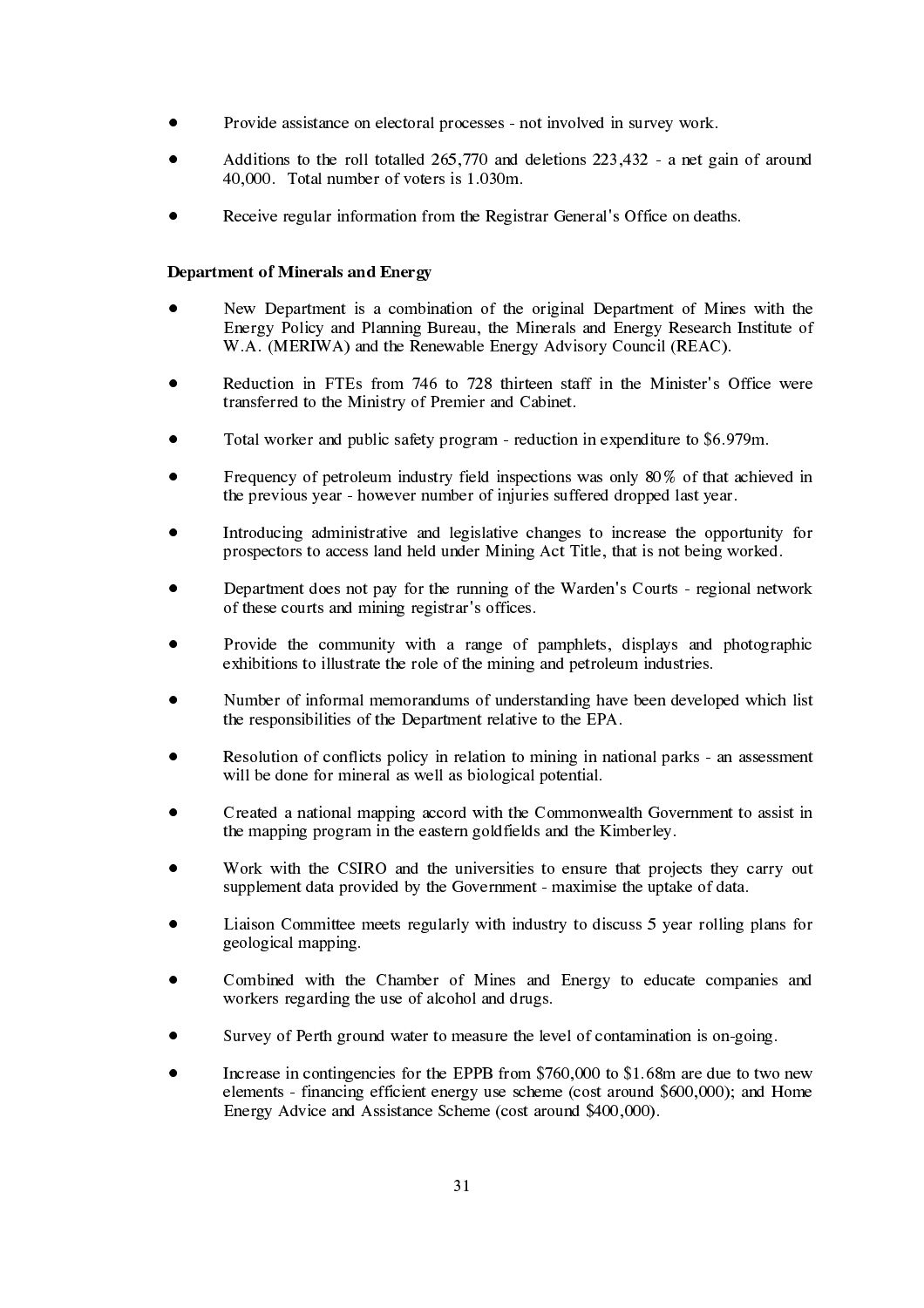#### Aboriginal Affairs Planning Authority

- $\bullet$ State-Commonwealth relations is a formal sub-program of the Authority designed to address duplication and lack of co-ordination in the field.
- $\bullet$ Aboriginal Affairs Council consists of Aboriginal Affairs Ministers - working party established to overcome duplication in Aboriginal affairs.
- $\bullet$ • Aboriginal and Torres Strait Islander Commission Act (ATSIC) - 15 regional councils elected Aboriginal representatives.
- $\bullet$ Authority is fundamentally committed to concept of self determination ie ATSIC.
- $\bullet$ Grants from Royal Commission into Aboriginal Deaths in Custody total \$542,000.
- $\bullet$ Allocation of \$200,000 to Aboriginal Communities Act empowering communities with self control within their boundaries.
- $\bullet$  $$1.2m$  allocated to the land program to help development of the community living environment and infrastructure.
- $\bullet$ Most commonly, Aboriginal organisations are incorporated under Commonwealth provisions - some are under State provisions.
- $\bullet$ Facilitation of direct resourcing - the development of the concept of Aboriginal plans by 10 Government agencies.
- $\bullet$ Australian Law Reform Commission reviewing Aboriginal law and the High Court decision in the Marbo case, are looking at matters from the Aboriginal perspective.
- $\bullet$ Established an Aboriginal women's taskforce.
- $\bullet$ Aboriginal participation in local Government - Authority provides some funding for Aboriginal liaison officers with some local Government authorities.
- $\bullet$ Works and progress to June 1992 for Aboriginal housing was  $$12,680,000 - $8m$ shortfall from the estimated expenditure.

#### **Miscellaneous Services**

#### Item 21: Benedictine Community of New Norcia Inc.

 $\bullet$ \$193,000 - payment for the upgrading of the sewage scheme. WAWA will design and carry out Stages 1 and 2 on behalf of the community.

#### **Item:** Churches Commission on Education

 $\bullet$ Establishment of chaplaincies at schools in under-privileged areas.

#### Item 39: Western Australian Financial Institutions Authority

 $\bullet$ Established in July 1992 and is a State supervisory authority. One off contribution as the authority will be industry funded.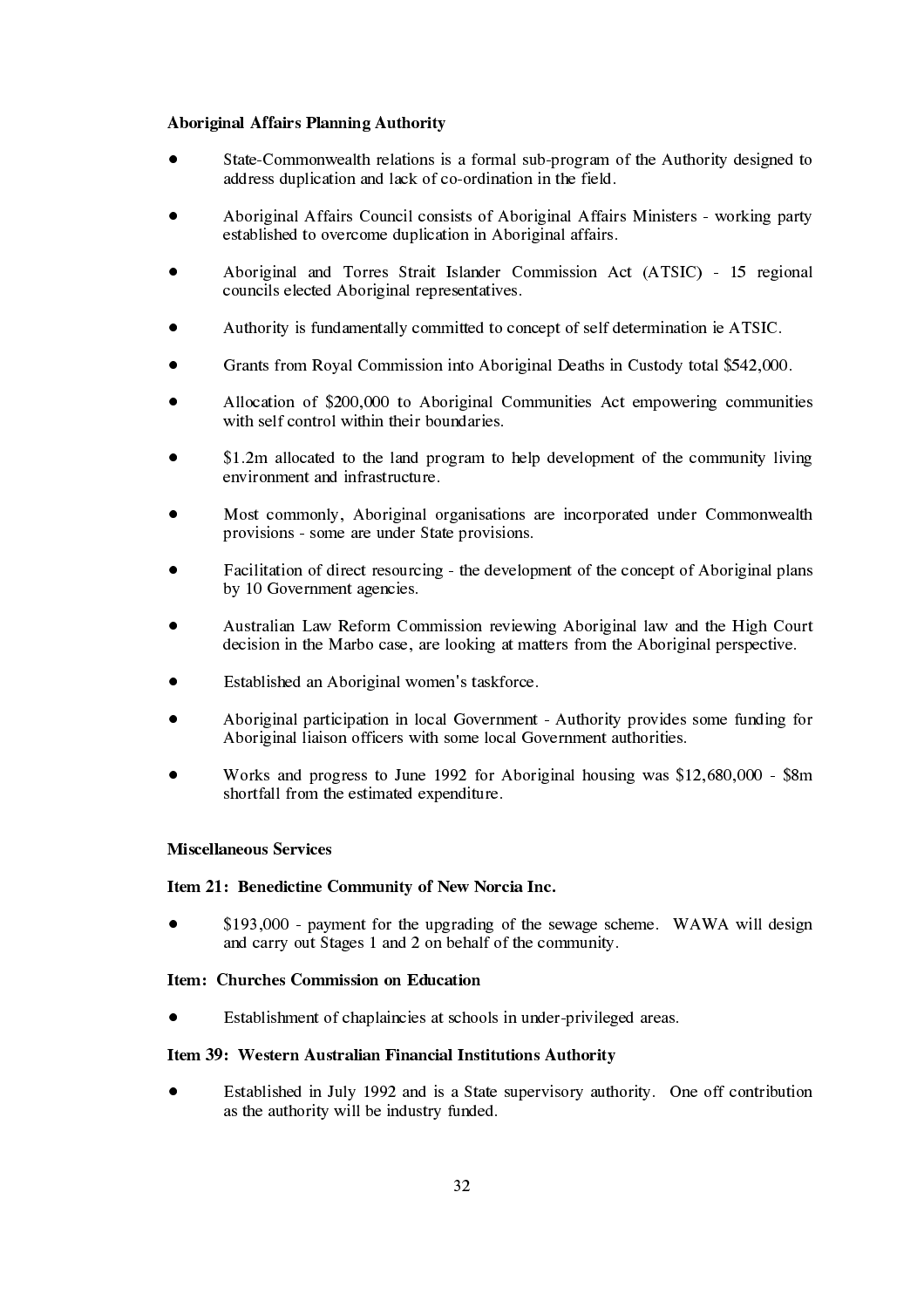#### Item 41: Community Sporting and Recreation Facilities Fund - Contribution to Trust **Fund Account**

- Originally intended to provide \$5m however the Government revised the arrangement and made a three year forward commitment of \$15m.
- Perhaps more appropriate in the budget of the Ministry of Sport and Recreation.

#### **Fremantle Cemetery Board**

No allocation this year - last year land was purchased adjoining the cemetery.

#### Item 47: R & I Bank of W.A. Limited - Partial Privatisation

Amount has been spent in relation to work undertaken by the financial advisers.

#### Item 49: Rottnest Island Authority

- Accounts are provided to Treasury at the end of each financial year. Accounts are audited - Auditor-General indicates any concerns.
- Allocation of \$55,000 is for interest payments.
- Auditor General indicated that the borrowings of \$600,000 were drawn under the capital works program for the Island's water supply and sewage works. Expenditure on the item was \$315,931 and the balance of \$284,069 was used for acquisition purposes other than those approved under the capital works program.
- Auditor-General was concerned with the financial position of the Authority inadequate management control over the use of funds; day to day and periodic cash flow forecasts were not prepared to monitor performance; legal requirements of the FAAA were not observed: and creditors were not paid on a timely basis incurring late payment penalties.
- Nothing submitted to Parliament seeking approval for appropriations for the Authority - large amount of money used without the direction of the Minister.

#### Item 51: Western Australian Boxing Commission

Funding may be more appropriate under the Ministry of Sport and Recreation.

#### Item 52: Western Australian Building Authority - Debt Charges

Borrowing Authority prior to the Treasury Corporation - borrowing mainly for capital works. Aim is to consolidate debt charges into the Special Acts category where the Treasury Corporation debt charges are met.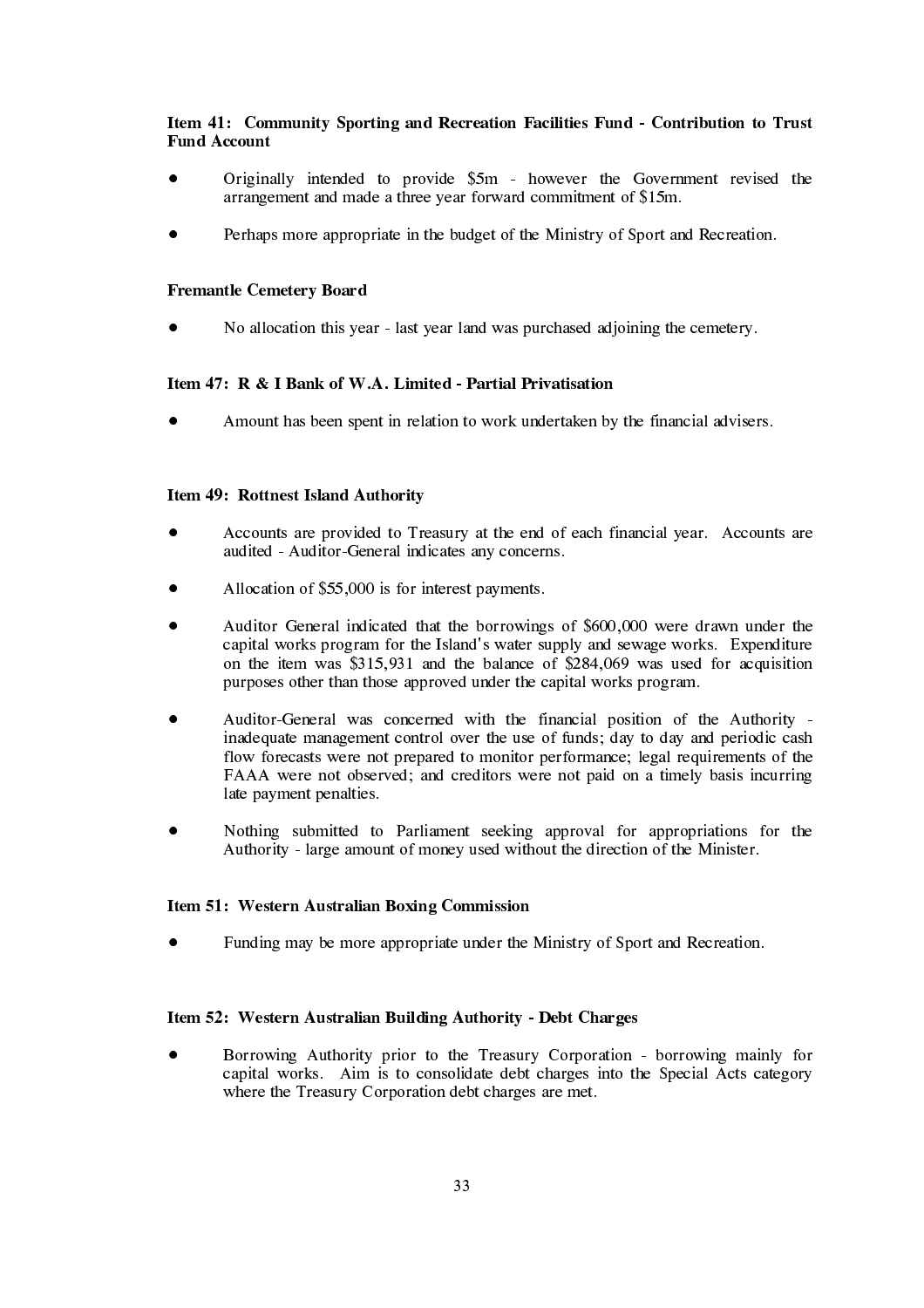#### Item 53: Western Australian Water Resources Council

Established in 1982 and WAWA is against the responsibility for meeting this cost.

#### Item 54: Fare Concessions - Reimbursement to Transperth

- New ticketing machines will provide a more precise method of determining the actual cost of concessional fares - fares are around \$34m.
- Subsidy for pensioners and the unemployed increased by \$1m.
- Westrail's passengers decreased by 4.1% last year.
- Bus fares declined and the rail fares increased by \$2m.

#### Item 55: Local Authority Sewerage Subsidy Scheme

Assistance is provided for local authorities to meet loan repayments on capital loans raised for the construction of schemes approved by WAWA.

#### Item 58: Rail Freight, Fare and Other Concessions - Reimbursement to Westrail of **Cost of Sundry Concessions**

Concessions are no longer applicable - wool consignment was \$180 in 1991/92.

#### Item 59: Seniors' Rebate - Reimbursement to Water Boards and Local Authorities for Water, Sewerage and Drainage Rates Rebates

- Rebate does not include WAWA.
- Water Boards in Bunbury, Busselton and other country authorities are involved.

#### Item 60: Social Welfare Concessions - Reimbursement to Transperth

- Intention of Treasury to review the 25 and 40 percent arrangements.
- Disbursement from the Transport Trust Fund \$43.5m went to the Perth Metropolitan Trust which is separate to the social welfare concessions.

#### Item 62: State Energy Commission of W.A. - North West Shelf Gas

Reimbursement from the Commonwealth Government following the renegotiation of an agreed statement of principles in 1985.

#### Item 63: Aboriginal Lands Trust - Remuneration for Mining on Aboriginal Reserves

Reappropriation of rent and royalties collected on mining and petroleum of tenants situated on Aboriginal reserves from 1 January to 31 December 1991 to the Aboriginal Lands Trust.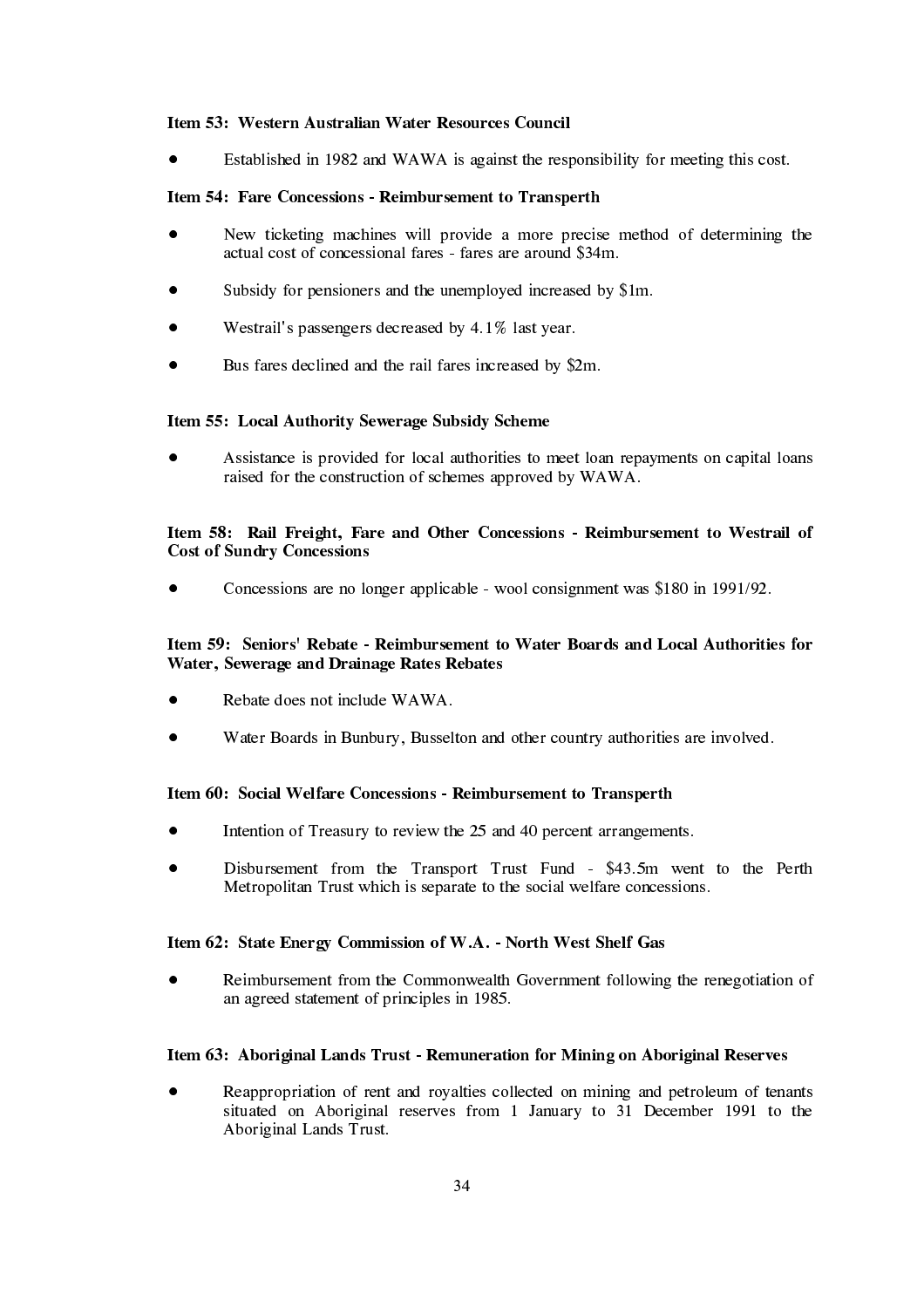#### Item 64: Act of Grace Payments

Large decrease is due to the cessation of payments for legal representations for the Royal Commission - \$8m was paid in legal fees.

#### Item 68: Energy Board of Review

Established in April 1992 to focus on the future restructuring of electricity and gas industries in the State. Total amount will be reimbursed by SECWA.

#### Item 75: Legal and Related Expenses

Increased from \$306,000 to estimated \$1m - the latter is a 'guess'.

#### Item 76: Loan Management Expenses

Expenditure for natural disasters is met in the first instance from the Treasurer's Advance Account.

#### Item 78: Remote Commercial Television Service

Only one service will be operating from the Kimberley if the Commonwealth Government pulls out of the remote television services.

#### Item 84: Telephone and Telex Charges - Central Government Buildings

- Costs have increased from \$811,000 to \$1.25m.
- \$200,000 was attributable to the transfer of a number of agencies, including the office of the Minister of Agriculture, the Department of Productivity and Labour Relations and State Information Technology from central Government buildings.

## Item 86: Treasurer of Western Australia - Loan Repayment - Australia and New **Zealand Banking Group Limited**

#### Item 87: Treasurer of Western Australia - Western Australian Government Holdings **Limited - Share Capital**

Item 88: Western Australia Government Holdings Limited - Legal and Other Expenses

- Essentially the repayment of capital on the borrowings of \$175m for the Petrochemical Industries Co Ltd project - now borrowed from the ANZ Bank.
- Normally paid \$25m of the principal last year it was discounted to \$24.6m.
- State's total liability is now \$150m as one payment of \$25m has been paid.
- Legal fees amounted to \$1.1m and stamp duty almost \$700,000.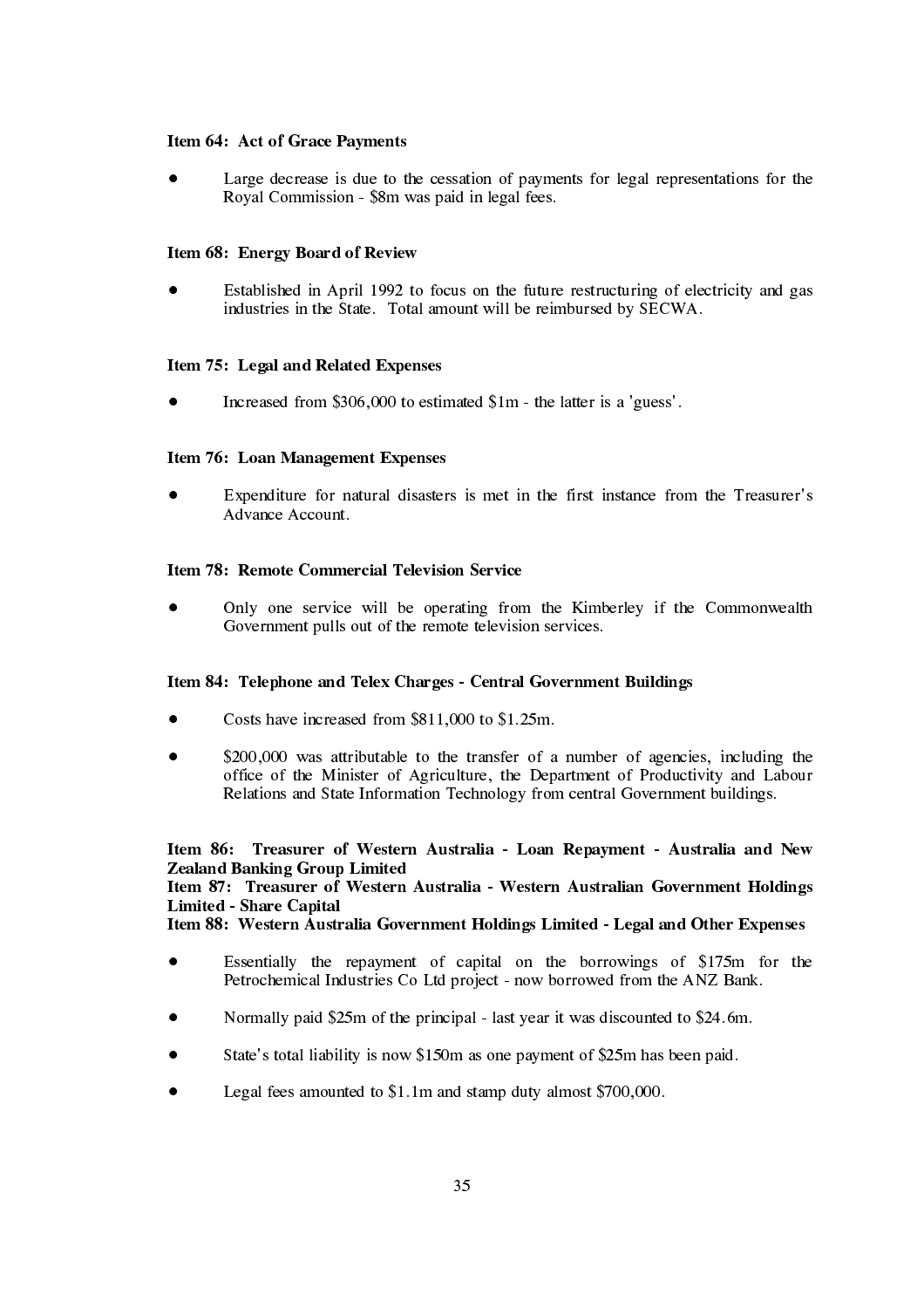#### Item 89: Wittenoom Asbestos Issues Inquiry

\$35,000 allocated for the Wittenoom asbestos issues inquiry - amount expended last  $\bullet$ year totalled \$11,000.

#### Item 90: Wittenoom Assistance Scheme

- Inquiry has been completed and Cabinet is deliberating upon the report.  $\bullet$
- \$680,000 is a provisional amount on the basis of demolishing various buildings and  $\bullet$ revegetating the area.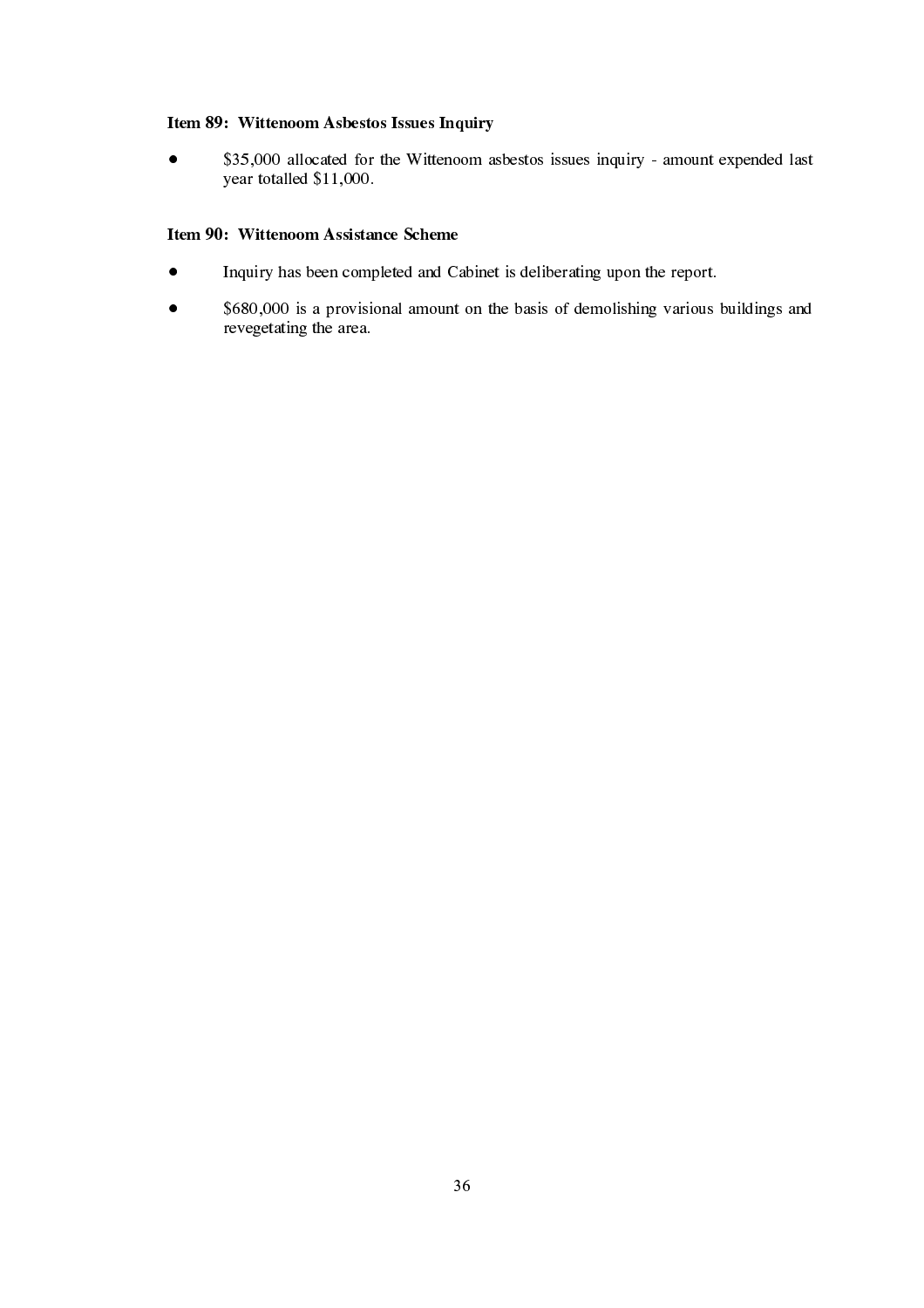#### PART 5

#### **CONSIDERATION OF LEGISLATIVE COUNCIL BUDGET**

The Committee met with the President, the Hon Clive Griffiths, the Clerk, Deputy Clerk and Clerk Assistant (Administration) on Thursday October 22, to discuss the 1992/93 Budget Estimates.

The following points were raised -

- $(i)$ Treasury has introduced monthly returns for certain expenditures instead of quarterly returns and also requires three year estimates projections;
- Legislative Council initially submitted a budget of \$1.658 million to Treasury \$1.588  $(ii)$ million was the amount actually provided;
- Legislative Council (and Parliament in general) is not advised prior to the introduction of the  $(iii)$ Budget into the Legislative Assembly, of the amount to be provided for the next financial vear. Forward planning for Standing Committees and Select Committees is therefore very imprecise and amounts to a "best guess" scenario;
- For the first time, a full year's rent is being paid for the WANG building and is included  $(iv)$ within the \$1.588 million budget. This total figure should be adequate, given that it is anticipated that Parliament will not sit the "normal" number of weeks this financial year, due to the State election:
- Prorogation will not stop the overall work of the Committee office consideration of  $(v)$ delegated legislation will still be ongoing and the Law Reform Commission is prepared to "take on" one of the Advisory/Research Officers in respect to statutes revision:
- $(vi)$ Legislative Council has provision for 23 FTE's overall- currently 22 are filled. The staff structure for the Council (particularly in regard to serving the needs of the various Committees) needs to be addressed and clearly identified:
- $(vii)$ Provision is made in the overall Legislative Council budget to "buy in" expertise to assist in the work of a particular committee;
- Parliament was advised by Treasury in April this year of an indicative amount of \$8m that  $(viii)$ would probably be allocated. No further breakdown in this figure was possible;
- Funding of many Parliaments (including the House of Lords) is covered by a "parliamentary  $(ix)$ commission", whereby the budget prepared by officers of the House is presented by the Presiding Officer to the commission (being appointed Members of the House). The final approved budget is then presented to the Treasurer; and
- $(x)$ No funds are available through the Joint House Committee for maintenance or upgrading (refurbishment) of Parliament House. Furthermore, the issue of the sound system in the chamber will not be considered this year.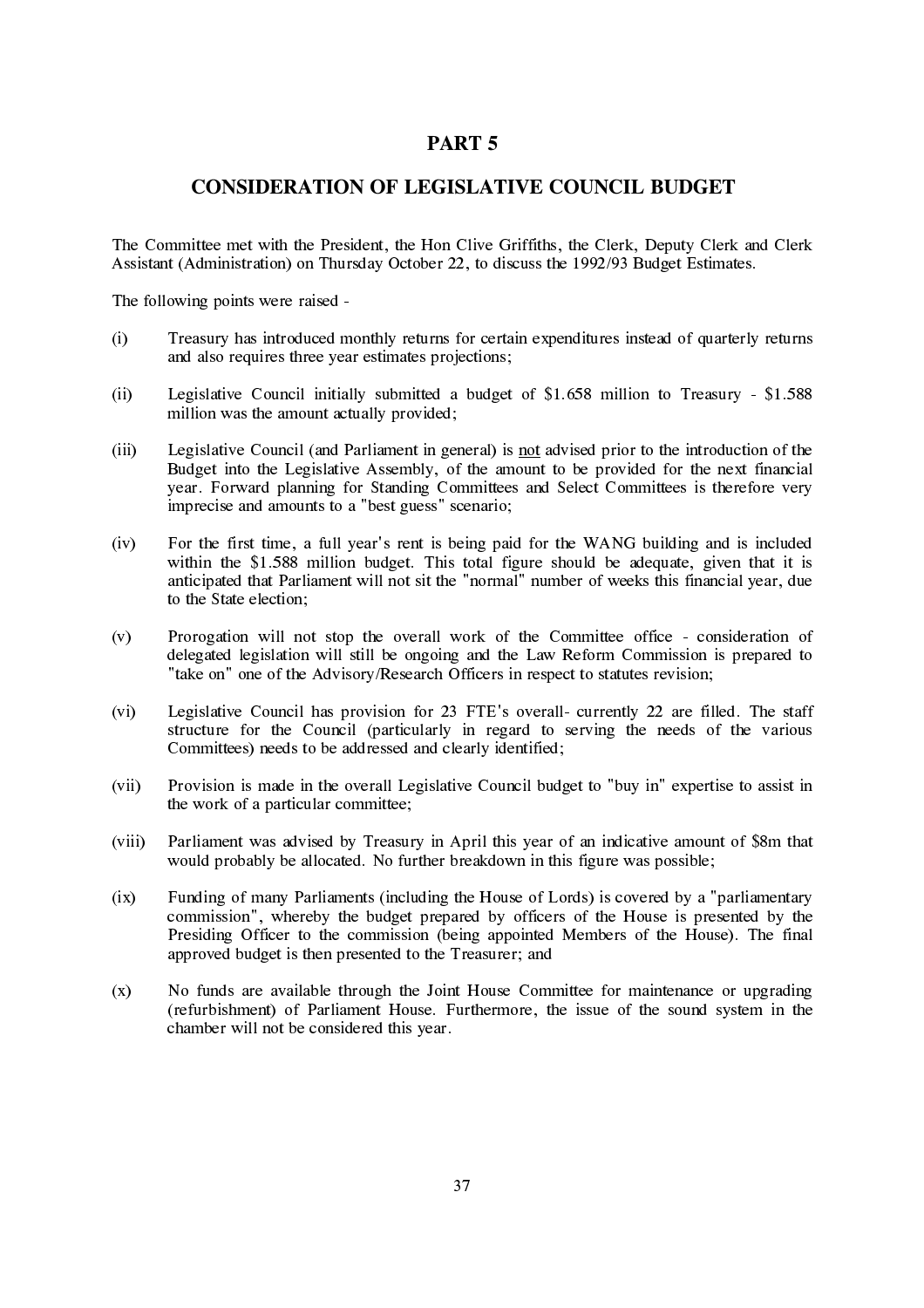#### **General Comments of the Committee**

- The Committee expressed concern at the current arrangement for the allocation of funds for  $(a)$ the Legislative Council budget (and indeed Parliament). It was generally believed that the budget for the Legislative Council should be determined by Parliament and provided direct to the Treasury (through the Treasurer) with the final appropriation known well in advance of the formal announcement by the Premier of the annual State Government Budget.
- $(b)$ To assist in this process, the Chairmen of the Standing Committees, should be consulted in the preparation of the final budget for the Legislative Council.
- $(c)$ Consideration should be given to the introduction of a system similar to that already in place in other Parliaments, whereby a budget prepared by officers of the House is presented to a parliamentary commission for approval and then provided to the Treasurer.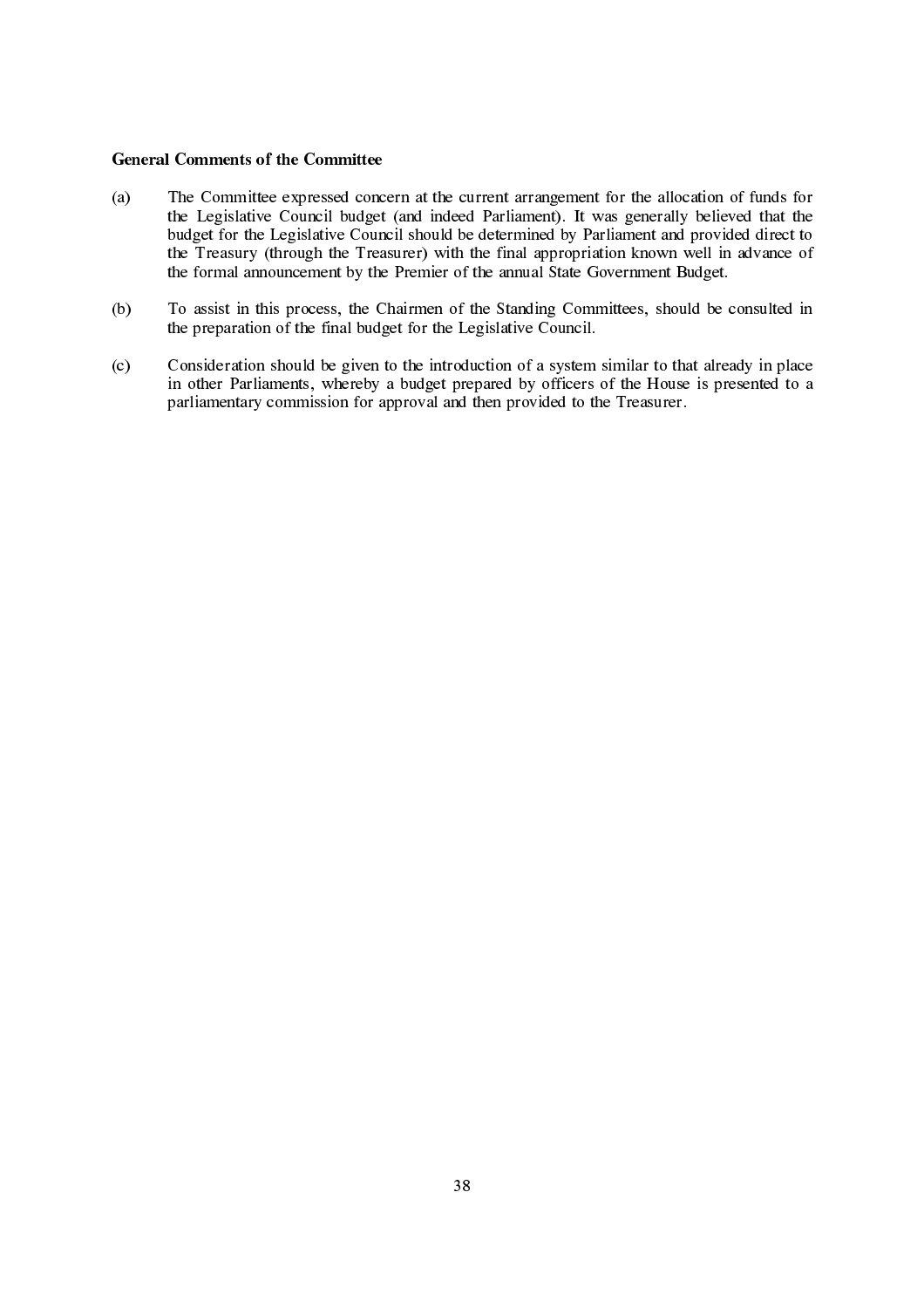### PART 6

## **INDEX**

### DEPARTMENT OR AGENCY

## **PAGE**

## Monday October 12, 1992

### Tuesday October 13, 1992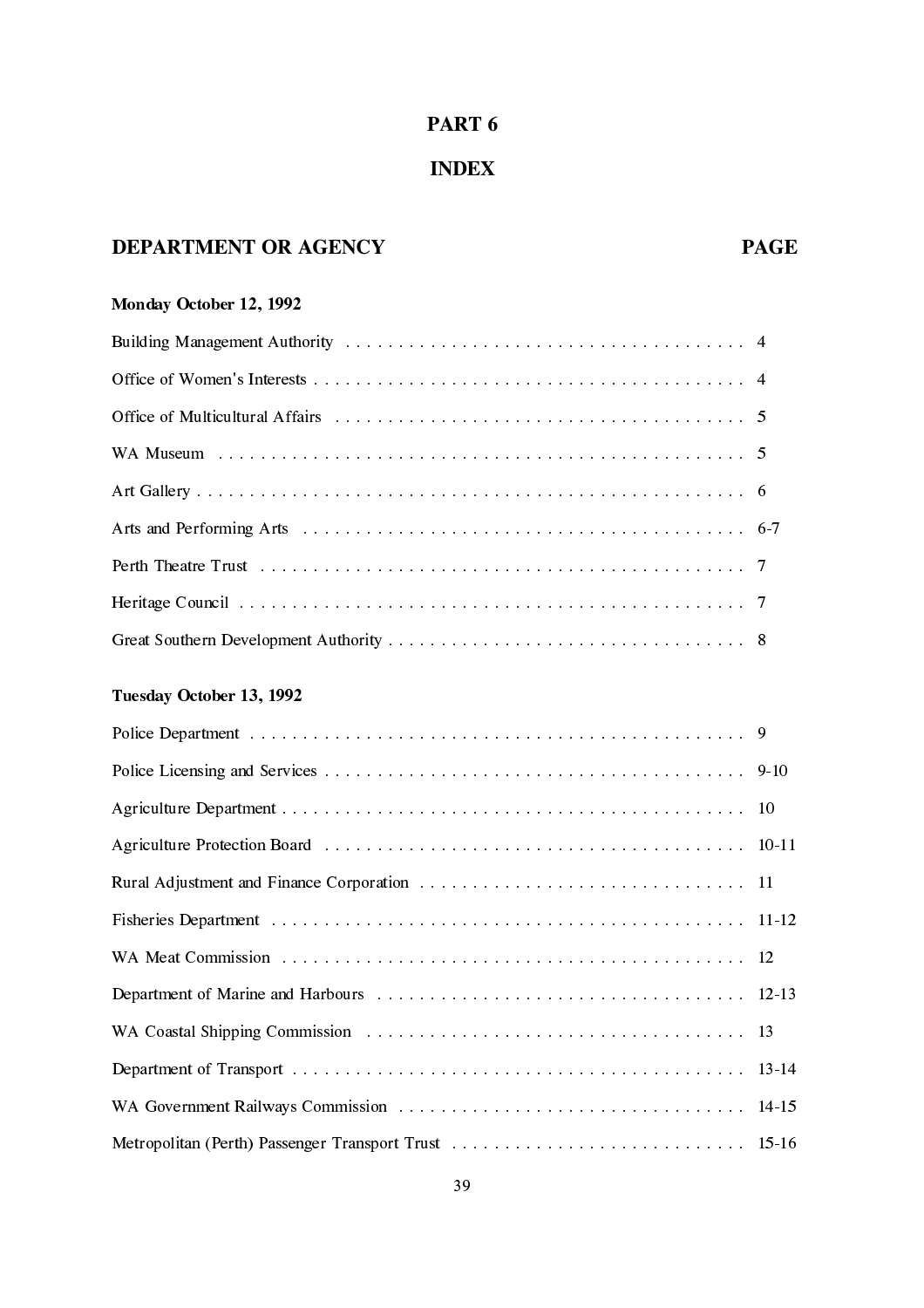## Wednesday October 14, 1992

| Department of Employment, Vocational Education and Training | 19        |
|-------------------------------------------------------------|-----------|
|                                                             | <b>20</b> |
|                                                             |           |
|                                                             |           |
|                                                             | 21        |
|                                                             |           |
|                                                             |           |
| Department of Occupational Health, Safety & Welfare         | 23        |
|                                                             |           |
|                                                             |           |
|                                                             | 25        |
|                                                             |           |
|                                                             |           |
| Thursday October 15, 1992                                   |           |
|                                                             |           |
|                                                             |           |
|                                                             |           |
|                                                             |           |
|                                                             | 29        |
|                                                             | 29        |
|                                                             | 30        |
|                                                             | 30-31     |
|                                                             |           |
|                                                             | 32        |
|                                                             | 32-36     |